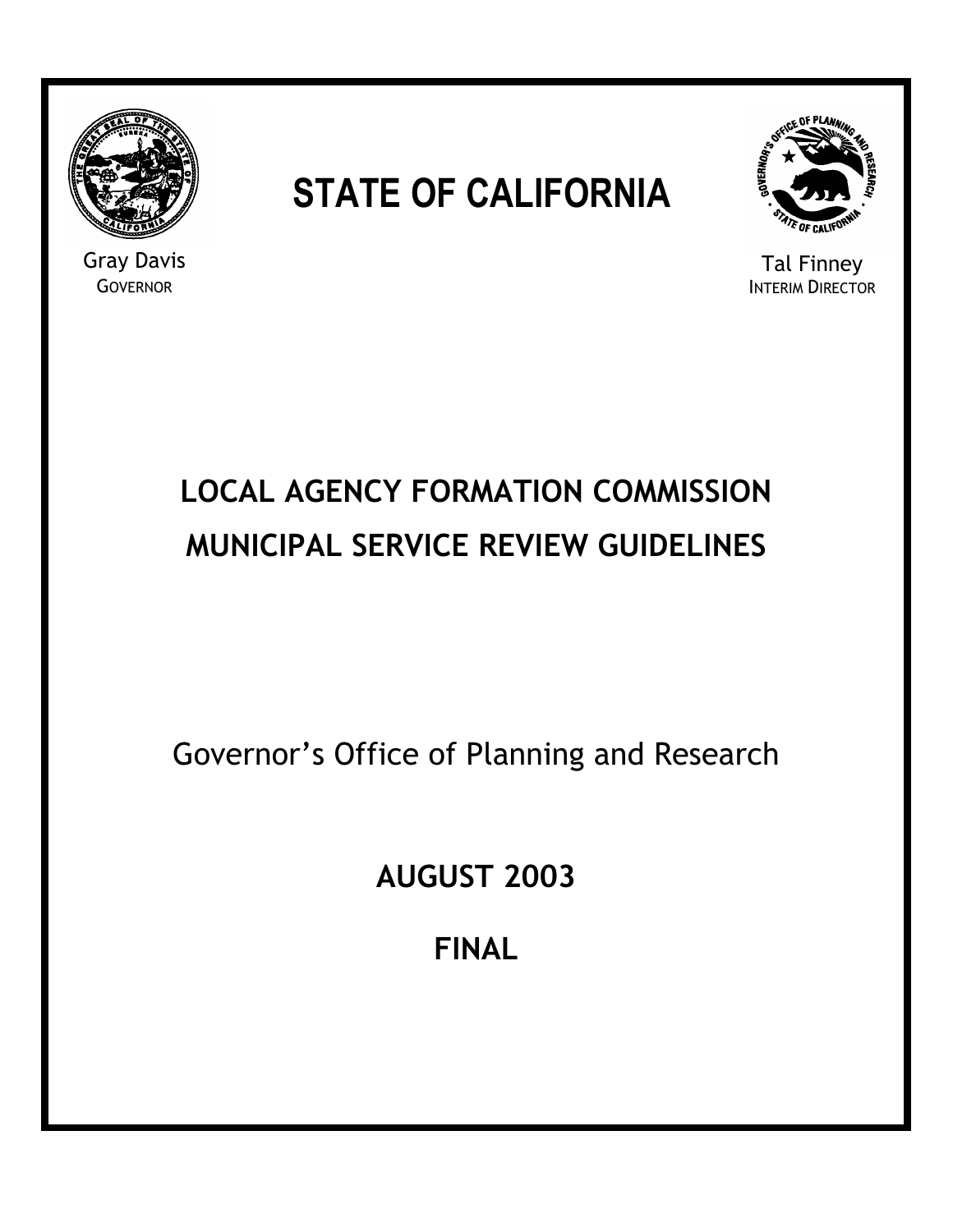#### **Message from the Director**

The Governor's Office of Planning and Research is proud to announce the publication of the first *Municipal Service Review Guidelines* for Local Agency Formation Commissions (LAFCOs). These advisory *Guidelines* provide LAFCOs with an additional tool to fulfill their statutory responsibilities of promoting orderly growth and development, preserving the state's finite open space and agricultural land resources, and working to ensure that high quality public services are provided to all Californians in the most efficient and effective manner.

The requirement for LAFCOs to conduct reviews of local municipal services was established with the passage of AB 2838, the Cortese-Knox-Hertzberg Local Government Reorganization Act of 2000. In accordance with Government Code Section 56430, OPR developed these *Guidelines* through an extensive public participation process involving numerous interested parties and the public. I trust that these *Guidelines* will be valuable to LAFCOs in developing their processes for conducting municipal service reviews and addressing all of the substantive issues required by the law. I also hope that the *Guidelines* will be of value to Californians as a tool to participate more fully in local government decision making.

In all of its work, OPR attempts to encourage more collaborative and comprehensive land use planning at the local, regional, and statewide levels to achieve sustainable development goals of protecting the environment, maintaining a healthy economy, and ensuring equitable treatment of all people. The *Municipal Service Review Guidelines* joins a family of technical assistance and policy documents published by OPR that further these goals. OPR's *General Plan Guidelines* encourages comprehensive long-range planning for sustainable development at the city and county level. The *Municipal Service Review Guidelines* addresses the delivery of municipal services at a regional level, in a manner that informs other LAFCO boundary-setting decisions. Finally, the *Environmental Goals and Policy Report*, currently under preparation, will be a statewide plan that guides infrastructure investment decisions of state government in a manner consistent with new state land use planning priorities and sustainable development goals.

I encourage LAFCOs to take their rightful place as regional leaders in the public debate on growth and development, and to collaborate with local and state planning agencies to implement a sustainable future for California.

Tal Finney Interim Director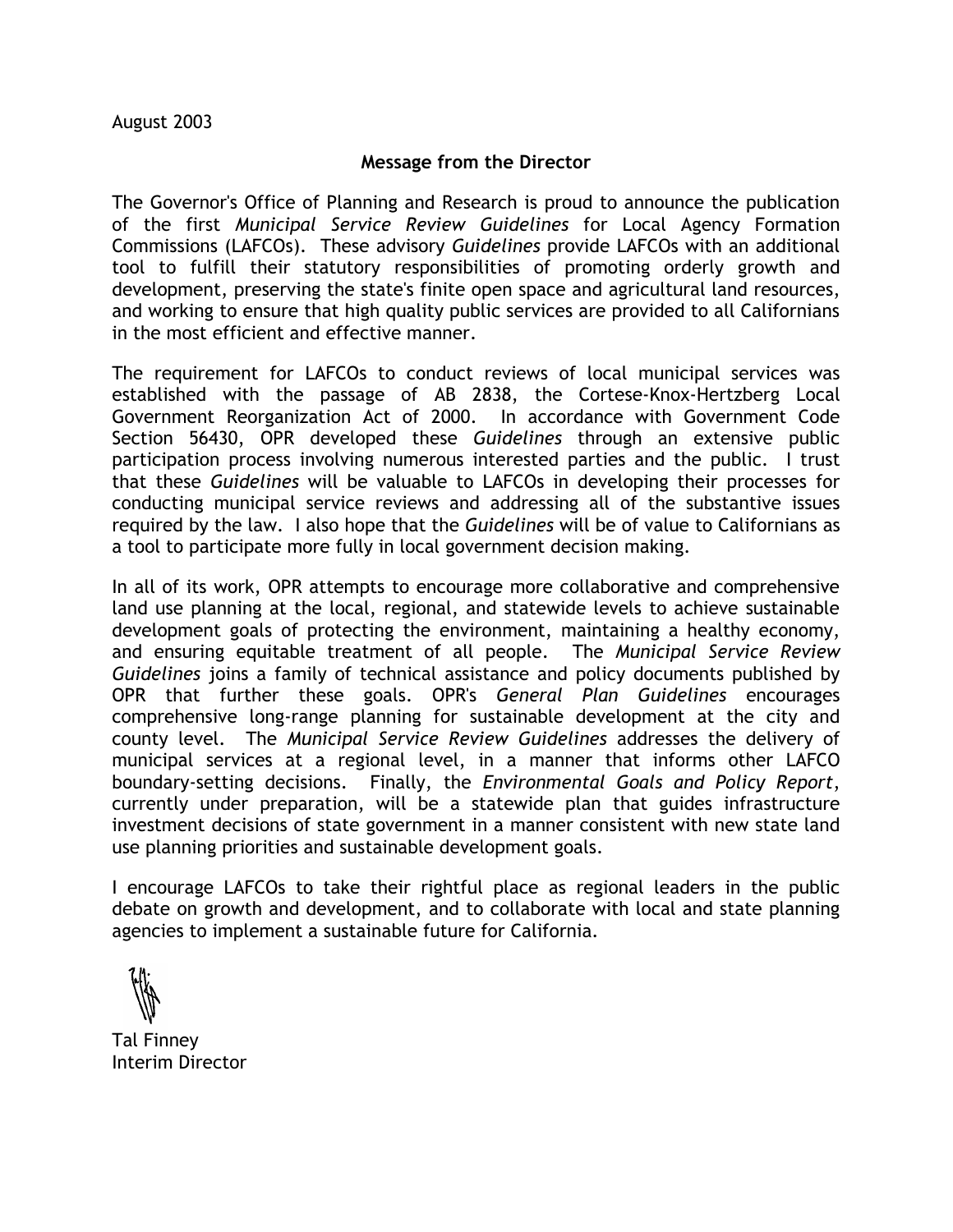# **LAFCO MUNICIPAL SERVICE REVIEW GUIDELINES FINAL**

**The Governor's Office of Planning and Research** 

**1400 Tenth Street, Sacramento, CA. 95812-3044, 916-322-2318, www.opr.ca.gov** 

**TAL FINNEY, INTERIM DIRECTOR** 

Project Staff:

| Toni Symonds           | - Project Manager and Director of the Community<br><b>Vitalization Unit</b>                                 |
|------------------------|-------------------------------------------------------------------------------------------------------------|
| <b>Terry Roberts</b>   | - Project Manager and Director of the State<br>Clearinghouse                                                |
|                        | Kathryn Winter - Task Force Chairperson and Senior Policy Advisor with<br>the Community Revitalization Unit |
| <b>Brian Grattidge</b> | - Senior Planner with the State Clearinghouse                                                               |
| Doreen Updike          | - Administrative Assistant with the Community<br><b>Vitalization Unit</b>                                   |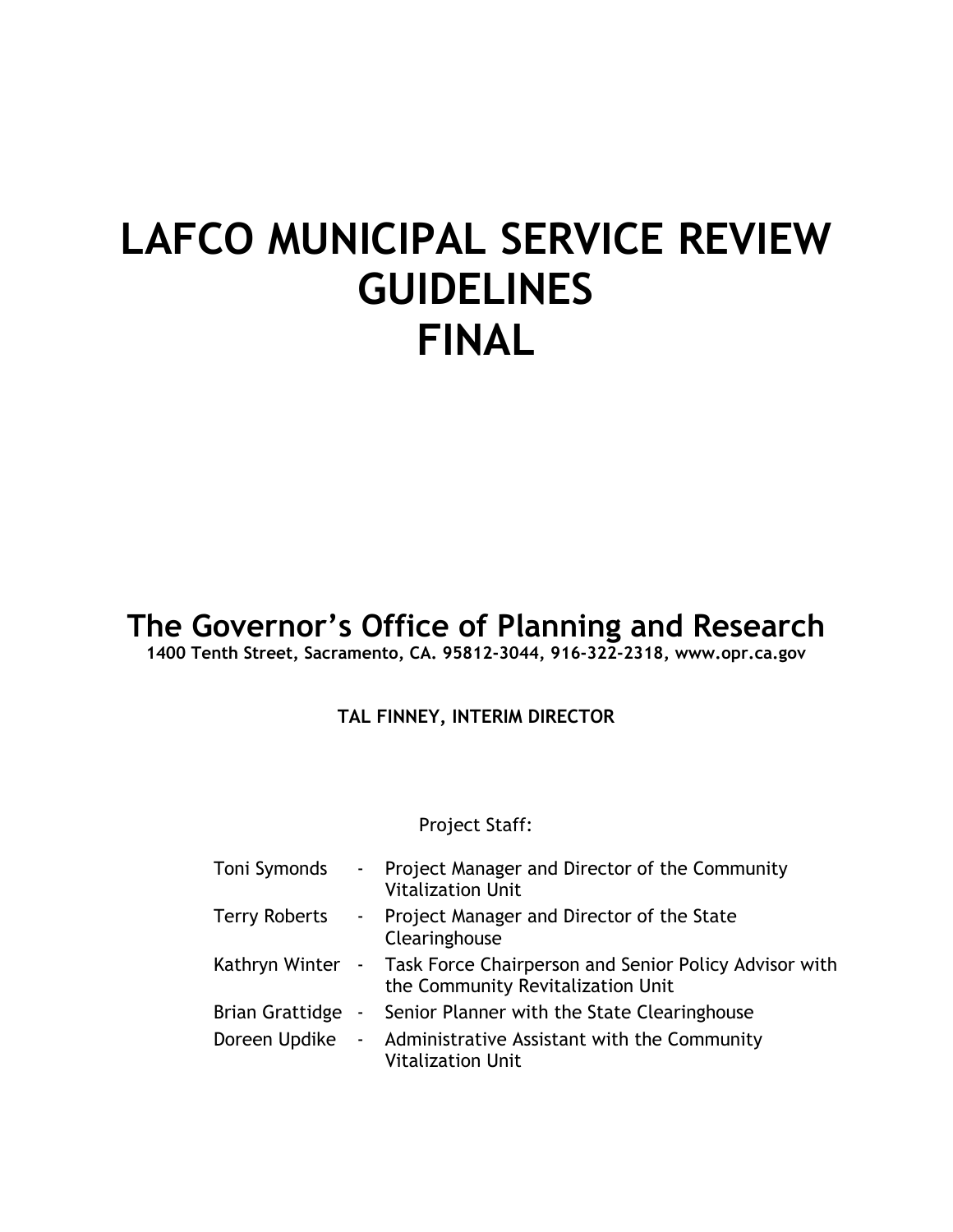The Governor's Office of Planning and Research (OPR) would like to acknowledge and thank the members of the Municipal Service Review Task Force for their invaluable assistance in identifying key issues and for providing input into the development of the LAFCO *Municipal Service Review Guidelines*.

# **MUNICIPAL SERVICE REVIEW GUIDELINES TASK FORCE**

- Chairperson, Kathryn Winter, Senior Policy Advisor, Office of Planning and Research (OPR)
- Gary T. Arant, General Manager, Association of California Water Agencies, Valley Center Municipal Water District
- DeAnn Baker, Legislative Representative, California State Association of Counties
- Robert Braitman, Santa Barbara LAFCO Executive Officer and Braitman & Associates
- Roger Campbell, Mayor, City of Fillmore and Campbell Public Affairs
- Christopher Carlisle, Counsel and Legislative Director, Speaker Emeritus Robert Hertzberg
- Roseanne Chamberlain, League of Women Voters, Sacramento and Executive Officer, El Dorado County
- Harry Ehrlich, Board of Directors, California Special Districts Association and Deputy General Manager, Olivenhain Municipal Water District.
- Stephen Hall, Executive Director, Association of California Water Districts
- Scott Harvey, Executive Director, California Association of Local Agency Formation Commissions (CALAFCO) and Scott Harvey and Associates
- Peter Herzog, Council Member, City of Lake Forest and League of California Cities
- Jim Hill, Fire Districts Association of California
- Ted James, California Planning Association and Kern County Director of Planning
- S.R. Jones, Executive Officer, California Association of Local Agency Formations Commissions (CALAFCO) and Nevada County LAFCO Executive Officer
- Don McCormack, Executive Board Member, California Association of Local Agency Formation Commissions
- Dawn Mittleman, Vice President, Fire District Association of California and Director, Valley of the Moon Fire Protection District
- Michael Ott, San Diego LAFCO Executive Officer
- Bob Reeb, State Legislative Director, Association of California Water Districts
- Terry Roberts, Project Manager and Director of the State Clearinghouse, Office of Planning and Research, OPR
- Daniel Schwarz, Napa County LAFCO Executive Officer
- Rusty Selix, Executive Director, California Association of Councils of Government
- Rob Sherry, California State Association of Counties, Sacramento County Planning **Department**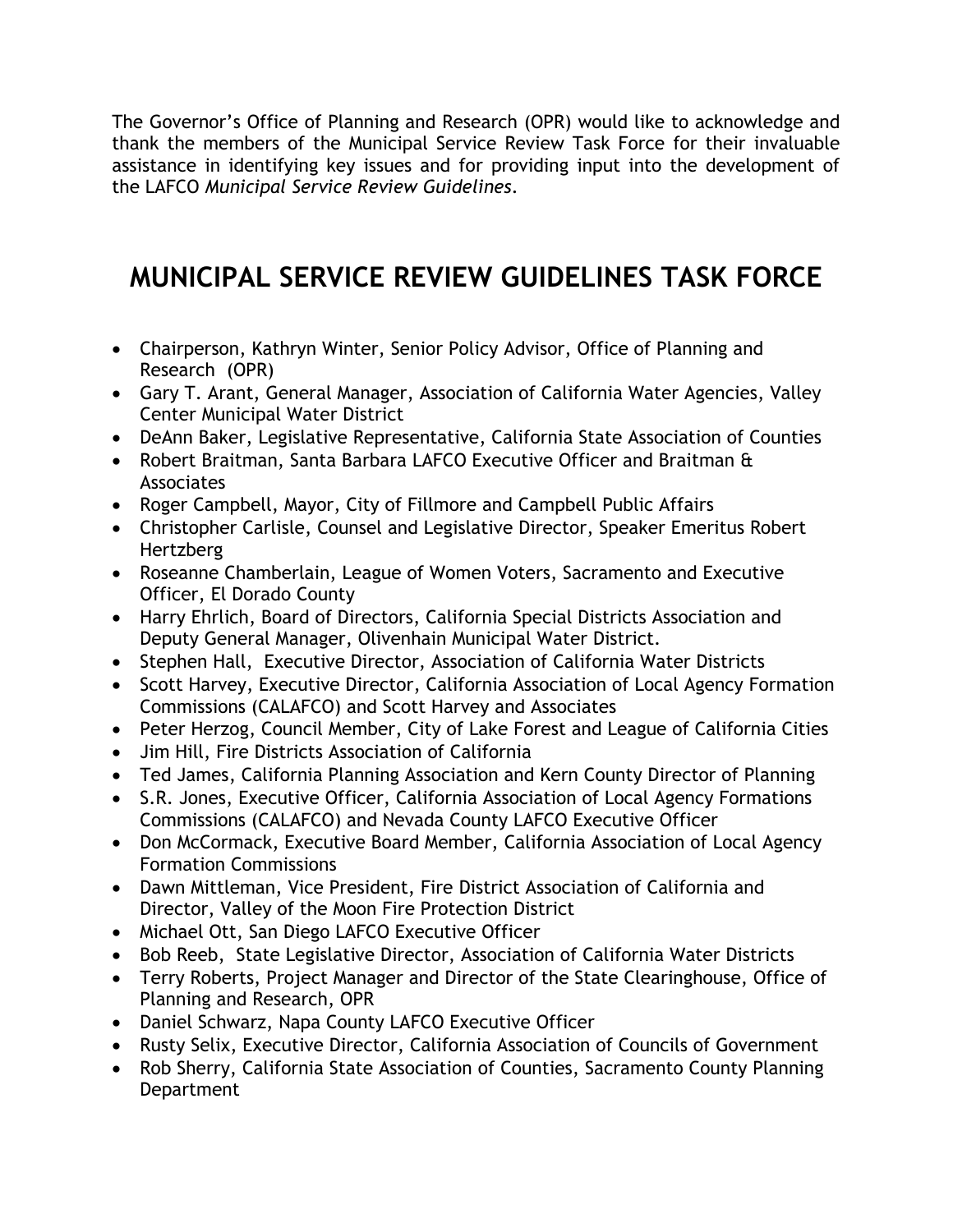- Brian Smith, California Chapter of the American Planning Association, City of Tracy
- Catherine Smith, California Special Districts Association
- Dana Smith, Orange County LAFCO Executive Officer
- Toni Symonds, Project Manager and Director, California Rural Policy Task Force
- Rita Valesquez, General Manager, Elk Grove Community Services District
- Jolena Voorhis, California State Association of Counties
- Ron Wootton, Chair, California Association of Local Agency Formation Commissions and San Diego County LAFCO Commissioner

OPR would also like to acknowledge and thank Barbara Graichen, Graichen Consulting, and her excellent consultant team which assisted OPR in the development and implementation of the extensive public outreach and stakeholder consultation process and the writing of the preliminary draft of the guidelines. Without Ms. Graichen and her team many of the specific examples of suggested documents and "real life" examples from California LAFCOs could not have been included in the guidelines. Her team included:

- Heidi and Ron Kolbe, The Kolbe Company
- Sabrina Okamura-Johnson, Okamura Johnson Associates
- Ivan Gennis, Gennis & Associates, Engineers
- Michael Okamura, Okamura International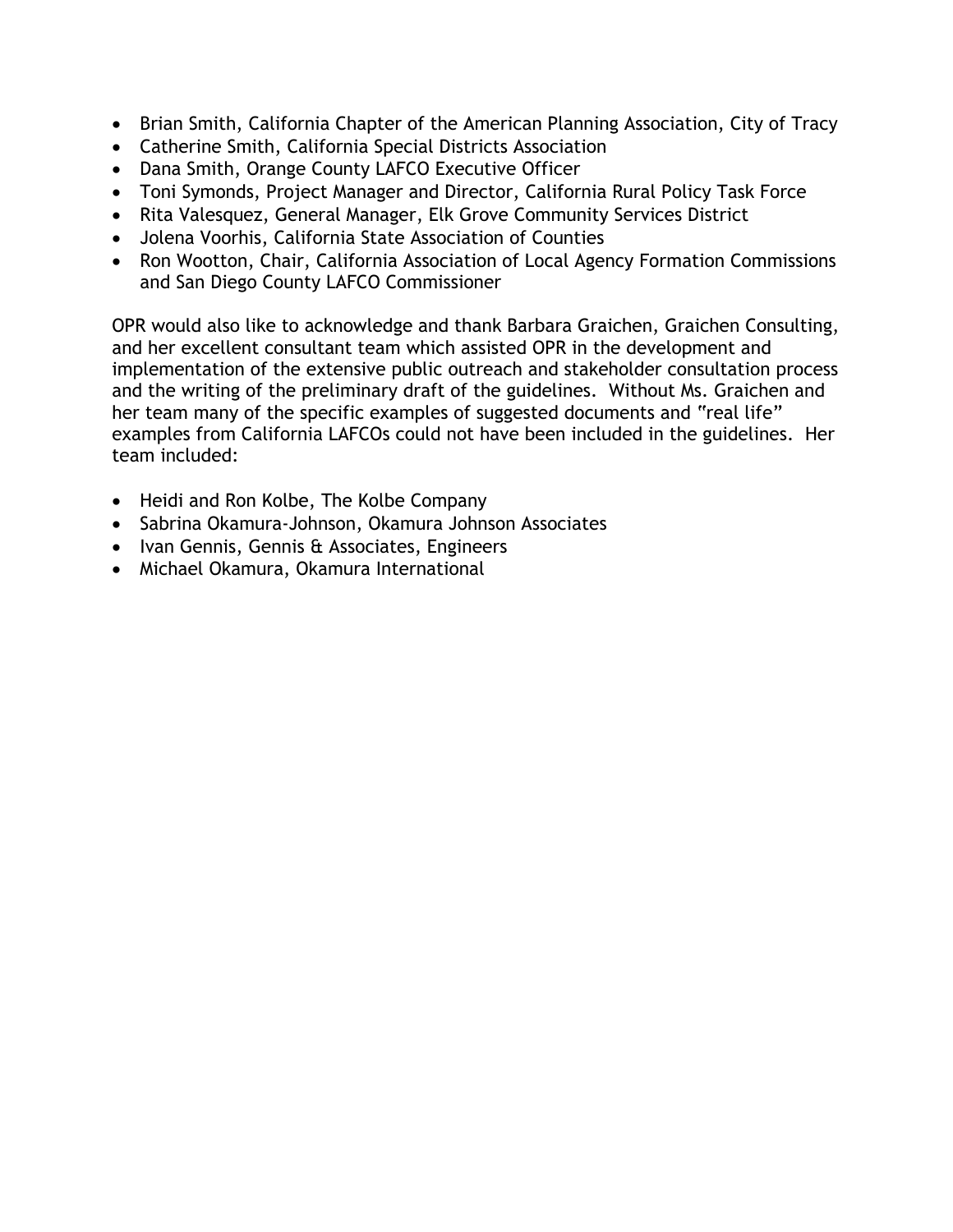# **TABLE OF CONTENTS**

|                                  | <b>PART I - PREPARING TO UNDERTAKE A MUNICIPAL SERVICE REVIEW 3</b>                                                                              |    |
|----------------------------------|--------------------------------------------------------------------------------------------------------------------------------------------------|----|
| <b>CHAPTER 1.</b>                |                                                                                                                                                  |    |
| А.<br>В.<br>$\mathsf{C}$ .<br>D. | STATUTORY BACKGROUND ON MUNICIPAL SERVICE REVIEW GUIDELINES 3                                                                                    |    |
| <b>CHAPTER 2.</b>                |                                                                                                                                                  |    |
| А.<br>В.<br>$\mathsf{C}$ .       | MUNICIPAL SERVICE REVIEW: ROLE OF THE SERVICE PROVIDER 8                                                                                         |    |
| <b>CHAPTER 3.</b>                | DEVELOPING A SCHEDULE OF MUNICIPAL SERVICE REVIEWS 9                                                                                             |    |
| А.<br>В.<br>$\mathsf{C}$ .<br>D. | DEVELOPMENT OF THE SCHEDULE: SERVICE PROVIDER PREPARATION  12                                                                                    |    |
| <b>CHAPTER 4.</b>                | DEVELOPING A WORK PLAN FOR INDIVIDUAL MUNICIPAL SERVICE                                                                                          | 16 |
| А.<br>В.<br>C                    | DEVELOPING A STRATEGY FOR PREPARATION OF THE MUNICIPAL SERVICE REVIEW REPORT  16                                                                 |    |
| <b>CHAPTER 5.</b>                | IDENTIFYING THE MUNICIPAL SERVICE REVIEW STUDY BOUNDARY.                                                                                         | 18 |
| А.<br>В.                         | METHODS FOR IDENTIFYING AN APPROPRIATE MUNICIPAL SERVICE REVIEW BOUNDARY  19<br>EXAMPLES OF MUNICIPAL SERVICE REVIEW BOUNDARY DETERMINATIONS  19 |    |
|                                  | PART II - THE MUNICIPAL SERVICE REVIEW PROCESS  22                                                                                               |    |
| <b>CHAPTER 6.</b>                | <b>INTEGRATING MUNICIPAL SERVICE REVIEWS WITH OTHER LAFCO</b>                                                                                    |    |
| А.<br>B.<br>$\mathsf{C}$ .       | INTEGRATING MUNICIPAL SERVICE REVIEWS WITH SPHERE OF INFLUENCE ACTIONS 22<br>INTEGRATING MUNICIPAL SERVICE REVIEWS WITH OTHER PROPOSALS  23      |    |
| <b>CHAPTER 7.</b>                | INTEGRATING MUNICIPAL SERVICE REVIEWS WITH THE CALIFORNIA                                                                                        |    |
| А.<br>В.                         |                                                                                                                                                  |    |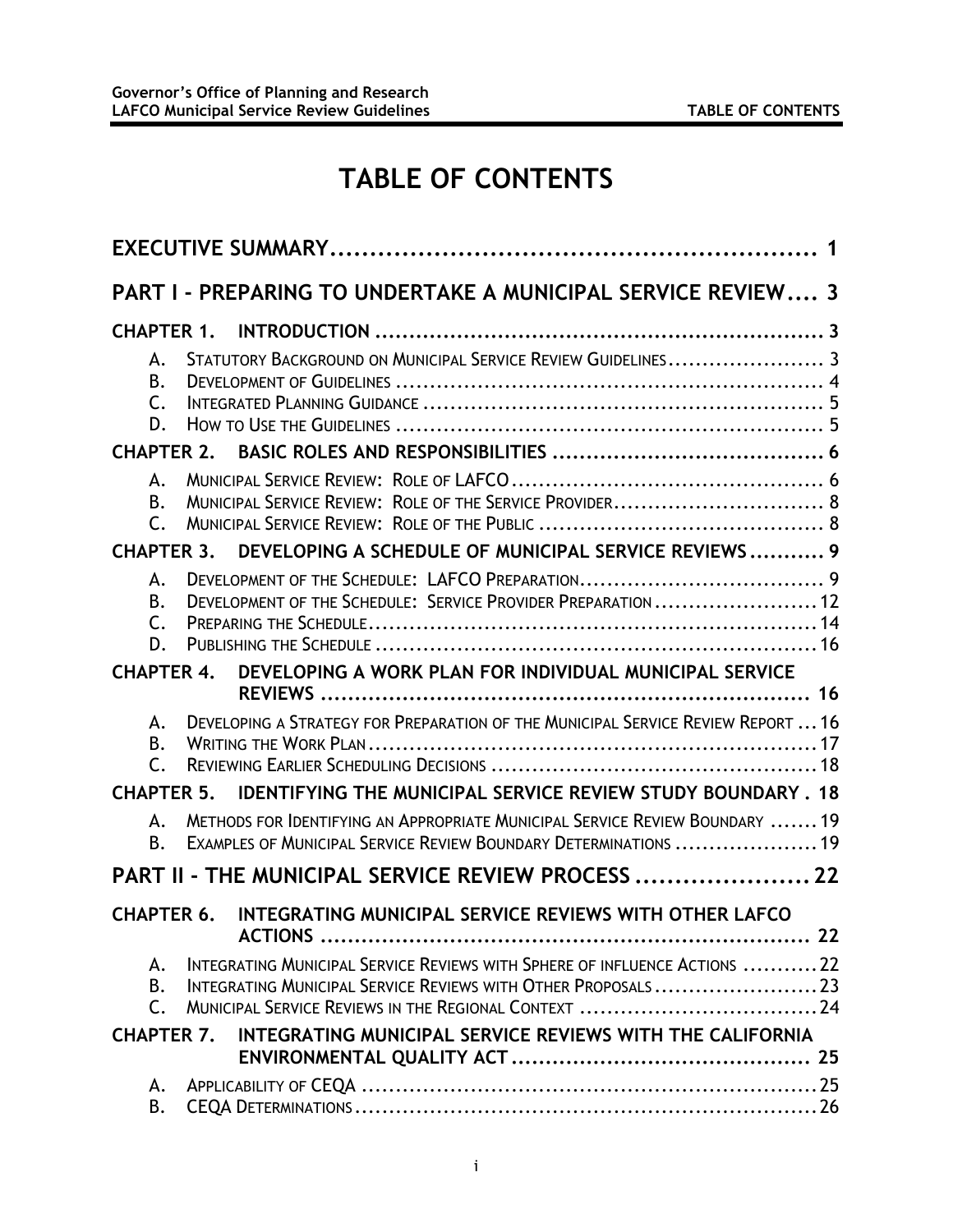| $\mathsf{C}$ .<br>D.<br>Ε.<br>F.                   |                                                                                                                                    |  |
|----------------------------------------------------|------------------------------------------------------------------------------------------------------------------------------------|--|
| <b>CHAPTER 8.</b>                                  | ENVIRONMENTAL JUSTICE CONSIDERATIONS IN MUNICIPAL SERVICE                                                                          |  |
| Α.<br><b>B.</b><br>$\mathsf{C}$ .<br>D.<br>Ε.      |                                                                                                                                    |  |
| <b>CHAPTER 9.</b>                                  | DEVELOPING WRITTEN DETERMINATIONS  34                                                                                              |  |
| 1.<br>2.<br>3.<br>4.<br>5.<br>6.<br>7.<br>8.<br>9. | GROWTH AND POPULATION PROJECTIONS FOR THE AFFECTED AREA  36<br><b>PART III - TAKING ACTION ON THE MUNICIPAL SERVICE REVIEW  43</b> |  |
|                                                    | CHAPTER 10. PREPARING THE MUNICIPAL SERVICE REVIEW REPORT  43                                                                      |  |
| А.<br>В.<br>$\mathsf{C}$ .<br>D.                   |                                                                                                                                    |  |
|                                                    | CHAPTER 11. ADOPTING THE MUNICIPAL SERVICE REVIEW REPORT  45                                                                       |  |
| А.<br><b>B.</b><br>C.<br>D.                        |                                                                                                                                    |  |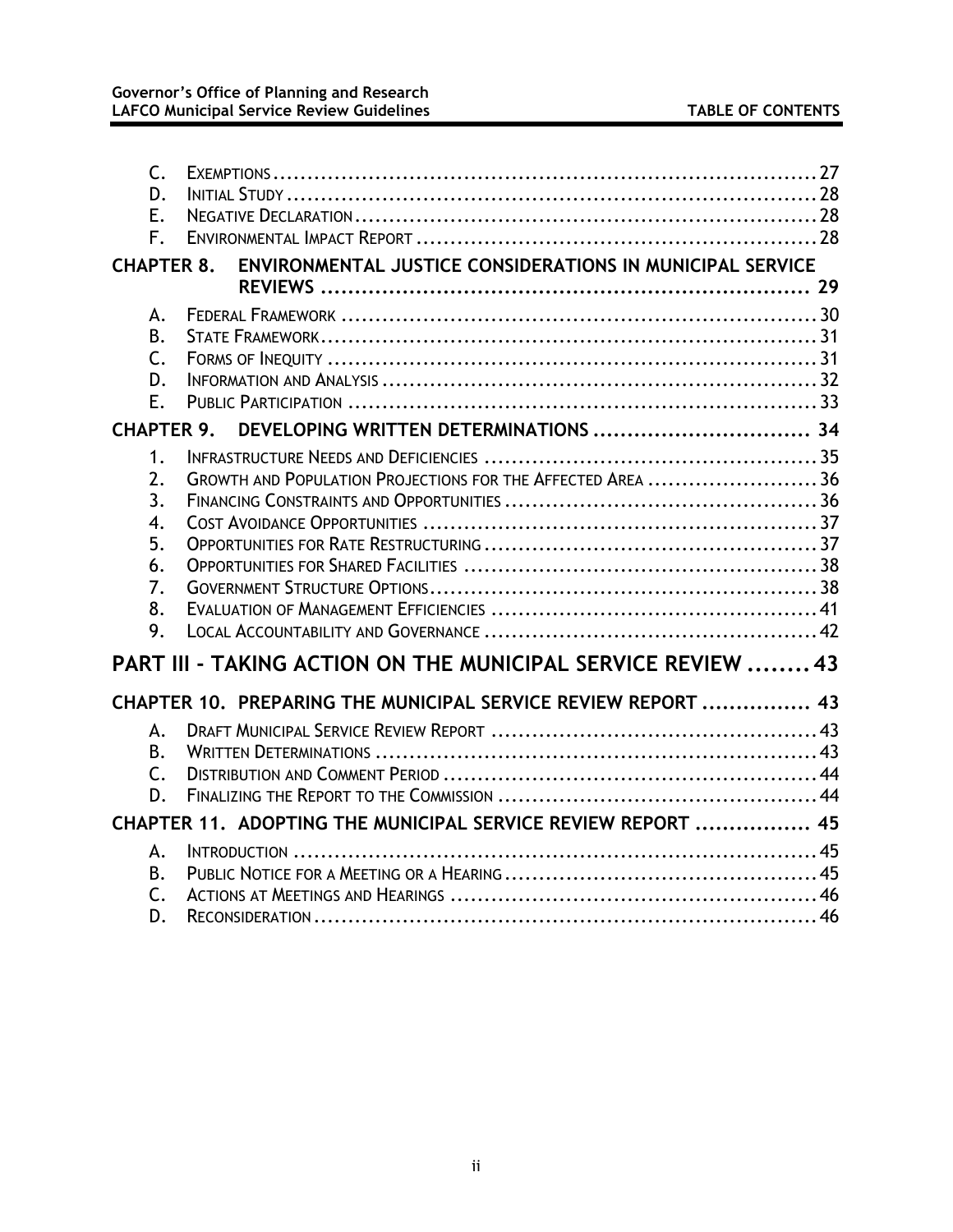## **APPENDICES**

#### **APPENDIX A WHAT IS THE ENVIRONMENTAL GOALS AND POLICY REPORT (EGPR)?**

- A. THE GOVERNOR'S STATE ENVIRONMENTAL GOALS AND POLICY REPORT IS:
- B. THE EGPR MUST BE CONSISTENT WITH:
- C. THE EGPR WILL DO THE FOLLOWING:
- **APPENDIX B DEFINITIONS**
- **APPENDIX C ACRONYMS**

#### **APPENDIX D BACKGROUND ON MUNICIPAL SERVICE REVIEWS**

- A. BACKGROUND AND LEGISLATIVE INTENT
- B. STATUTORY MUNICIPAL SERVICE REVIEW REQUIREMENTS
- C. MUNICIPAL SERVICE REVIEW GOALS AND OBJECTIVES
- D. IMPLEMENTATION

**APPENDIX E EXAMPLE OF OPR RECOMMENDED MUNICIPAL SERVICE REVIEW PROCESS** 

- **APPENDIX F DATA COLLECTION**
	- **I. GENERAL INFORMATION COLLECTION STRATEGIES**
	- **II. SPECIFIC INFORMATION SOURCES**
		- A. GOVERNOR'S OFFICE OF PLANNING AND RESEARCH
		- B. THE STATE CONTROLLER'S OFFICE
		- C. THE STATE DEPARTMENT OF FINANCE
		- D. THE REGIONAL COUNCILS OF GOVERNMENTS
		- E. THE DEPARTMENT OF HOUSING AND COMMUNITY DEVELOPMENT
		- F. LAFCO INFORMATION RESOURCES
		- G. CITY AND COUNTY PLANS, AND REVIEWS
		- H. MASTER SERVICES AND RESOURCE ACQUISITION PLANS, CAPITAL IMPROVEMENT PLANS AND SERVICE RELATED MAPS
			-
		- I. PUBLIC INFRASTRUCTURE FINANCING PLANS AND MECHANISMS

#### **III. PROFESSIONAL ORGANIZATIONS**

- A. OTHER STATE OR FEDERAL MANDATED PLANS AND PERMITS
- B. OBTAINING COMPARABLE INFORMATION
- **IV. SUMMARY**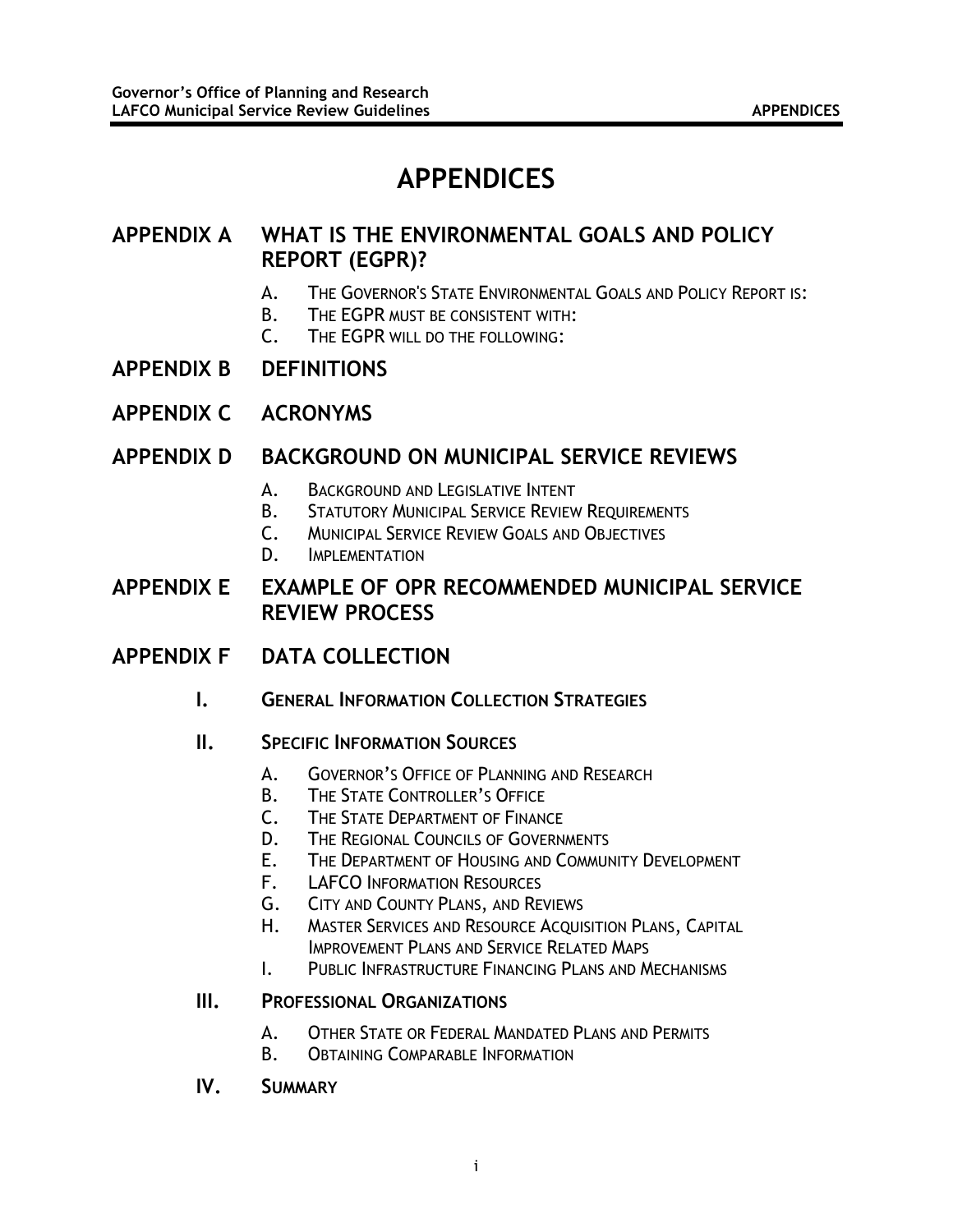- **APPENDIX G USE OF CONSULTANTS**
- **APPENDIX H FUNDING OPTIONS**
- **APPENDIX I EXAMPLE COMMUNITY SERVICES DISTRICT PROFILE**
- **APPENDIX J EXAMPLE CITY PROFILE**
- **APPENDIX K EXAMPLE SPECIAL DISTRICT POWERS COMPARISON CHART**
- **APPENDIX L EXAMPLE SPHERE OF INFLUENCE STATUS LOG**

#### **APPENDIX M MULTI-COUNTY LAFCO REVIEW**

- A. DEVELOPMENT OF MUNICIPAL SERVICE REVIEW BOUNDARIES CAN TRIGGER MULTI-LAFCO REVIEWS
- B. COORDINATION OF MULTIPLE-LAFCO REVIEWS
- C. JOINT POWERS AGREEMENTS
- D. DETERMINING THE LEAD LAFCO
- E. STEPS FOR CONDUCTING A JOINT REVIEW
- F. EXHIBIT: JOINT POWERS AGREEMENT FOR THE CONDUCT OF MUNICIPAL SERVICE REVIEWS TEMPLATE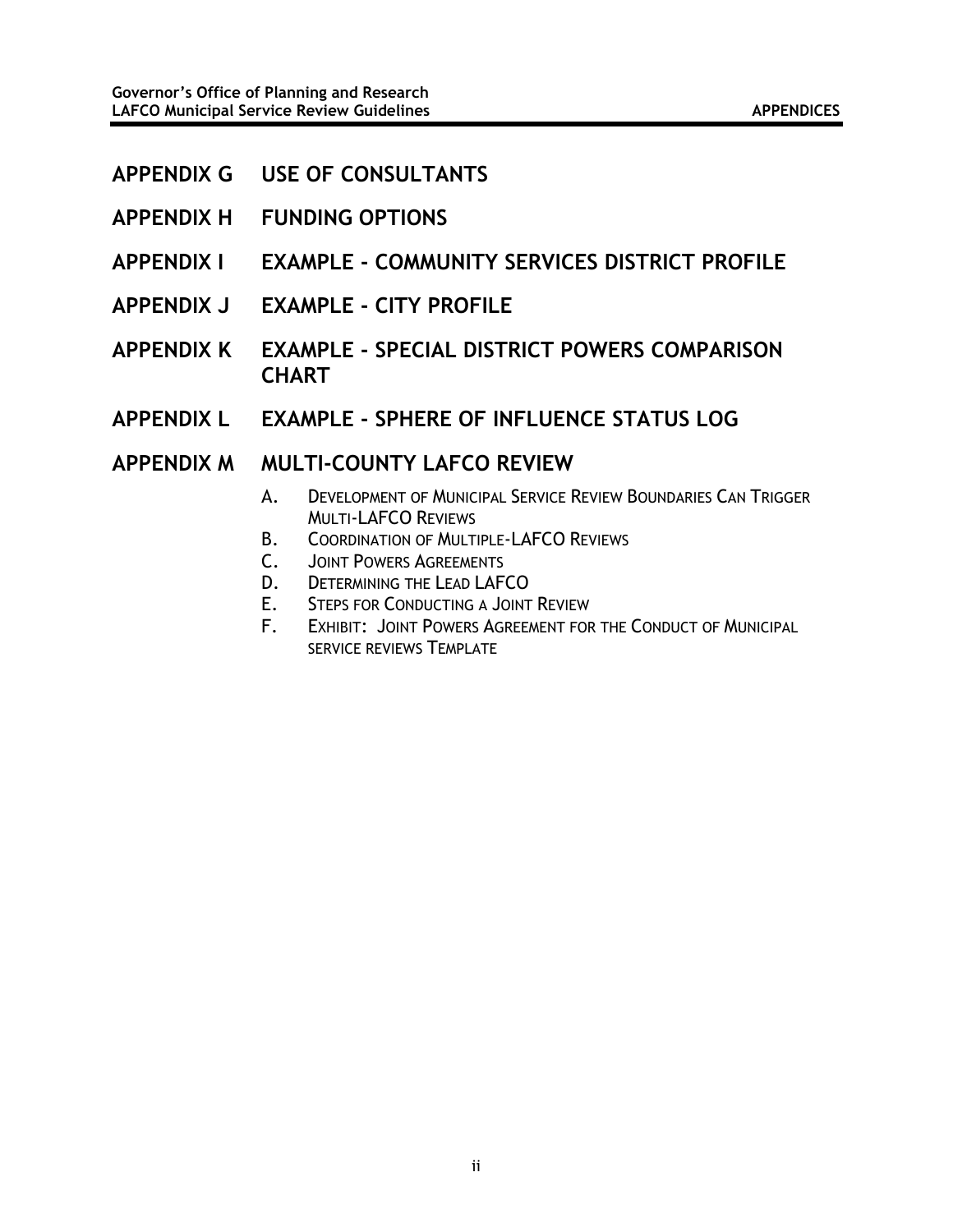## **EXECUTIVE SUMMARY**

<span id="page-9-0"></span>In 2003, OPR is issuing three sets of guidance documents which address how growth and development occur in California: The General Plan Guidelines, the LAFCO Municipal Service Review Guidelines and the Environmental Goals and Policy Report.

Each of these guidance documents primarily targets a single level of government: local, regional and state. However, each document promotes better integration of planning and development as a means for continual improvement of California communities.

These Guidelines are the result of legislation (Chapter 761, Statutes of 2000) signed by Governor Gray Davis relating to powers and authorities of a Local Agency Formation Commission (LAFCO).

Development of the legislation resulted from the recommendations of the Commission on Local Governance for the 21st Century. The Commission on Local Governance for the 21st Century published its recommendations in a final report, *Growth Within Bounds*, issued on January 20, 2000.

The report recommended and the legislation enacted a new process for LAFCO to

review municipal services on a regular basis. As part of its review of municipal services, LAFCO is required to prepare a written statement of its determination with respect to each of the following:

**GUIDELINES v. REGULATIONS** 

Existing law requires OPR to prepare guidelines, not regulations. This document should therefore be considered advisory and not regulatory.

- 1. Infrastructure needs or deficiencies;
- 2. Growth and population projections for the affected area;
- 3. Financing constraints and opportunities;
- 4. Cost avoidance opportunities;
- 5. Opportunities for rate restructuring;
- 6. Opportunities for shared facilities;
- 7. Government structure options, including advantages and disadvantages of consolidation or reorganization of service providers;
- 8. Evaluation of management efficiencies; and
- 9. Local accountability and governance.

The Governor's Office of Planning and Research (OPR) is directed by statute to prepare these Guidelines to assist LAFCO in complying with the new requirements for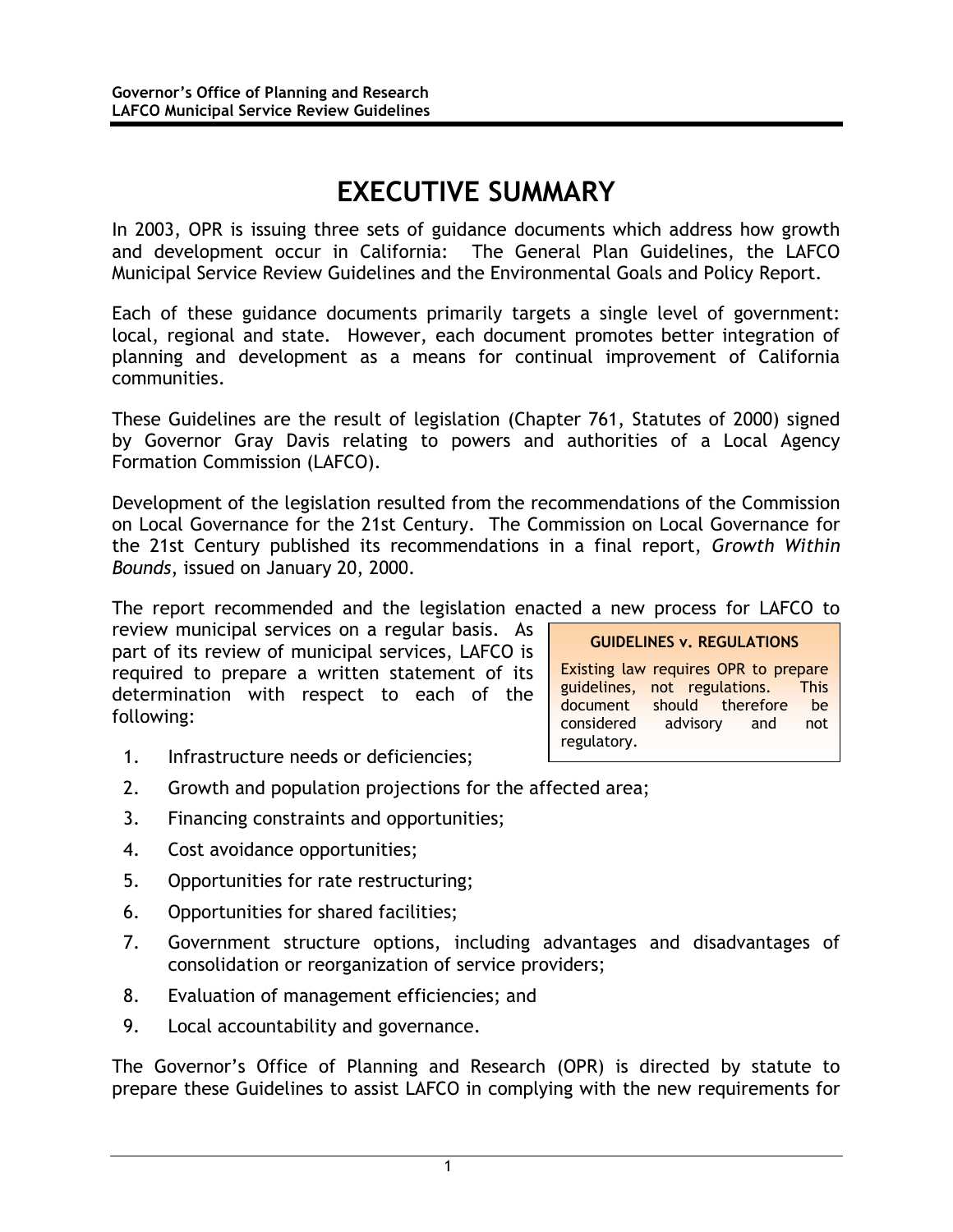#### **LOCAL CONDITIONS**

This document provides general guidance. LAFCOs may need to modify these recommendations to reflect local conditions, circumstances and types of services which are being reviewed.

municipal service reviews. The Guidelines were developed through five public workshops; numerous meetings of an OPR appointed stakeholder task force, and three public review periods.

> Throughout the Guidelines, OPR has identified those actions which are required by law and those where OPR recommends a particular process or policy when undertaking the municipal service review. The Guidelines are divided into three parts: Part I –

Preparing to Undertake a Municipal Service Review, Part II – The Municipal Service Review Process, and Part III - Taking Action on the Municipal Service Review.

**Part I** describes the statutory framework and requirements of the municipal service review. This Part also provides guidance on how LAFCO, service providers and the public can prepare to most effectively engage in the municipal service review process including, but not limited to:

- Development of a long-term schedule of all municipal service reviews required to be undertaken by LAFCO during the five-year review cycle for Spheres of Influence (SOI).
- Development of a work plan for an individual municipal service review.
- Gathering of data and information related to undertaking a municipal service review.
- Identifying the boundary of the municipal service review study area.
- Development of a strategy for preparing a municipal service review report.

**Part II** includes guidance on the individual municipal service review process including integrating municipal service reviews with other LAFCO actions, application of the California Environmental Quality Act (CEQA) and federal and state anti-discrimination statutes, and the development of the nine determinations.

**Part III** contains information on how to draft the final individual municipal service review report, recommendations on how to ensure adequate public participation opportunities and the requirements for the meeting at which the report is accepted.

In developing the Guidelines, it is OPR's intent to provide a structure to assist LAFCOs in fulfilling their statutory responsibility of promoting orderly growth and development, preserving the state's finite open space and agricultural land resources, and working to ensure that high quality public services are provided to all California residents in the most cost effective and efficient manner.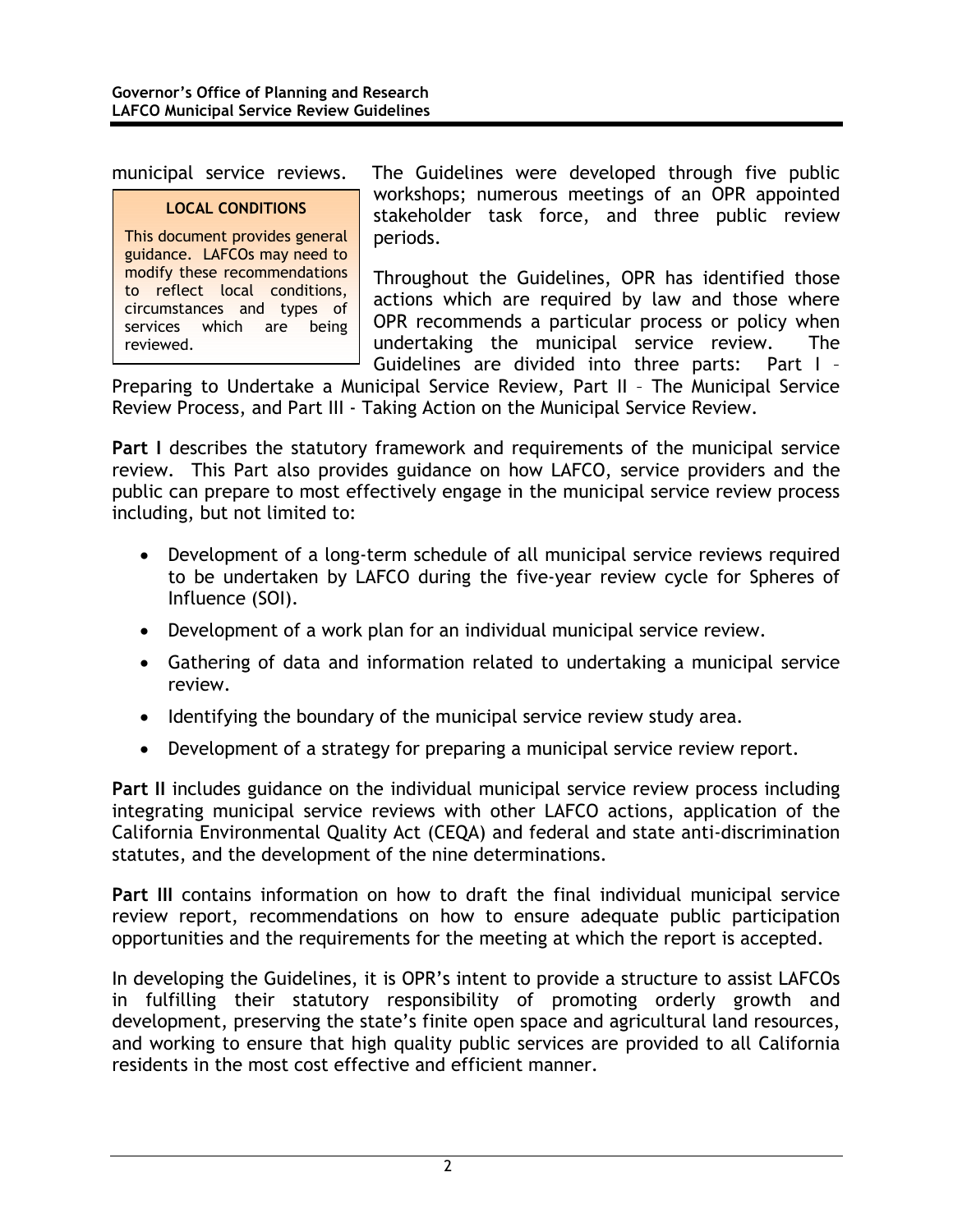# <span id="page-11-0"></span>**PART I - PREPARING TO UNDERTAKE A MUNICIPAL SERVICE REVIEW**

The municipal service review provides a current, formal, and comprehensive look at the provision of services within a county. Effective implementation of these reviews will depend, in a large part, on the preparations made by LAFCO prior to initiation of the individual municipal service review.

## **CHAPTER 1. INTRODUCTION**

This Chapter provides background on the development of the Municipal Service Review Guidelines, an explanation of their purposes and information on the overall structure and use of this document.

### **A. STATUTORY BACKGROUND ON MUNICIPAL SERVICE REVIEW GUIDELINES**

On September 26, 2000, Governor Gray Davis signed into law AB 2838 (Chapter 761, Statutes of 2000), authored by Assembly Speaker Robert M. Hertzberg. This legislation, titled the Cortese-Knox-Hertzberg Local Government Reorganization Act of 2000 (CKH Act) and codified as California Government Code (GC) §56000 et seq, marked the most significant reform to local government reorganization law since the 1963 statute that created a LAFCO in each county.

Development of the legislation resulted from the recommendations of the Commission on Local Governance for the 21st Century. The Commission on Local Governance for the 21st Century, established through statute in 1997, published its recommendations in a final report, *Growth Within Bounds*, issued on January 20, 2000.

Pursuant to GC §56430, the Governor's Office of Planning and Research (OPR) is required to prepare guidelines for LAFCO to conduct reviews of local municipal services.

Prior to the 2000 amendments, existing law authorized LAFCOs to conduct municipal service review studies. These LAFCO service studies generally provided evaluation tools to support future LAFCO actions or were part of a reorganization committee effort.

Existing law (GC \$56430), now states that in order to prepare and update a Sphere of Influence (SOI), LAFCOs are required to first conduct a municipal service review of the municipal services provided in the county or other appropriate designated area.

The term "municipal services" generally refers to the full range of services that a public agency provides or is authorized to provide. The definition is somewhat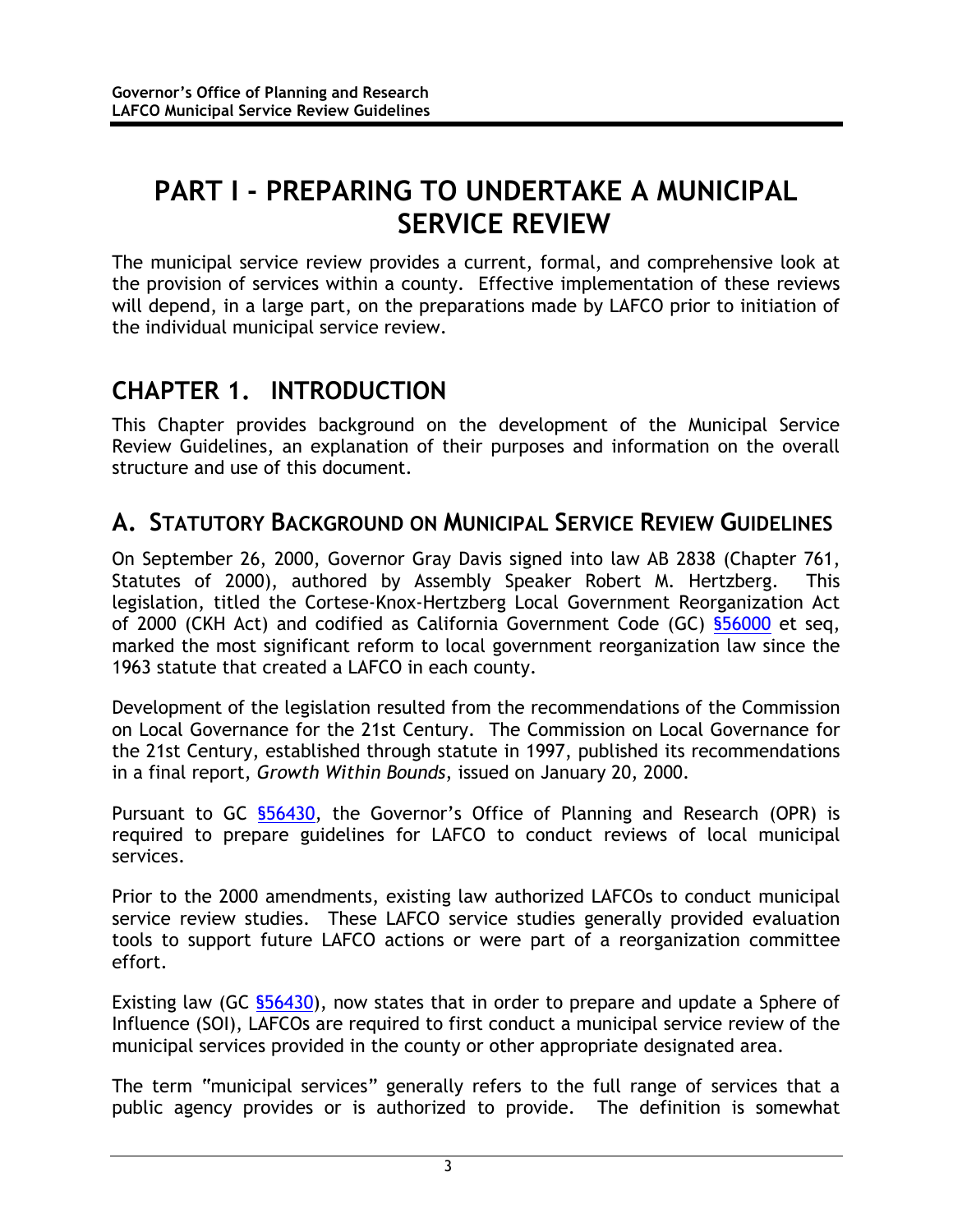<span id="page-12-0"></span>modified under the CKH Act, however, because LAFCO is only required to review services provided by agencies with SOIs. Therefore, general county government services, such as courts and social services, are not required to be reviewed.

As part of its review of municipal services, LAFCO is required to prepare a written statement of its determination with respect to each of the following:

- 1. Infrastructure needs or deficiencies;
- 2. Growth and population projections for the affected area;
- 3. Financing constraints and opportunities;
- 4. Cost avoidance opportunities;
- 5. Opportunities for rate restructuring;
- 6. Opportunities for shared facilities;
- 7. Government structure options, including advantages and disadvantages of consolidation or reorganization of service providers;
- 8. Evaluation of management efficiencies; and
- 9. Local accountability and governance.

These Guidelines have been developed to assist LAFCOs through the process of making these determinations.

#### **B. DEVELOPMENT OF GUIDELINES**

Pursuant to the requirements of the CKH Act, the Municipal Service Review Guidelines have been developed in consultation with the California Association of Local Agency Formation Commissions and numerous other organizations representing service providers and the public. Participating organizations include the California Special Districts Association, the League of California Cities, the California State Association of Counties, the Association of California Water Agencies, the League of Women Voters, the Fire Districts Association of California, housing and environmental groups and dozens of representatives from cities, counties, special districts and interested parties.

Consultations and collaboration occurred during facilitated public workshops in Sacramento, Fresno, Santa Ana, Red Bluff and San Diego; five working group sessions with representatives from affected local government entities; and interviews and meetings with interested constituents.

Anissues paper and draft outline of the Municipal Service Review Guidelines<sup>1</sup> was

<span id="page-12-1"></span> $\frac{1}{1}$  $1$  Prepared under contract with Graichen Consulting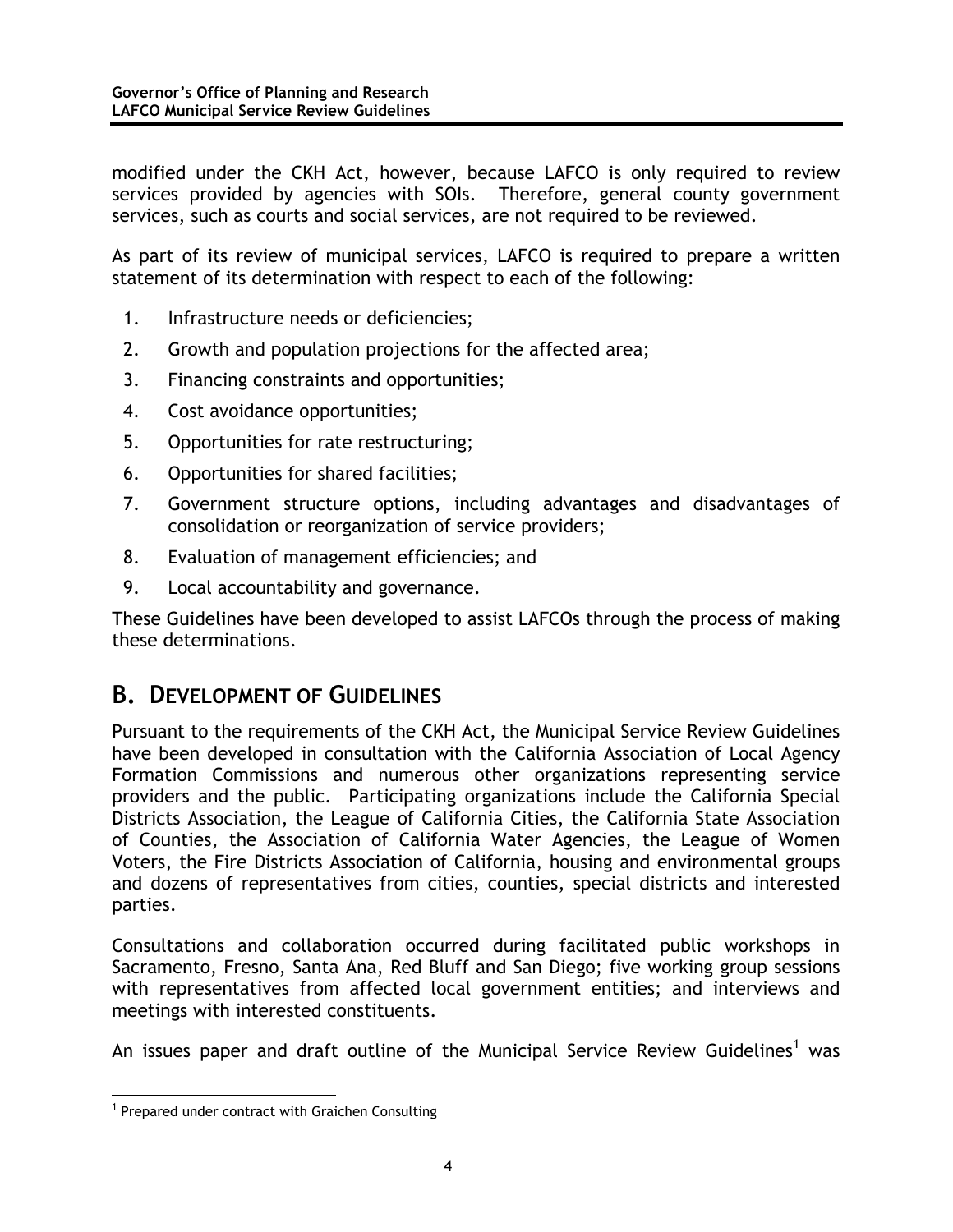<span id="page-13-0"></span>published in May 2001 and subjected to a 21-day public review period. The Preliminary Draft<sup>2</sup> LAFCO Municipal Service Review Guidelines was issued for a 21-day review in August 2001 and comments were reviewed and incorporated into the Final Draft Municipal Service Review Guidelines as appropriate.

A 21-day public review of the Final Draft Guidelines was provided in October of 2002 with appropriate comments incorporated into the Final Municipal Service Review Guidelines.

California LAFCOs have been especially generous with their contributions of service studies, procedures, and other technical products. Special districts and cities have provided samples of model service practices. OPR wishes to recognize the contributions of the Napa County LAFCO in preparing Chapter 9 of this document. Every attempt has been made to incorporate successful procedures, processes and templates created by numerous public agencies.

### **C. INTEGRATED PLANNING GUIDANCE**

In 2003, OPR is issuing three sets of guidance documents which address how growth and development occur in California: The General Plan Guidelines, the LAFCO Municipal Service Review Guidelines and the Environmental Goals and Policy Report. Appendix A includes a description of the Environmental Goals and Policy Report

Collectively, these guidance documents reflect best practices at the local, regional and state levels related to good governance, equitable allocation of public resources and the continuing improvement in the quality of life for all Californians.

No single government entity has exclusive authority or responsibility over growth and development. Through statute, regulations, guidelines and common practice California has developed a complex and sometimes cumbersome process for approving and managing growth.

It is OPR's belief that through better integration of planning practices, increased transparency of decision making processes, early and more meaningful consultation with the public, stakeholders and other levels of government that government entities can better meet their missions and serve the people of California.

### **D. HOW TO USE THE GUIDELINES**

The Guidelines are organized into three parts: preparations for undertaking a municipal service review, the process of developing the municipal service review, and taking final actions on the municipal service reviews.

<span id="page-13-1"></span> $\overline{2}$  $2$  Prepared under contract with Graichen Consulting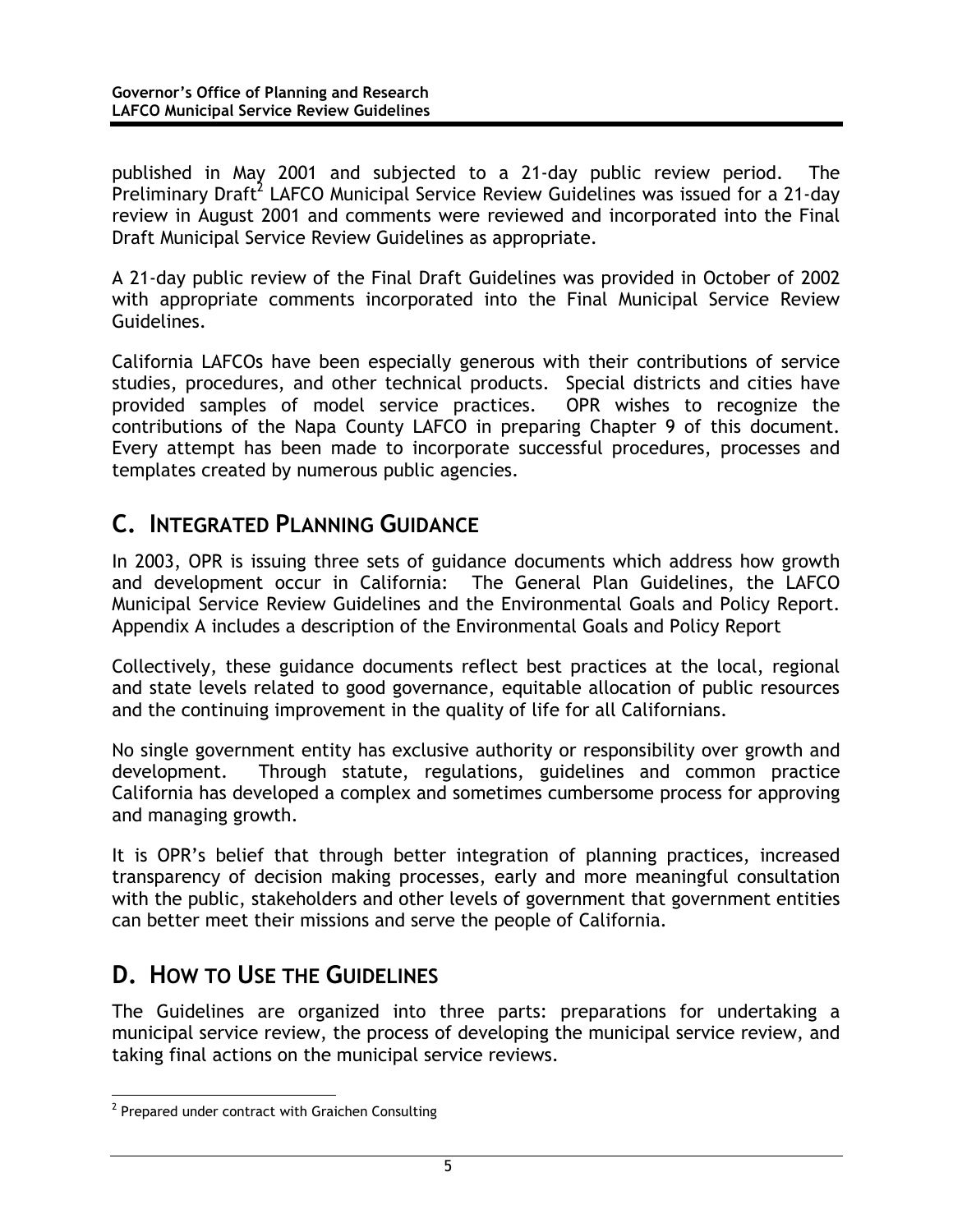<span id="page-14-0"></span>**Part I – Preparing to Undertake a Municipal Service Review** includes five chapters. Chapter 1 includes introductory comments and background on the guidelines. Chapter 2 contains a description of the basic roles and responsibilities of LAFCO, service providers and the public in the municipal service review process. Chapter 3 includes a strategy for developing an overall schedule for municipal service reviews. Chapter 4 contains information on developing a work plan for individual municipal service reviews. Chapter 5 provides guidance on determining the study area boundaries for a municipal service review.

**Part II – The Municipal Service Review Process** includes four chapters. Chapter 6 provides guidance on integrating a municipal service review with other LAFCO actions, as appropriate. Chapter 7 includes information on compliance with CEQA. Chapter 8 describes the relationship between municipal service reviews and environmental justice. Chapter 9 includes guidance on the development of the nine required written determinations.

**Part III – Taking Action on the Municipal Service Review** includes two chapters. Chapter 10 provides guidance on preparing the draft and final municipal service review report for the Commission's consideration. Chapter 11 describes the public hearing process.

### **CHAPTER 2. BASIC ROLES AND RESPONSIBILITIES**

Beginning in January of 2001, LAFCOs became responsible for undertaking municipal

#### **IMPACT OF 2000 AMENDMENTS**

The requirement to undertake municipal service reviews and make specified determinations is one of the most significant modifications to the role and responsibilities of LAFCO in the enacting legislation since the 1960's. OPR recommends that each LAFCO, service provider and public advocacy group take time to review and understand their roles in this new statutory environment.

service reviews prior to or in conjunction with the establishment of an entity's SOI. This chapter outlines the basic roles and responsibilities of LAFCO, the service provider and the public in implementing this requirement. Refer to **Appendix C** for general background information on the requirement for LAFCO to perform municipal service reviews.

### **A. MUNICIPAL SERVICE REVIEW: ROLE OF LAFCO**

In order to ensure that deliberations by LAFCO on municipal service reviews are consistent, OPR recommends that LAFCO include in its written policies and procedures information on the process by which it will conduct service reviews.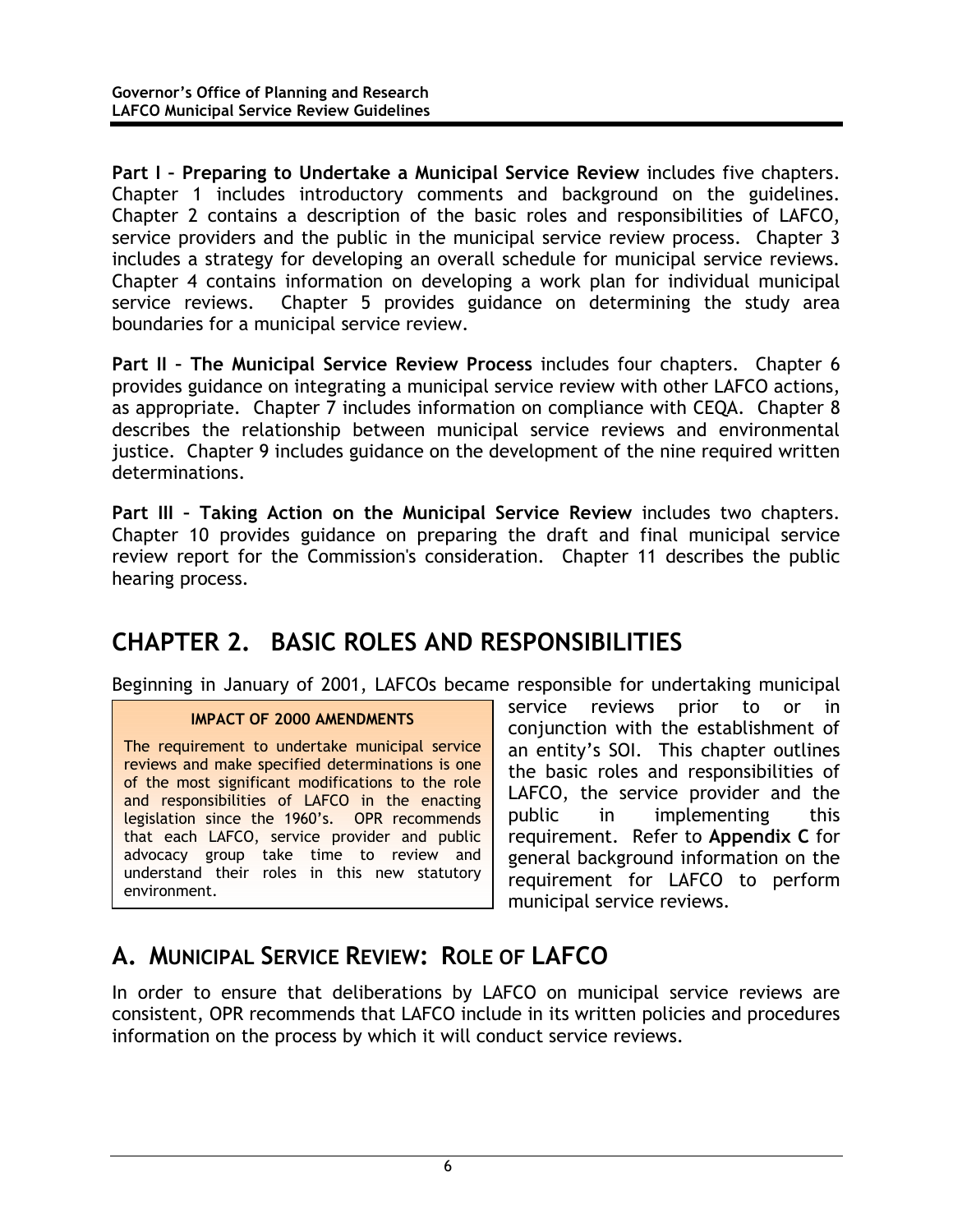Not all municipal services are required to be reviewed – only those services for which a SOI has been adopted by LAFCO. In reviewing services, LAFCO should attempt to include public and private service providers. Only the public service providers are

required to share information; however, LAFCO should make the same requests of all providers in order to demonstrate that the review was as comprehensive as possible.

As part of the municipal service review process, LAFCO should convene stakeholders as appropriate and facilitate collaborative efforts to address issues and challenges.

#### **WHAT SERVICES ARE COVERED?**

Existing law requires that a service review be completed in preparation of the adoption and/or update of a SOI. Therefore, any municipal service which has a service area defined by LAFCO through a SOI will need to have a municipal service review. LAFCO may include one or more services in the review and the study area may be the whole county, multiple counties or any appropriate sub-area, as determined by L AFCO (GC §56430).

Stakeholders may include affected and interested LAFCOs and other government agencies, other interested parties and members of the public.

Cooperatively developed municipal service reviews enable LAFCO and service providers to more effectively accomplish mutual public service objectives. To the extent possible, stakeholders should work together to evaluate existing and future service needs and determine what structures are needed to support healthy growth while preserving important agricultural and open space resources. Although LAFCO does not have direct land use authority and is not enabled to manage or operate a service provider agency, LAFCO can serve as an intermediary for the State in addressing specific growth challenges.

An effective municipal service review process should include early consultation with stakeholders, an inclusive municipal service review design, public review of municipal service review work plans and municipal service review report, and an overall collaborative process (see the process flow chart in **Appendix D**).

#### **WHY COLLABORATE?**

Through collaboration, LAFCO and interested parties can:

- Identify common goals and objectives and diffuse issues that foster competition rather than cooperation;
- Share expertise and help lower costs by assisting LAFCOs in determining what types of information need to be gathered and in what form;
- Identify information that is already available to streamline data collection;
- Develop strategies for augmenting LAFCO's technical capabilities by funding or loaning technical staff to work under LAFCO's direction;
- Develop strategies for constructively addressing overlapping service boundaries;
- Develop plans to implement recommendations developed as a result of a municipal service review.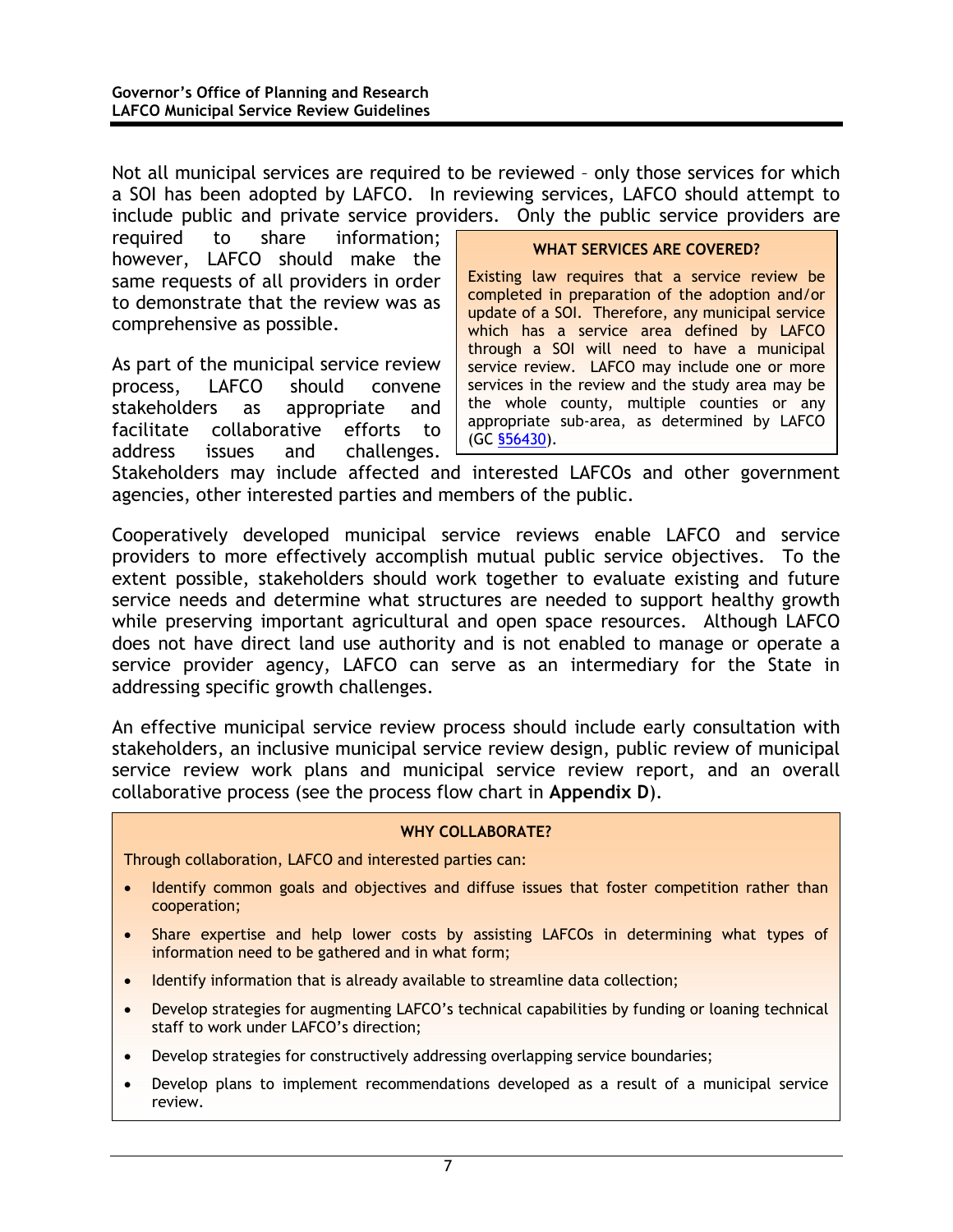#### <span id="page-16-0"></span>**B. MUNICIPAL SERVICE REVIEW: ROLE OF THE SERVICE PROVIDER**

Service providers play an important role in the collaborative process for conducting a municipal service review. The cooperation of service providers is important to ensure

that LAFCO has access to all necessary information in a timely manner, and to assist LAFCO in interpreting that information. The service provider should view the municipal service review process as an opportunity to share accurate and current data, accomplishments and information that will allow LAFCO to make sound conclusions and determinations with respect to services. LAFCOs will use the information provided by service providers to review proposals for changes in services, including SOI updates, incorporations and other boundary decisions.

#### **JOIN THE COMMISSION**

The California Special Districts<br>Association (CSDA) encourages Association (CSDA) encourages independent special districts to serve on LAFCOs and participate in special district committees. With LAFCOs' increased role in determining public service delivery systems through municipal service reviews, special districts cannot afford to be absent from the process.

### **C. MUNICIPAL SERVICE REVIEW: ROLE OF THE PUBLIC**

LAFCOs should encourage and provide multiple public participation opportunities in the municipal service review process. To this end, LAFCOs should develop and maintain a list of interested parties to whom such outreach can be extended. Service providers can assist in involving the public by including municipal service review information in newsletters or billing statements. Public comments should be considered and incorporated into the municipal service review process and reports where appropriate and feasible.

The municipal service review process chart (**Appendix D**) recommends that LAFCO

#### **PUBLIC PARTICIPATION**

A major goal of the CKH Act amendments was to increase public participation in public service planning and delivery. Consistent with that goal, public notice requirements for all LAFCO processes were strengthened or augmented. LAFCOs were also required to adopt service review determinations in a public forum.

provide several opportunities for the public to provide input in the process. These opportunities can include stakeholder meetings, public hearings or workshops to initiate municipal service reviews, a public review period of the draft municipal service review report, and a public hearing to consider adoption of written determinations.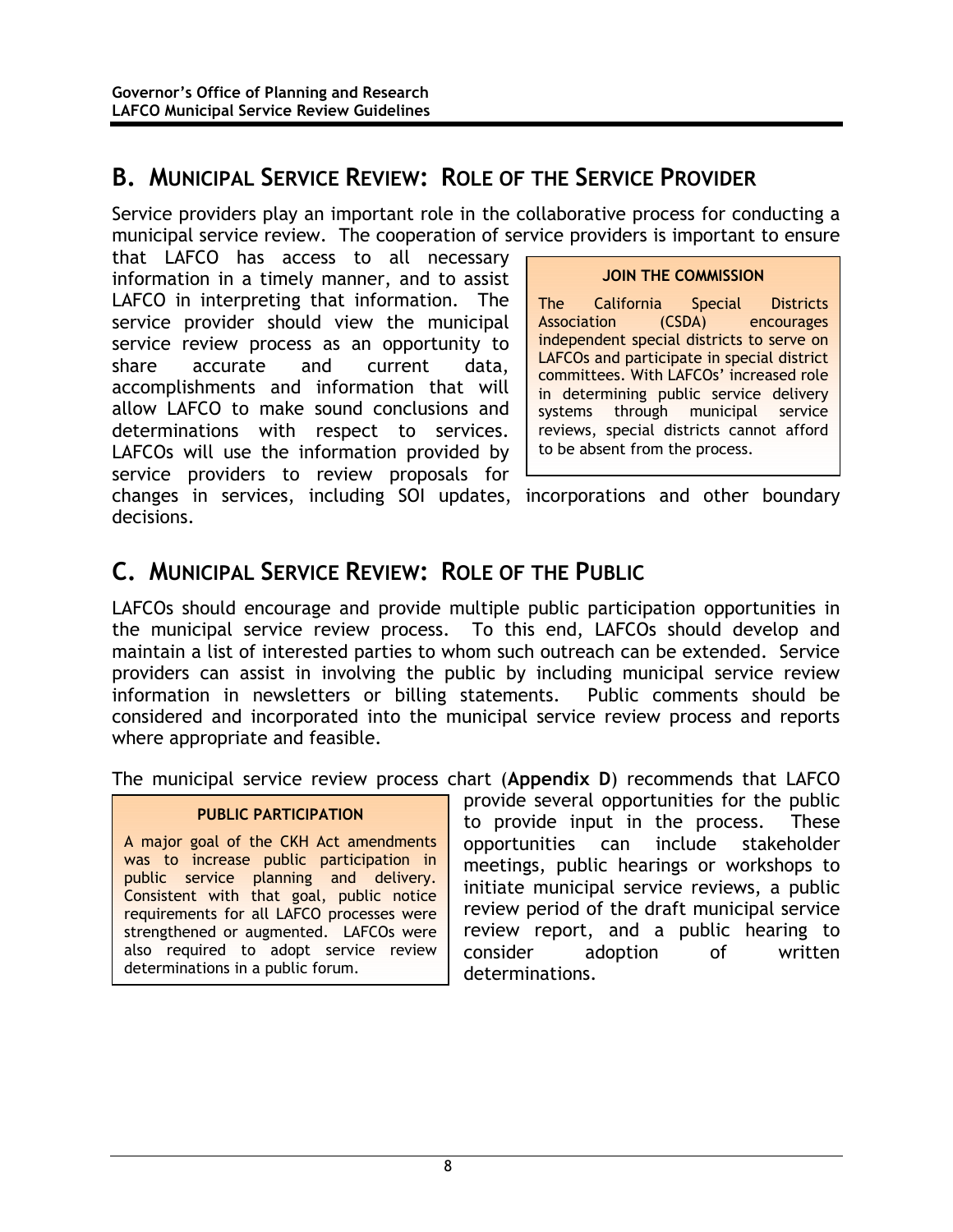### <span id="page-17-0"></span>**CHAPTER 3. DEVELOPING A SCHEDULE OF MUNICIPAL SERVICE REVIEWS**

This Chapter provides information on the development of the overall schedule of municipal reviews including the gathering and organizing of information and key

decisions that LAFCO needs to make in scheduling the individual reviews.

LAFCO should develop a schedule for undertaking municipal service reviews reflective of the individual needs of their county and as a workload management tool. Key internal and external considerations in the development of a schedule for municipal service reviews include:

#### **REVIEW DEADLINES**

The CKH Act's most recent amendments took effect on January 1, 2001. Although §56430 does not directly provide a specific date when all service reviews must be completed, a deadline can be inferred from §56425, which states, "Upon determination of a sphere, the commission shall adopt that sphere, and shall review and update, as necessary, the adopted sphere not less than every five years."

- To what extent are your SOIs current?
- Are there any pending proposals involving changes to SOIs that may trigger the need for a municipal service review?
- What is the relative complexity of the service(s) being reviewed? (**Appendix E** includes information on data collection that may assist LAFCO to determine level of complexity.)
- What is the capacity of LAFCO to undertake municipal service reviews? (**Appendix F** includes information about the use of consultants for municipal service reviews and **Appendix G** includes examples of funding options.)
- What are the general operating practices of LAFCO? (i.e., frequency of meetings, length of meetings, number of items typically on the agenda)

OPR recommends that LAFCO take the time to establish a schedule and process for undertaking municipal service reviews which reflects agreement of the commission members, service providers, the public, the executive officer and LAFCO staff.

### **A. DEVELOPMENT OF THE SCHEDULE: LAFCO PREPARATION**

Since existing law requires SOIs to be reviewed and updated, if necessary, every five years, and municipal service reviews must be completed for SOI updates, municipal service reviews should be updated at least every five years. LAFCOs have flexibility in scheduling these reviews including identifying which services will be reviewed, whether similar services will be reviewed at the same time, and what service areas/geographic regions will be reviewed within an individual municipal service review.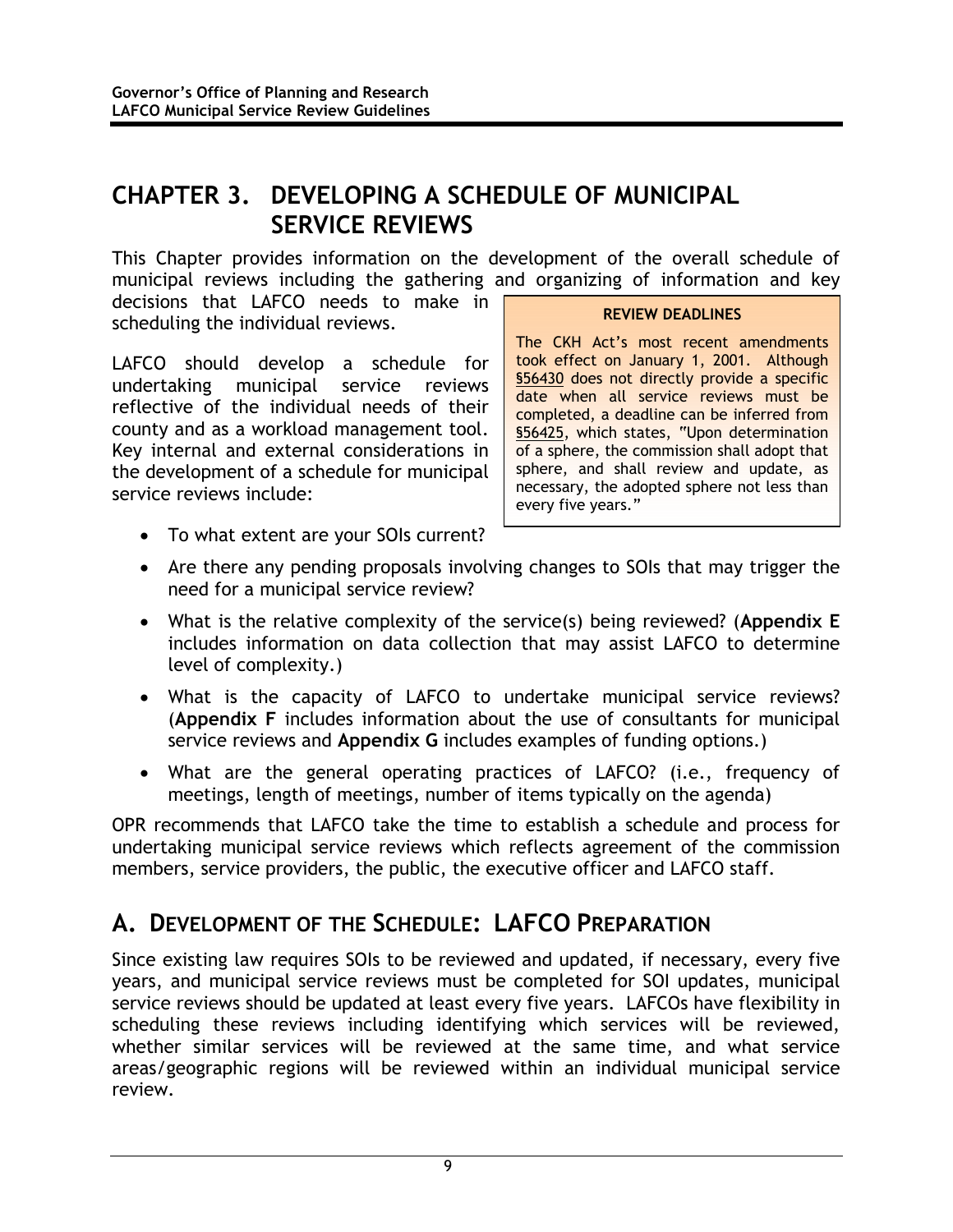OPR recommends that LAFCOs develop a five-year schedule of reviews in order to ensure that all required municipal service reviews are completed in a timely manner. In developing any schedule of reviews, LAFCO should include policies and procedures on how it will handle reviews which occur due to changes in local circumstances such as proposals that may require changes to the SOI, proposed annexations, SOI amendments and incorporations.

LAFCO should also provide opportunities for service providers to be involved in the establishment of the schedule, development of the work plan for an individual municipal service review, the design of the review and consultation on the final municipal service review report for the Commission. Below are some tools to assist LAFCO in developing a schedule for individual municipal service reviews including service provider profiles, SOI status logs, maps, and matrices.

**Review Service Provider Profiles:** Many LAFCOs have developed service provider directories, profiles or inventories, which can be used as a resource. Service provider

#### **GETTING PREPARED**

- Notify Service Providers.
- Review service provider profiles.
- Review SOI status log.
- Obtain service provider maps.
- Create service provider matrices.
- Create five-year schedule.

profiles vary from county to county but most include basic information such as service provider names, district maps, telephone numbers, key staff, size, population served, services provided, appropriate enabling legislation, authorized and latent powers, date of formation and some budget information.

Some directories only include information on service providers with SOIs. Others include data on

most providers including private purveyors and districts that are not subject to SOI or other requirements.

When available, directories can also be used by cities and counties when updating

plans, conducting CEQA reviews, and reviewing development projects, and by the public when seeking basic information about services in their communities.

LAFCOs that have not compiled agency profiles should consider using information obtained

#### **TECHNICAL INPUT**

LAFCO municipal service review procedures should include a specific process for service providers and the public to identify unique challenges to providing services to a particular area.

during municipal service reviews and SOI examples of service provider profiles for a Community Service District (CSD), city and special district.<sup>3</sup>

**Review SOI Status Logs**: Some LAFCOs maintain a status log for all SOIs under their jurisdiction (See **Appendix K** for an example of a SOI status log). These logs identify

<sup>-&</sup>lt;br>3 <sup>3</sup> Appendices referenced in this Chapter are provided as examples. The exact content and style are not specifically endorsed.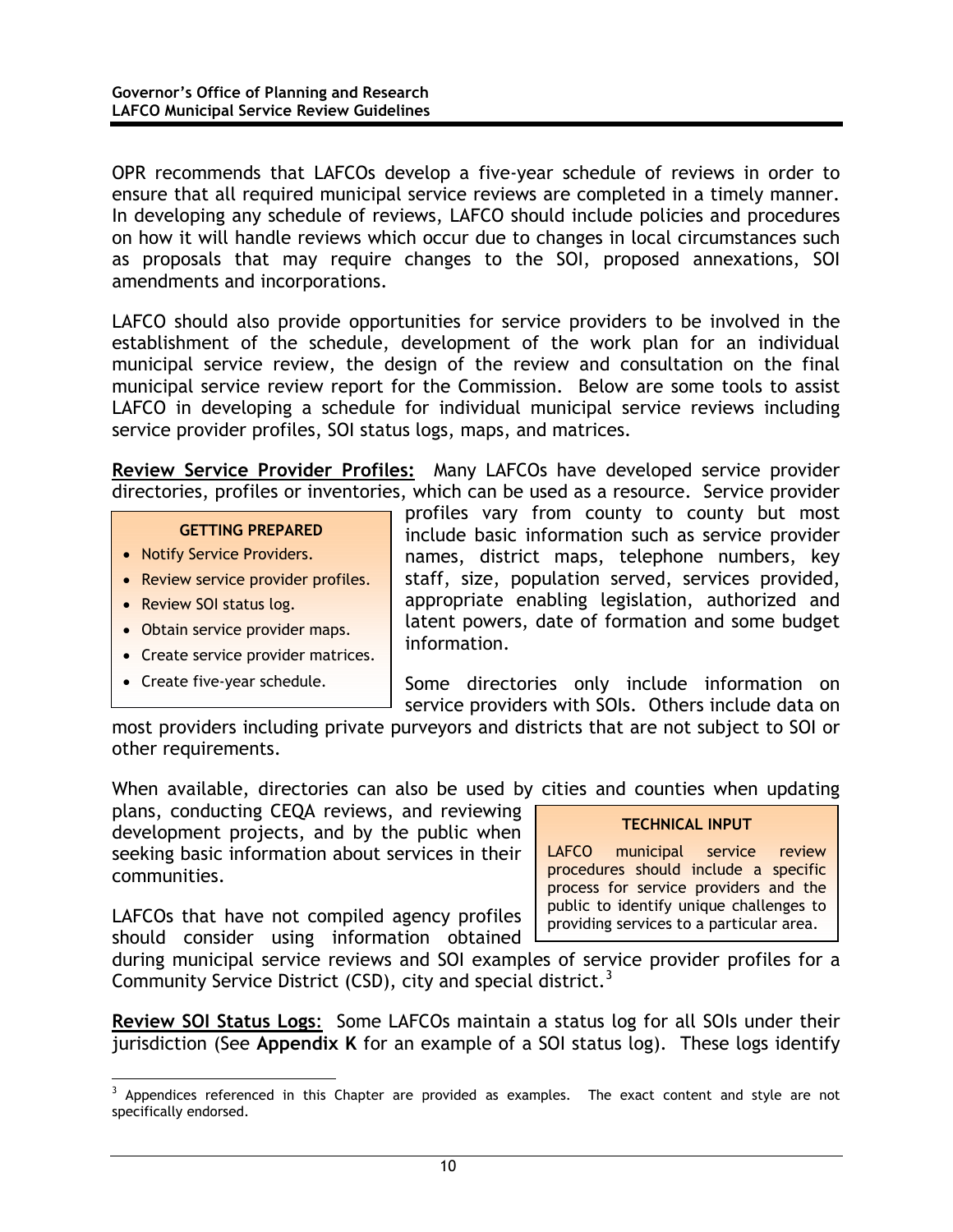past actions of LAFCO relative to changes in the SOI of specific service providers. LAFCOs that have not kept status logs should consider keeping these logs and/or otherwise memorializing the information gained from the municipal service review.

**Organize Your Data:** Once LAFCO has assembled basic information about applicable services and service providers, it may want to use one or more of the following methods for organizing the information. Some suggestions include maps, matrices and timelines.

1. **Maps:** Countywide, regional and service area maps can be useful in identifying

what geographic areas should be reviewed. Some of these maps may be obtained from existing sources such as service provider profiles. Some providers may also have GIS maps. Before creating new maps, LAFCO should check with local planning agencies to determine if they have prepared such maps as part of development reviews, EIRs or

#### **ADVANTAGES OF ORGANIZING INFORMATION ON SPREADSHEETS**

Data organized using a spreadsheet format or other flexible software, allows each column to be sorted individually. One service provider may provide several services which may or may not be reviewed at the same time. Also, the information can be resorted by area or region.

General Plan preparation. Useful maps include countywide, regional and service area maps. (**Appendix E** provides more information on how maps can assist in data collection.)

- 2. **Matrices:** LAFCOs may find it useful to prepare a matrix listing all service providers by the services that they provide or are authorized to provide. (See **Table 1** below, sample template.) It may also be useful to identify latent powers either on a separate or the same matrix. (**Appendix E** includes more information on data collection.)
- 3. **Timeline:** LAFCO may use the data compiled to develop a draft five-year timeline for initiating and completing all municipal service reviews. (**Appendix E** includes more information on data collection.)

|              | TABLE 1 - SERVICE PROVIDER MATRIX TEMPLATE <sup>4</sup> |                     |                    |               |                          |                        |                                         |              |
|--------------|---------------------------------------------------------|---------------------|--------------------|---------------|--------------------------|------------------------|-----------------------------------------|--------------|
| Provider     | Area or<br>Region                                       | <b>Fire</b><br>(FI) | Sanitation<br>(SA) | Water<br>(WA) | Flood<br>Control<br>(FC) | Solid<br>Waste<br>(SW) | <b>Recreation</b><br>and Parks<br>(R&P) | <b>Other</b> |
| ARFPD        |                                                         | $F1^*$              |                    |               |                          |                        |                                         |              |
| <b>ARFCD</b> |                                                         |                     |                    |               | FC                       |                        |                                         |              |
| Arcade R&P   |                                                         |                     |                    |               |                          |                        | <b>R&amp;P</b>                          |              |

<span id="page-19-0"></span> $\frac{1}{4}$ <sup>4</sup> Example only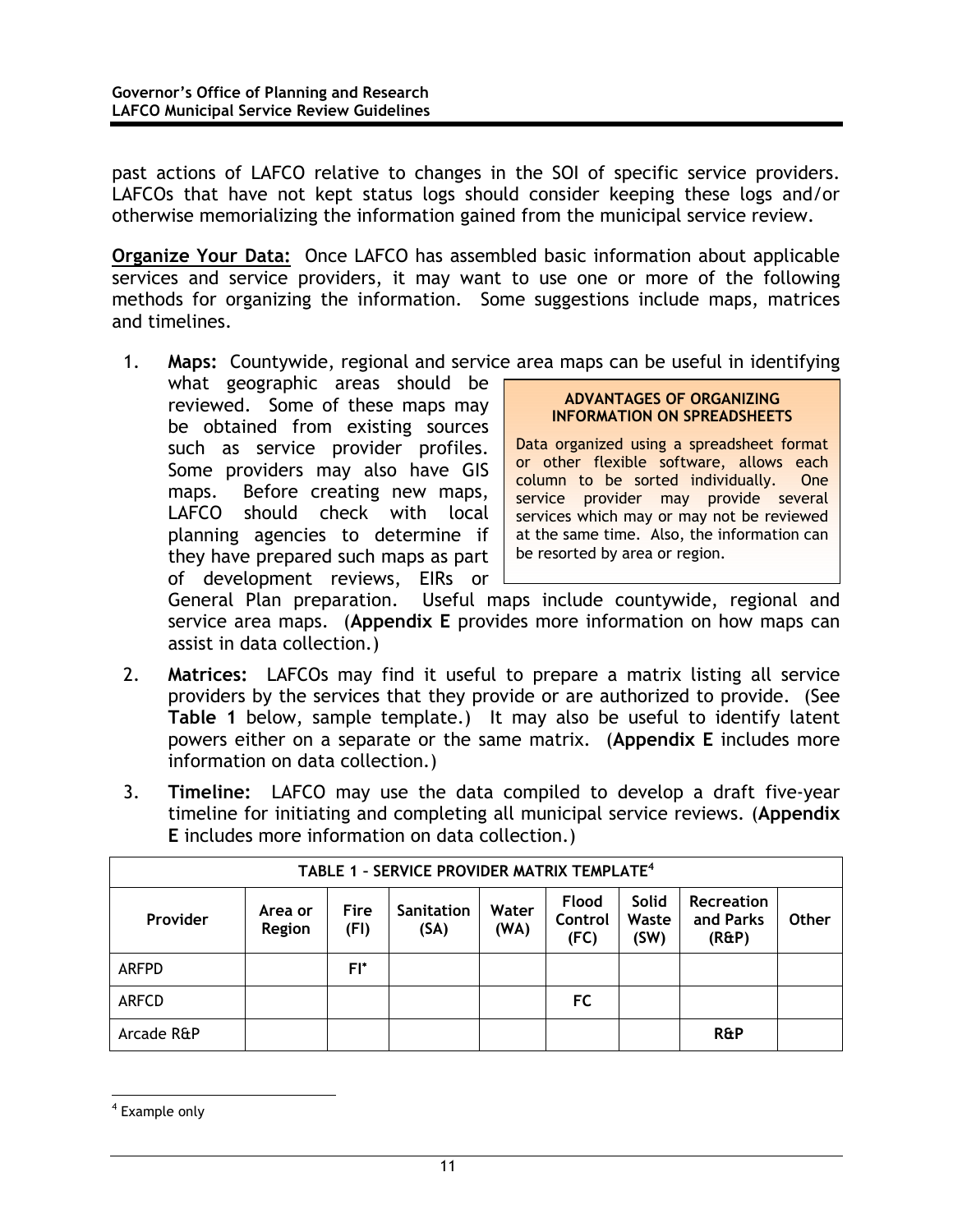<span id="page-20-0"></span>

| Provider                           | Area or<br>Region | Fire<br>(FI) | <b>Sanitation</b><br>(SA) | Water<br>(WA) | Flood<br>Control<br>(FC) | Solid<br>Waste<br>(SW) | Recreation<br>and Parks<br>$(R\&P)$ | Other |
|------------------------------------|-------------------|--------------|---------------------------|---------------|--------------------------|------------------------|-------------------------------------|-------|
|                                    |                   |              |                           |               |                          |                        |                                     |       |
| Arcade Water                       |                   |              |                           | <b>WA</b>     |                          |                        |                                     |       |
| AM R&P                             |                   |              |                           |               |                          |                        | <b>R&amp;P</b>                      |       |
| Brannan-Andrus<br><b>LMD</b>       |                   |              |                           |               | <b>FC</b>                |                        |                                     |       |
| <b>Citizens Utilities</b>          |                   |              |                           | <b>WA</b>     |                          |                        |                                     |       |
| CH ID                              |                   |              |                           | <b>WA</b>     |                          |                        |                                     |       |
| <b>Clay Water</b>                  |                   |              |                           | <b>WA</b>     |                          |                        |                                     |       |
| RD 369                             |                   |              |                           |               | <b>FC</b>                |                        |                                     |       |
| Cordova R&P                        |                   |              |                           |               |                          |                        | <b>R&amp;P</b>                      |       |
| CSA9                               |                   |              | SA                        |               |                          |                        |                                     |       |
| CSD #1                             |                   |              | SA                        |               |                          |                        |                                     |       |
| * Using letters facilitates sorts. |                   |              |                           |               |                          |                        |                                     |       |

#### **B. DEVELOPMENT OF THE SCHEDULE: SERVICE PROVIDER PREPARATION**

Service providers can help shape municipal service reviews by getting involved early in the process, continuing to be available for questions and dialogue during the

preparation and completion of the municipal service review report and assisting in the establishment of the overall schedule, development of the individual service review work plan, and collection of data/information.

A municipal service review is only as good as the data on which it is based. LAFCO

#### **DESIGNATE STAFF CONTACT FOR MSR**

OPR recommends that service providers designate a staff contact for municipal service reviews and notify LAFCO of the relevant contact information. By streamlining its own organization, a service provider will have a better opportunity to effectively interact with LAFCO.

will need specific information on the services being provided in the region and will probably need to request this information from the service providers. The types of information will vary from agency to agency and by the type of service being reviewed.

Below is a list of the types of information a service provider may wish to gather to expedite the municipal service review process. It is not necessary to collect all types of data listed below. Select only those items that are relevant to the type of services under review.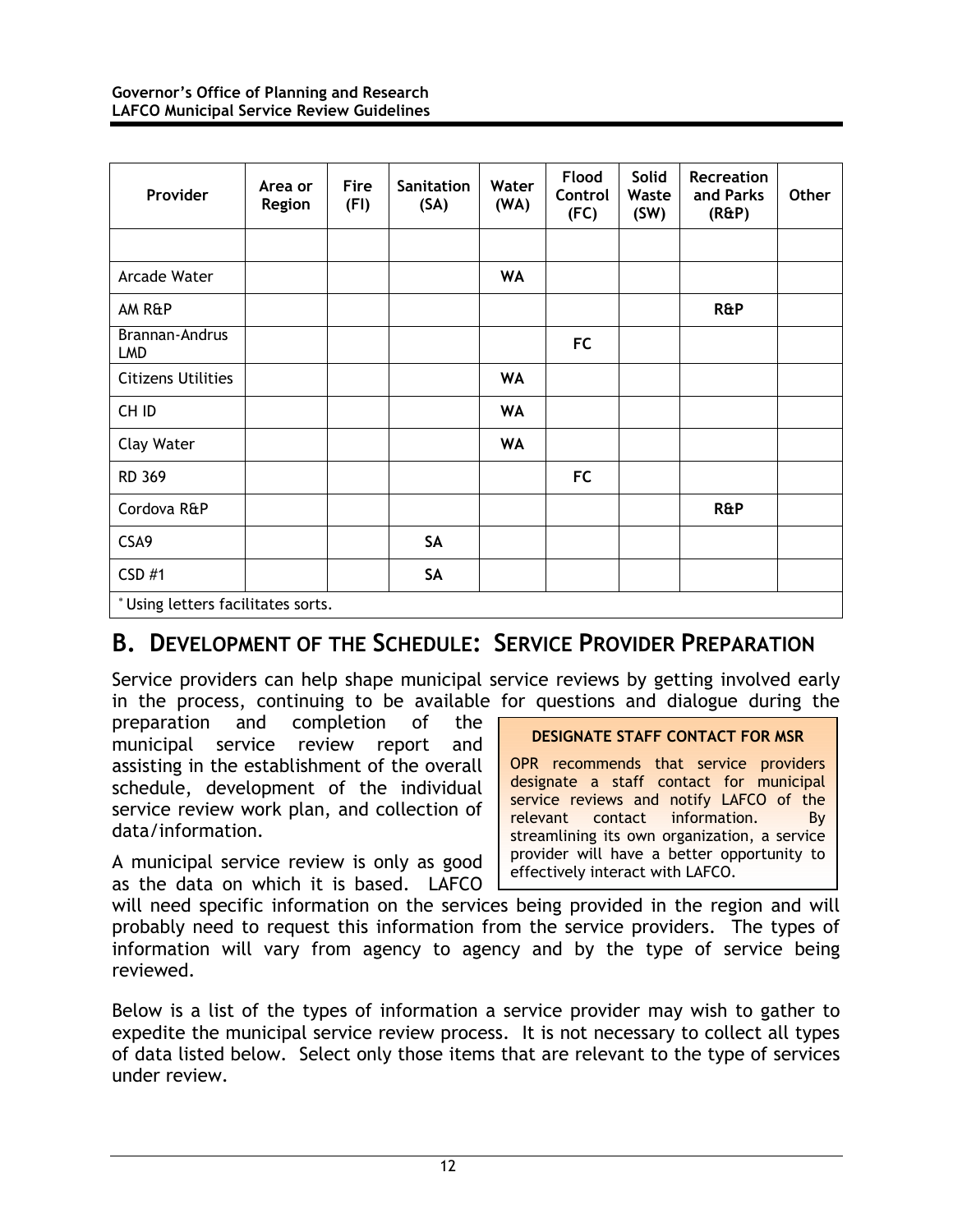- 1. A list of relevant statutory and regulatory obligations.
- 2. A copy of the most recent master services plan.
- 3. A metes and bounds legal description of the agency's boundary.
- 4. Service Area Maps (to the extent already prepared) including (1) A service boundary map; (2) A map indicating parcel boundaries (GIS maps may be available from the land use jurisdiction); (3) A vicinity or regional map with provider's boundary, major landmarks, freeways or highways, and adjacent or overlapping service provider boundaries (note: more than one map may need to be prepared to show all data); and (4) Maps indicating existing land uses within city or district boundaries and on adjacent properties.
- 5. Applicable excerpts from regional transportation, water, air quality, fair share housing allocation, airport land use, open space or agricultural plans or policies, or other environmental polices or programs.
- 6. Copies of regulatory and operating permits.
- 7. Number of acres or square miles included within the service area.
- 8. Type of sphere or sphere boundaries.
- 9. Assessed valuation.
- 10. Estimate of population within district boundaries.
- 11. As appropriate, the number of people, households, parcels or units currently receiving service, or the number of service connections.
- 12. Projected growth in service demand or planned new service demand/capacity.
- 13. Special communities of interest or neighborhoods affected by service.
- 14. Capital improvement plans.
- 15. Current service capacity.
- 16. Call volume.
- 17. Response time.
- 18. Annual operating budget.

#### **Don't Reinvent the Wheel**

Service providers may regularly submit reports to a regulatory or financing agency which contain the information LAFCO needs to complete the municipal service review. Use the information in these reports to respond to information requests by LAFCO.

Early consultation with LAFCO and meaningful input by the service provider can reduce the time and cost to both parties.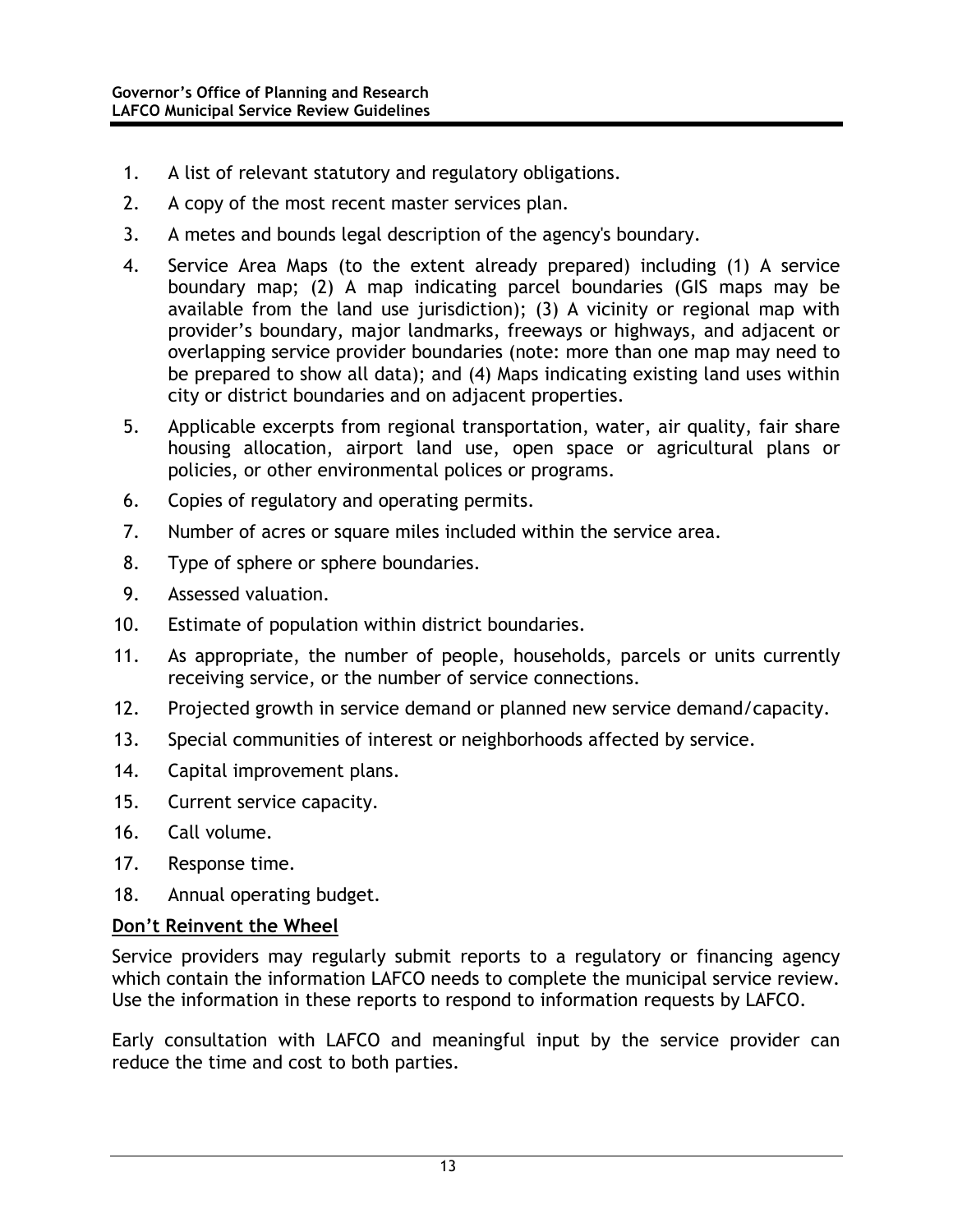#### <span id="page-22-0"></span>**Share Best Practices and Unique Challenges**

Service providers should take the opportunity to let LAFCOs know about best practices and other accomplishments of the agency when service information is requested.

In addition, service providers should inform LAFCO about challenges that exist in providing services to a particular area so that this may be considered by LAFCO during the municipal service review.

#### **C. PREPARING THE SCHEDULE**

Existing law does not provide for any specific schedule or order for completing reviews. It does however, require that a review be completed and available at the time that LAFCO reviews the SOI for potential revision which must occur not later than every five years.

The schedule can be as simple as a list of reviews by year, indicating the services to be reviewed, providers affected and anticipated study area boundaries. OPR

recommends that LAFCO develop a multiyear schedule to provide adequate notice to service providers and the public as well as ensuring that all municipal service reviews are available when they are needed by LAFCO to review SOIs.

#### **Key Decision Points**

In developing a multi-year schedule, LAFCO should begin with the list of services and providers. Chapter 3 includes

#### **MENTORING LAFCOS**

OPR recommends that experienced LAFCO's volunteer as "Mentor LAFCOs" to advise other LAFCOs in processing complex municipal service reviews. Completed reviews should also be shared to ensure that best practices can easily be modeled. The CALAFCO website, http://www.calafco.org/, contains a list of LAFCOs with contact information and a "Resource Page" which includes a list of completed municipal service reviews and other relevant documents.

recommendations on information gathering and organizing. Table 1 in Chapter 3 provides a sample of a chart which may be used for organizing basic information on services and providers. The LAFCO should review this information and any other information that has been collected including maps, service provider profiles, SOI status logs and published reports.

Scheduling for many of the municipal reviews will be obvious due to pending actions before LAFCO or lack of currency of the SOI review. After scheduling these reviews, LAFCO may choose to consider the following:

• **Growth and Service Patterns** - Determine whether there are particular patterns of development or services which need to be addressed in a more timely fashion in order to ensure that LAFCO is meeting its mission for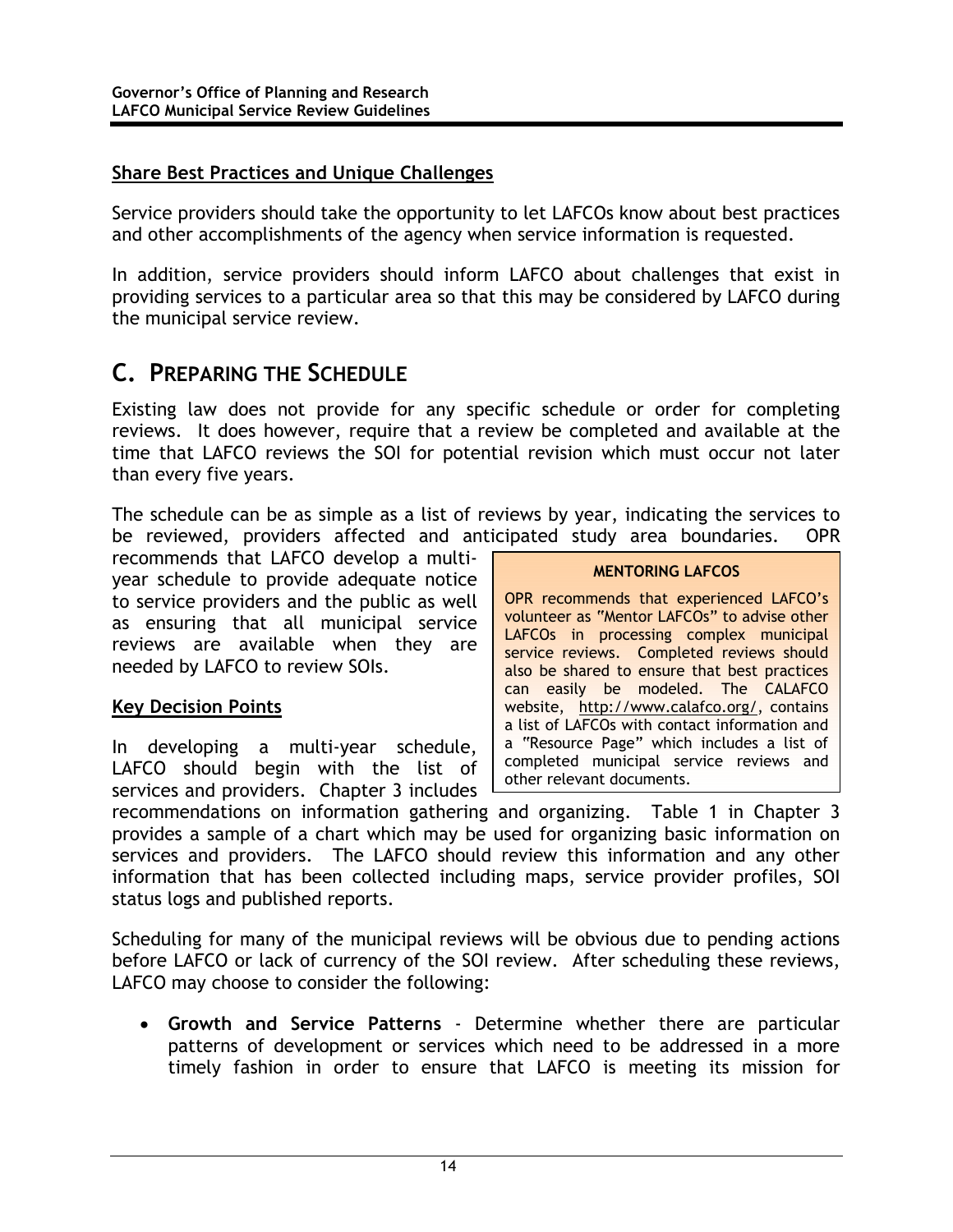supporting orderly development, preservation of agricultural lands and open space and/or supporting housing for all Californians (GC  $$56000$ ).

- **Single Service or Bundled Services**  Decide whether to study individual or clustered services. Services do not necessarily need to be related in order to be bundled. There may be other relevant considerations including multiple services are provided by the same provider(s) or there are unique geographic challenges to the area which all service providers share.
- **Extent of the Consultation Process** Decide, in general terms, which services are ready to be reviewed based on existing relationships between LAFCO, regional planning staff, city and county planning staff, service providers, stakeholder groups and the public. Some reviews may need to be scheduled later to allow time for a more effective relationship to be developed between all affected parties.
- **Multi-County Review** Decide whether the municipal service reviews affects or overlaps adjacent LAFCOs. (See **Appendix L**.) Besides a full joint multi-county review, LAFCO may consider the effectiveness of coordinating data collection on similar geographic regions or services being provided.
- **Data Assessment**  Determine to what extent existing sources of information can be used and/or augmented. (**Appendix E** includes information on data collection.)
- **Impact of Pending Proposals** Determine if coordinating the municipal service review with other LAFCO actions would provide for a better and/or more efficient review. OPR recommends that LAFCO meet with proponents of the proposal to identify issues, funding options, timeframes, and the potential for coordination of the municipal service review with the pending proposal and any required SOI update.
- **LAFCO Capacity**  Determine LAFCO's capacity to undertake the municipal service review. Identify potential funding, staffing, mentoring or consultant arrangements or options. Simple municipal service reviews may be undertaken within LAFCO's existing budget with current staff. Other reviews may need supplemental funding from service providers or applicants for LAFCO actions that require a municipal service review. **Appendix F** includes a discussion on the use of consultants.
- **Funding Shares/Cost Sharing** Determine how municipal service reviews will be funded. Some LAFCOs have adopted written policies including fee arrangements while other have set annual contributions to the LAFCO budget sufficient to cover all previously scheduled municipal service reviews. **Appendix G** includes several examples of funding sources for municipal service reviews.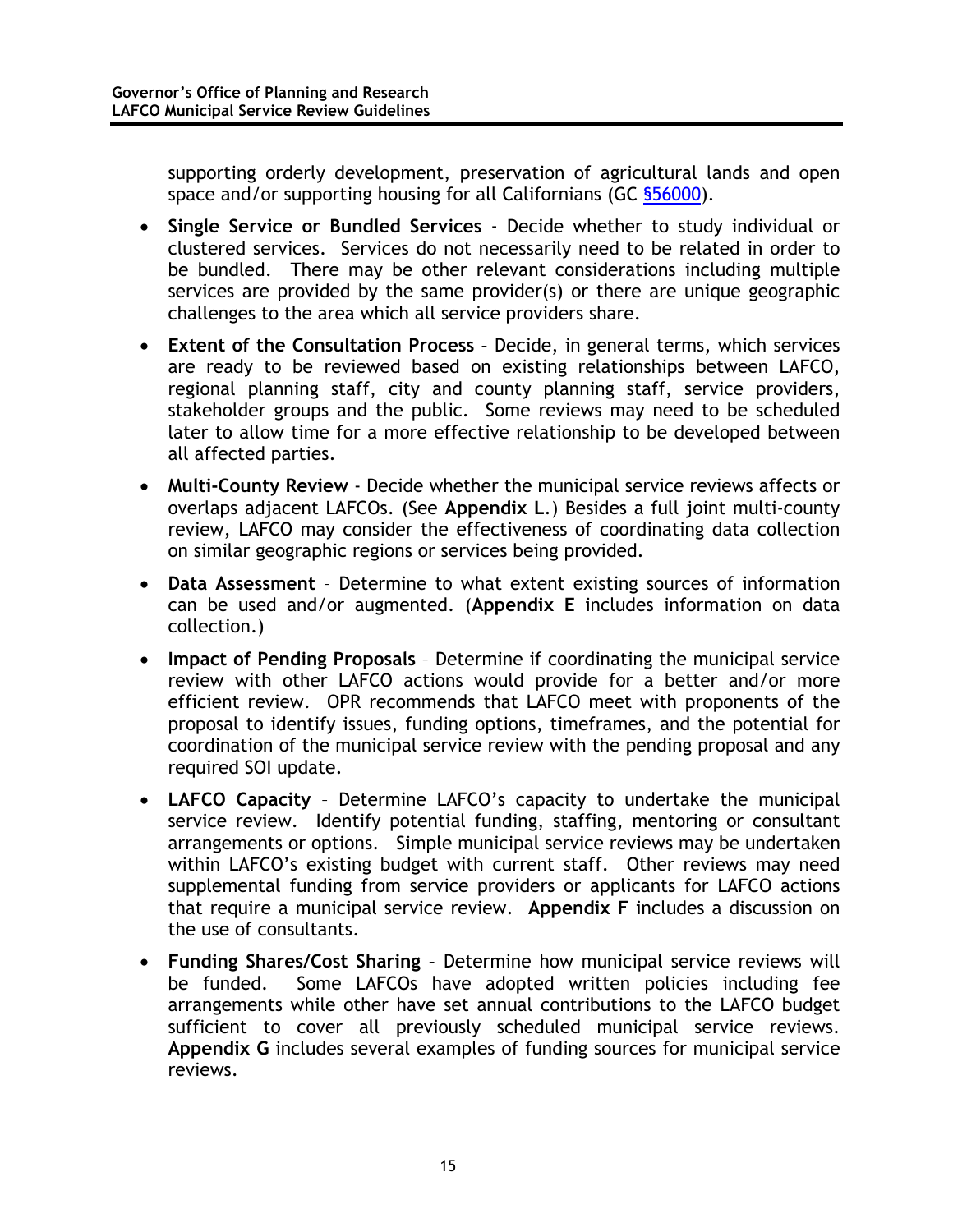#### <span id="page-24-0"></span>**D. PUBLISHING THE SCHEDULE**

Once LAFCO has determined the schedule, OPR recommends that the schedule be posted on the LAFCO web site, distributed to individuals and organizations on its "interested parties mailing list" and to all affected service providers.

After the schedule is prepared and distributed, circumstances may arise that require it to be modified, especially if the schedule covers multiple years. OPR recommends that LAFCO review the schedule regularly and have policies which facilitate necessary modifications.

### **CHAPTER 4. DEVELOPING A WORK PLAN FOR INDIVIDUAL MUNICIPAL SERVICE REVIEWS**

This Chapter includes guidance on developing a work plan for undertaking an individual municipal service review. Existing law does not require that a work plan be developed as part of the municipal service review process; however, OPR recommends that a plan be developed to ensure compliance with existing laws, consistency in the review process and applicability to local conditions and circumstances.

### **A. DEVELOPING A STRATEGY FOR PREPARATION OF THE MUNICIPAL SERVICE REVIEW REPORT**

As part of its review of municipal services, LAFCO must prepare a written statement of its determinations with respect to each of the following (GC §56430):

- 1. Infrastructure needs or deficiencies.
- 2. Growth and population projections for the affected area.
- 3. Financing constraints and opportunities.
- 4. Cost avoidance opportunities.
- 5. Opportunities for rate restructuring.
- 6. Opportunities for shared facilities.
- 7. Government structure options, including advantages and disadvantages of consolidation or reorganization of service providers.
- 8. Evaluation of management efficiencies.
- 9. Local accountability and governance.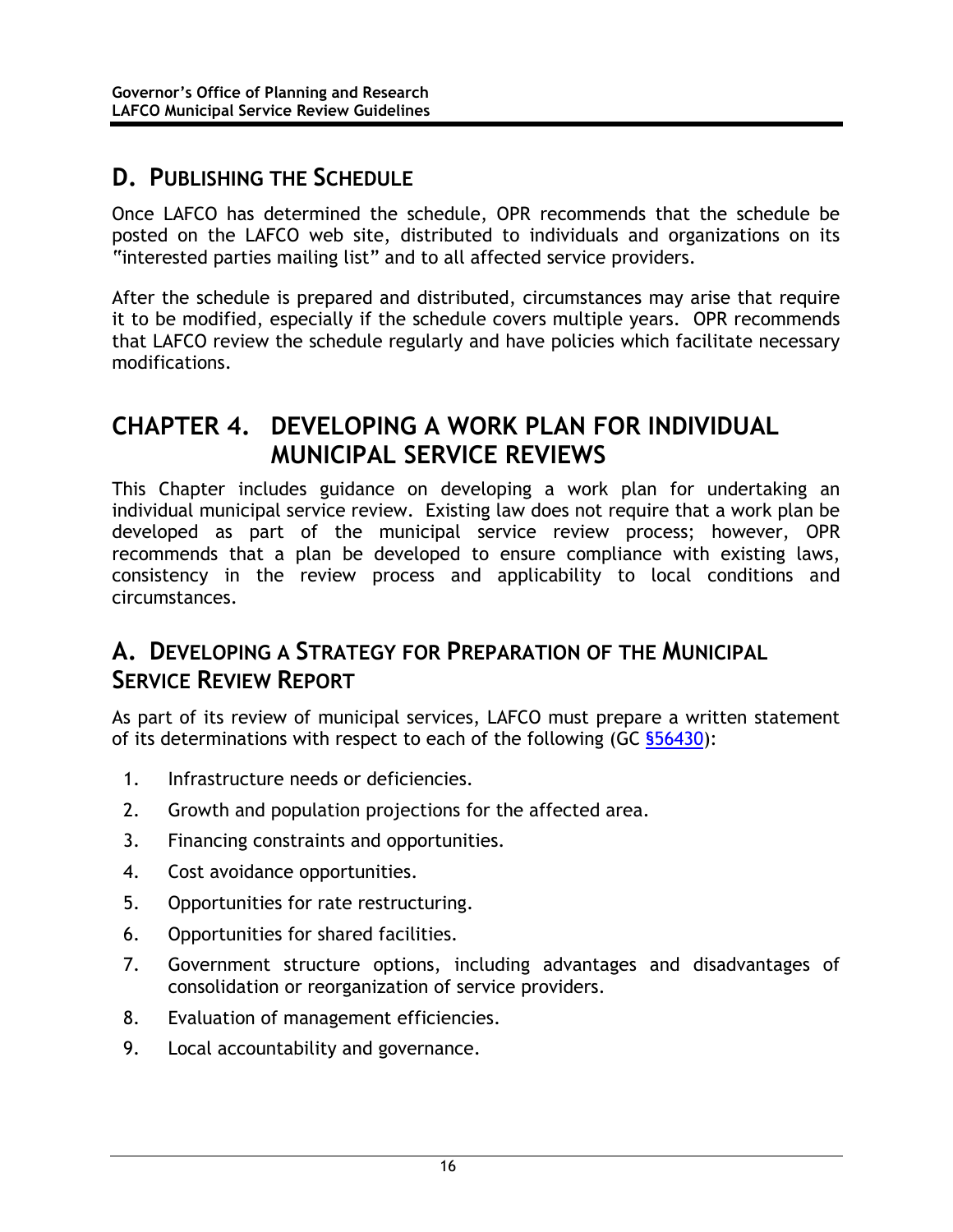<span id="page-25-0"></span>LAFCO will need to decide what information and level of analysis is necessary to support sound and defensible determinations. Because the Commission is responsible for making these determinations based on staff research, analysis and recommendations, it is important that the municipal service review report contain sufficiently detailed information that supports and justifies the recommended determinations. To this end, the LAFCO staff should consider how the general format will be structured to meet the content requirements of the municipal service review report.

The amount of information and analysis necessary to complete a municipal service review report will vary depending upon the particular service being reviewed, local circumstances, and any additional actions that might need to be taken based on the municipal service review. To the extent that LAFCO is aware of other proposals or pending actions that will be related to or dependent upon a particular municipal service review, LAFCO may wish to address other issues in the municipal service review report or require supplemental information and analysis in the municipal service review.

### **B. WRITING THE WORK PLAN**

OPR recommends that each municipal service review be undertaken pursuant to a formalized work plan. This work plan does not necessarily have to be approved by the Commission, but should be developed by staff with the Commission's knowledge and input.

OPR recommends LAFCO develop a consistent format for the work plan to streamline its preparation and encourage standardization of the process for conducting municipal service reviews. Consistency should be a primary goal in LAFCO's review of municipal services, not only for the benefit of LAFCO and its staff, but also for other stakeholders who will routinely be involved in the municipal service review process.

The work plan should minimally include the following elements:

- List of Service(s) to be reviewed.
- Service Providers that will be affected/involved.
- Study Area Boundaries for the municipal service review. (Chapter 5 includes more information on how to establish study area boundaries.)
- Data Collection process. (Chapter 3 and **Appendix E** includes a discussion of data collection.)
- Public Participation process. (Chapter 2 provides additional information on the role of public participation in the review of municipal services.)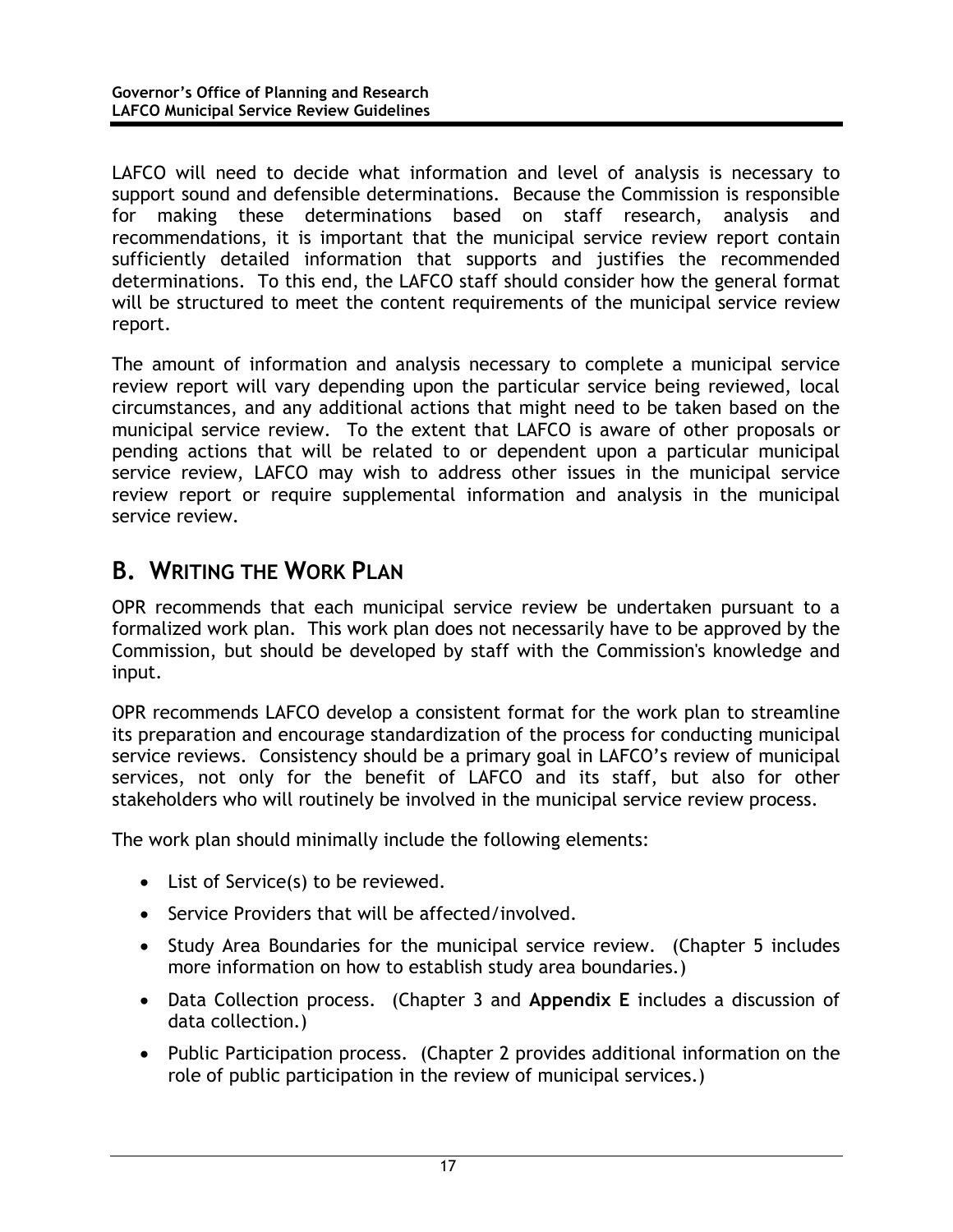<span id="page-26-0"></span>• Public hearing process. (Chapter 11 contains more information on the hearing process. **Appendix D**, the process flow chart, illustrates how the hearing process may work if LAFCO chooses to integrate the municipal service review into other LAFCO actions.)

### **C. REVIEWING EARLIER SCHEDULING DECISIONS**

If LAFCO has previously developed a multi-year schedule of reviews based on a comprehensive and data-driven process (refer to Chapter 3), the development of the work plan will primarily consist of reviewing these early decisions to be sure that conditions have not changed as to necessitate alternative choices.

Potential changes which may have occurred include, but are not limited to:

- There are new service providers in the study area or in the county, in general.
- Due to recent events, there is now a need for inter-county coordination. (**Appendix L** includes a discussion of inter-agency coordination.)
- Due to recently proposed pending projects there is a need to integrate the municipal service review into another LAFCO action(s). (Chapter 6 includes a discussion of this issue.)
- Funding which had been proposed to be budgeted is not currently available, requiring an alternative funding process. (**Appendix G** includes additional information on funding options.)
- Permit violations, bankruptcy of affected local agencies, or service provider consolidations have occurred.

#### **CHAPTER 5. IDENTIFYING THE MUNICIPAL SERVICE REVIEW STUDY BOUNDARY**

The statutory requirement to perform a municipal service review instructs LAFCO to comprehensively review all of the agencies that provide services within a designated

#### **LAFCO TO LAFCO CONSULTATION**

LAFCOs should determine if consultation with other LAFCOs is appropriate when analyzing information for the establishment of the study boundary of a proposed municipal service review. This is especially important for municipal service reviews that may lead to the consideration of proposals that have the potential to cause significant environmental, fiscal or economic impacts on another county.

geographic area (GC §56430). This Chapter includes guidance on how to determine the study boundary area. Some LAFCOs may choose to identify boundaries as part of developing the schedule of individual municipal service reviews. Other LAFCOs may choose to determine boundaries as each review is undertaken.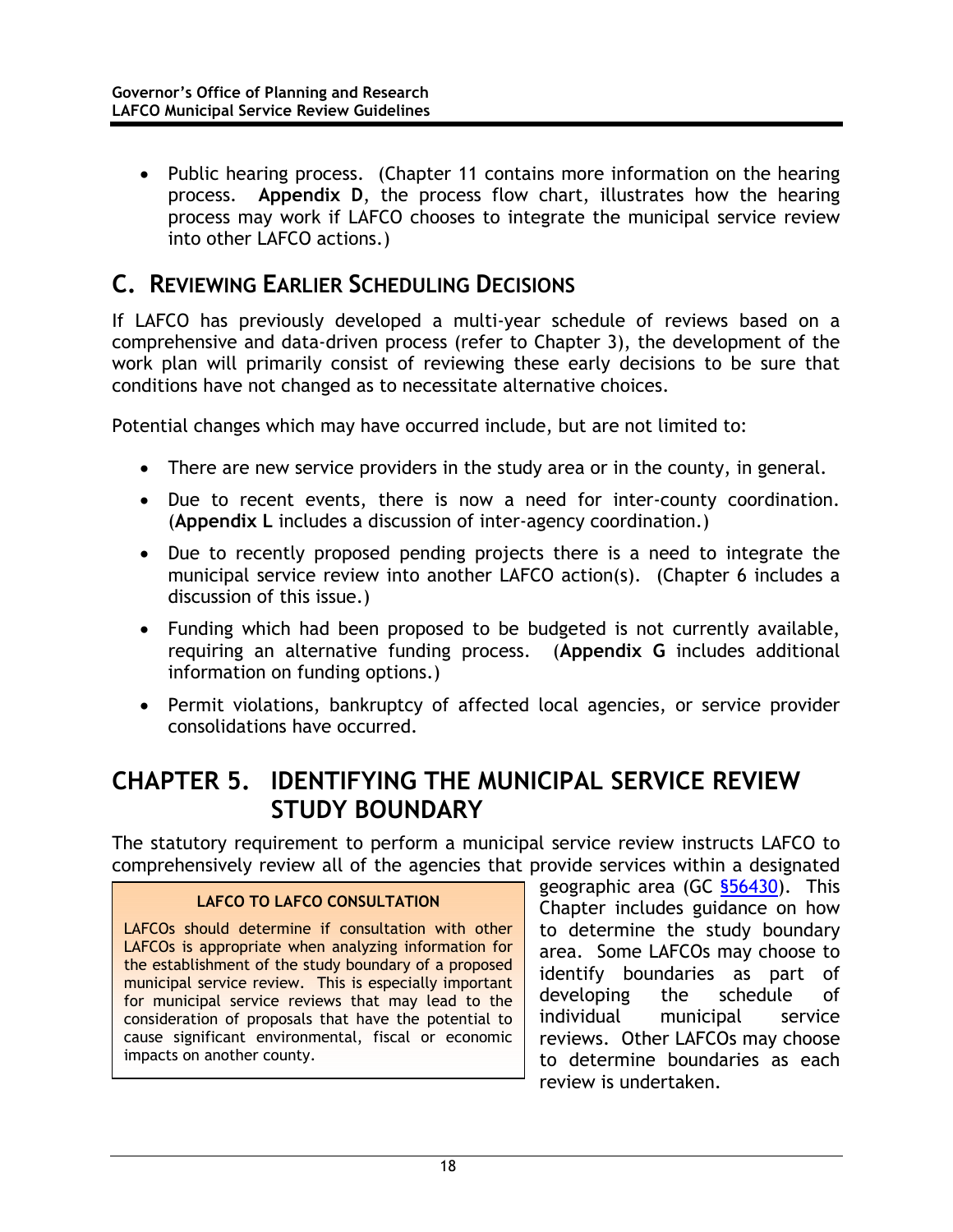This work includes:

review;

• Selecting a service or group of services for

<span id="page-27-0"></span>GC §56430 states, "the commission shall include in the area designated for municipal service review the county, the region, the sub-region, or such other geographic area as is appropriate for an analysis of the service or services to be reviewed."

#### **A. METHODS FOR IDENTIFYING AN APPROPRIATE MUNICIPAL SERVICE REVIEW BOUNDARY**

There is no single method for identifying an appropriate municipal service review boundary. Within the State, there are numerous combinations of services, and types

| of service regions<br>and<br>community service areas within                                                                                                  | TAILOR BOUNDARIES TO SERVICES AND LOCAL AREA                                                                                                                                                                                                   |
|--------------------------------------------------------------------------------------------------------------------------------------------------------------|------------------------------------------------------------------------------------------------------------------------------------------------------------------------------------------------------------------------------------------------|
| counties.                                                                                                                                                    | LAFCO should have a clear methodology for establishing<br>boundaries based on these and other factors.                                                                                                                                         |
| Each LAFCO will need to work<br>with affected and interested                                                                                                 | Study boundaries should reflect local conditions and<br>$\bullet$<br>the specific service under review.                                                                                                                                        |
| agencies and planning<br>jurisdictions, if different, to<br>define logical municipal service<br>review study boundaries that<br>respond to local conditions, | There are widely varying local conditions including<br>$\bullet$<br>numerous types of geologic, topographical and climate<br>Some counties have isolated rural and<br>zones.<br>mountain communities. Other counties are densely<br>populated. |
| geography and circumstances.                                                                                                                                 | • Some counties have an agriculture based economy;                                                                                                                                                                                             |

- Some counties have an agriculture based economy; others have urban or urban/suburban economies.
- There are large and small drainage basins, and counties with mountains or large lakes. Some districts cross county boundaries, provide regional services, or serve a single isolated town.
- Determining who provides, uses and is affected by that service (those services);
- Determining what topographic features, tax zones, joint powers agreements, shared facilities, resources and infrastructure, among other factors, link a service to a particular location or locations that could be studied; and
- Mapping or otherwise identifying the area for study.

### **B. EXAMPLES OF MUNICIPAL SERVICE REVIEW BOUNDARY DETERMINATIONS**

The following are examples of municipal service review study areas based on hypothetical conditions and circumstances.

**Example 1 - Using Geographic and Growth Boundaries:** County A is a rural county generally bisected by a mountain range. The County's western slope contains two adjacent rapidly urbanizing communities with mainly large lot residential housing. Each of two community service districts provides parks and recreation, street lighting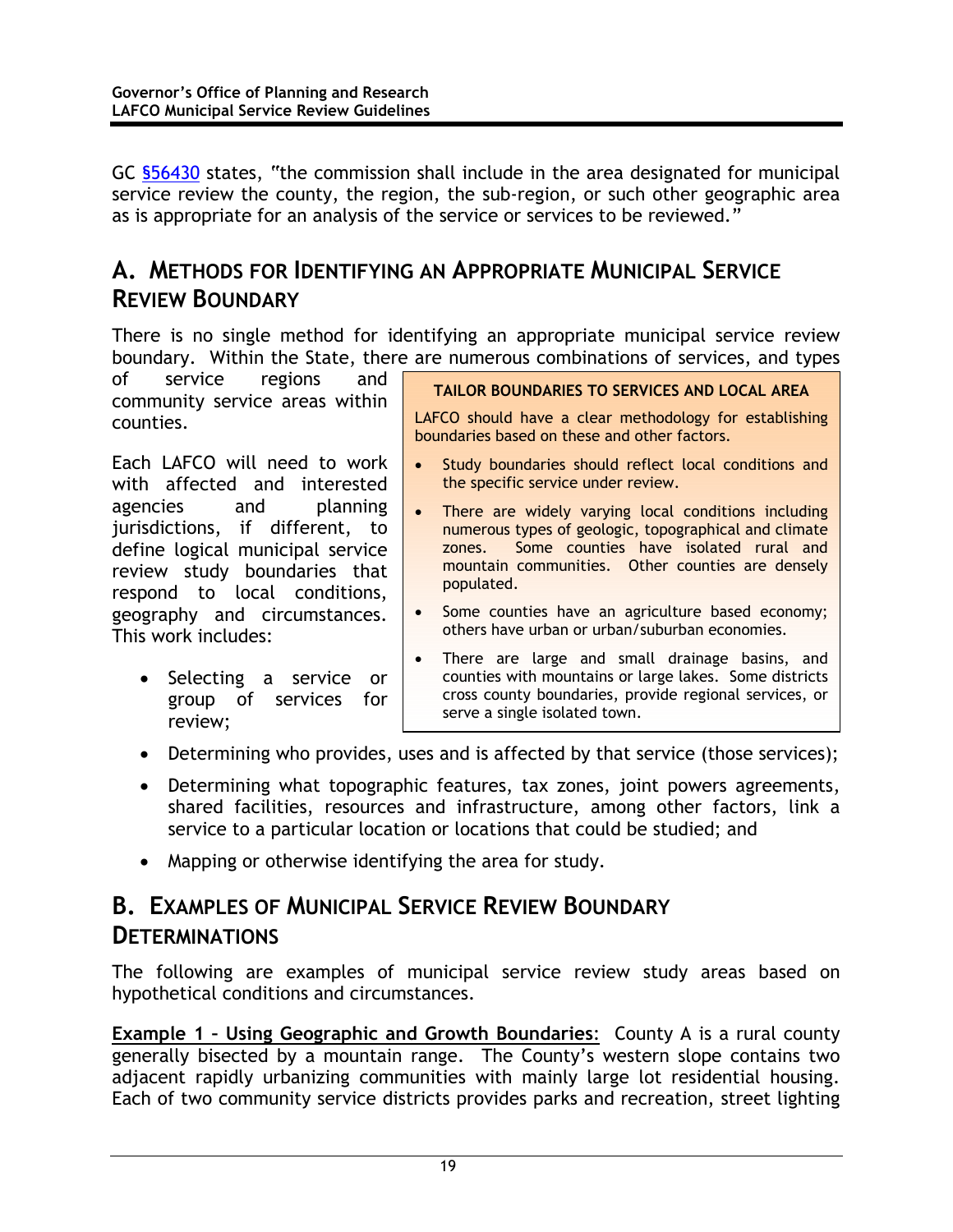and landscaping, and road maintenance services to one of the communities. Only one district provides fire protection and emergency services. There are five fire districts that surround the potential study area and are planning to serve areas that are approved for urbanization, some of which are within CSD boundaries.

All fire districts are planning to construct new facilities near or in the two communities. There are definable areas where there is little relationship between the fire service providers' boundaries and first response fire protection and emergency service responsibilities. All of the districts have substantial territory within a State Responsibility Area, and, therefore, receive fire-fighting assistance from the California Department of Forestry (CDF). The CDF provides fire protection services by contract to one of the community services district. The County provides overlapping park and open space services in the area.

Analysis: OPR suggests that this study area's boundary include the western slope of the mountain ridge with the urban limit line forming a possible southern boundary. To maximize efficiency, this municipal service review should probably include multiple services.

**Example 2 – Using Geographic Boundaries**: Nine sanitation service districts serve territory contained in a well-defined drainage basin. District A owns and operates a wastewater treatment plant in the basin. All districts are parties to a joint powers agreement to use the facility and share maintenance and operation costs. Other major service providers' boundaries are based on the location of urban areas and have little relationship to drainage basin boundaries.

Analysis: OPR suggests that this study area's boundaries be generally coterminous with drainage basin boundaries. Only wastewater service should be studied, although LAFCO could determine whether a similar structure exists for water providers and consider the potential for a combined water/sanitation municipal service review.

**Example 3 – Using Existing Planning Areas**: Two small cities are located in the southern portion of a rural county. Each city provides most of its own municipal services with the exception of water, sanitation, and mosquito abatement/vector control. Three regional districts provide those services.

Analysis: OPR suggests that this study area's boundary include the planning areas of both cities. Services to be studied would be limited to those provided by the two cities although an overview of the three regional districts could also be included. LAFCO could streamline the process by conducting joint SOI updates concurrent with the municipal service review, and a single CEQA review.

**Example 4 – Using the Geo-political Boundaries**: County A is a large county with substantial rural, suburban and urban areas. During the past eleven years, the number of fire districts in County A has decreased from 25 to 16 due to service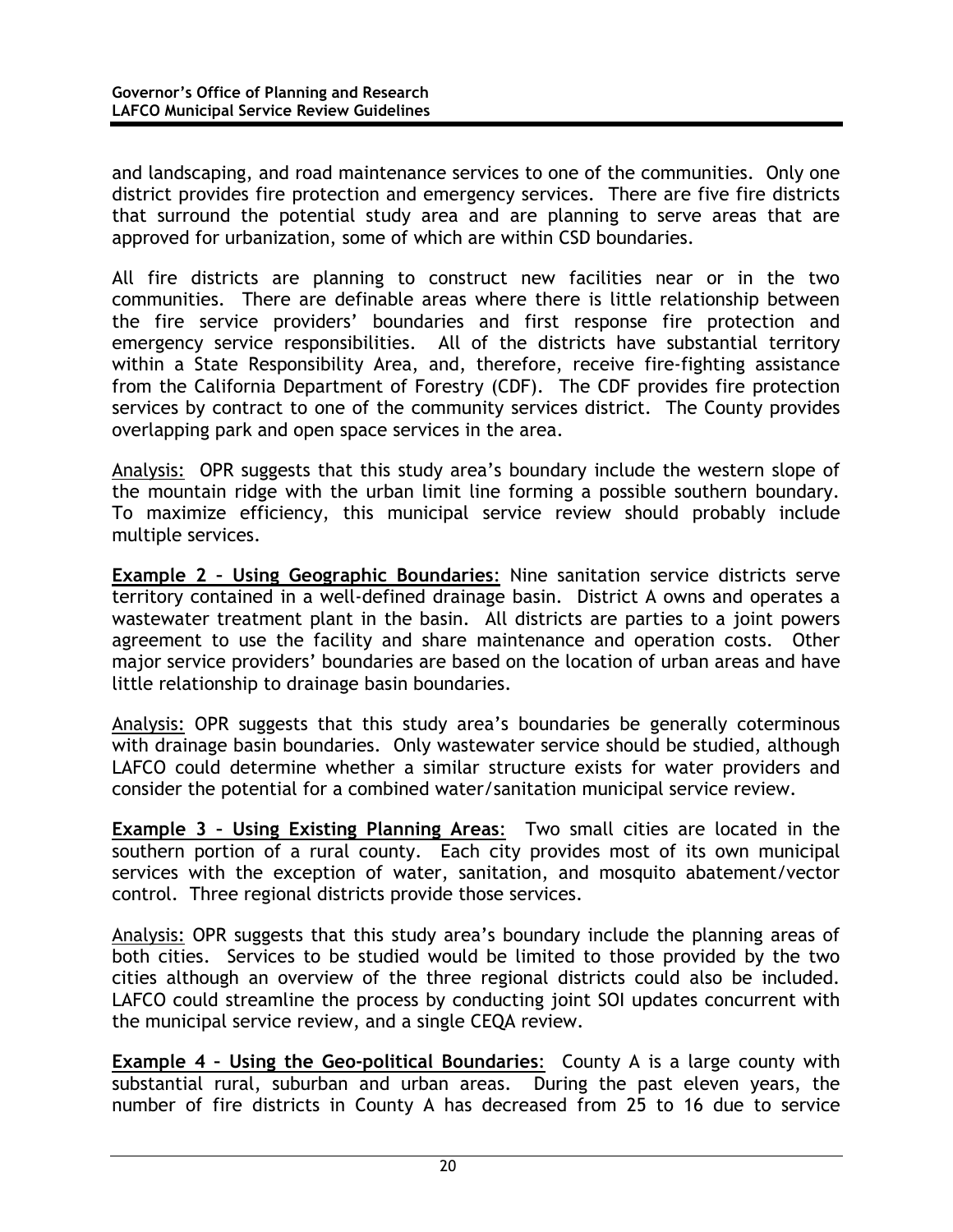provider initiated consolidation proposals. Several fire districts are considering initiating consolidation proposals when their fire chiefs retire. Four of the service providers serve isolated rural areas. One urban/rural provider provides emergency services to smaller, adjacent rural districts. None have overlapping boundaries. All participate in mutual aid agreements. Developers on the east side of the county have been approaching fire service providers in an adjacent county for the purpose of obtaining fire service for proposed isolated senior citizen communities.

Analysis: OPR suggests that this study area's boundary include the entire county and include all fire protection service providers. The fire protection service providers from adjacent counties should be asked to participate in stakeholder meetings, and/or provide other input into the study. Providers could be clustered by geographic location, or urban/rural characteristics.

**Example 5 - Using Multi-County Study Areas**: One hundred thirty-five (135) flood control, drainage, land reclamation or levee maintenance service providers serve a 100 square mile drainage area with deteriorating or insufficient infrastructure. Property values in the area are depressed. Many share insurance, capital facilities, attorneys or staff. Several have no paid staff. There is significant variation in assessed service rates, which, in many cases, bears a direct relationship to levels of service. There are few overlapping boundaries. The districts are located in four counties.

Analysis: OPR suggests that study area's boundary include the entire 100 square mile area. The affected LAFCOs could develop a joint powers agreement and conduct a joint municipal service review study for flood control, drainage and levee maintenance.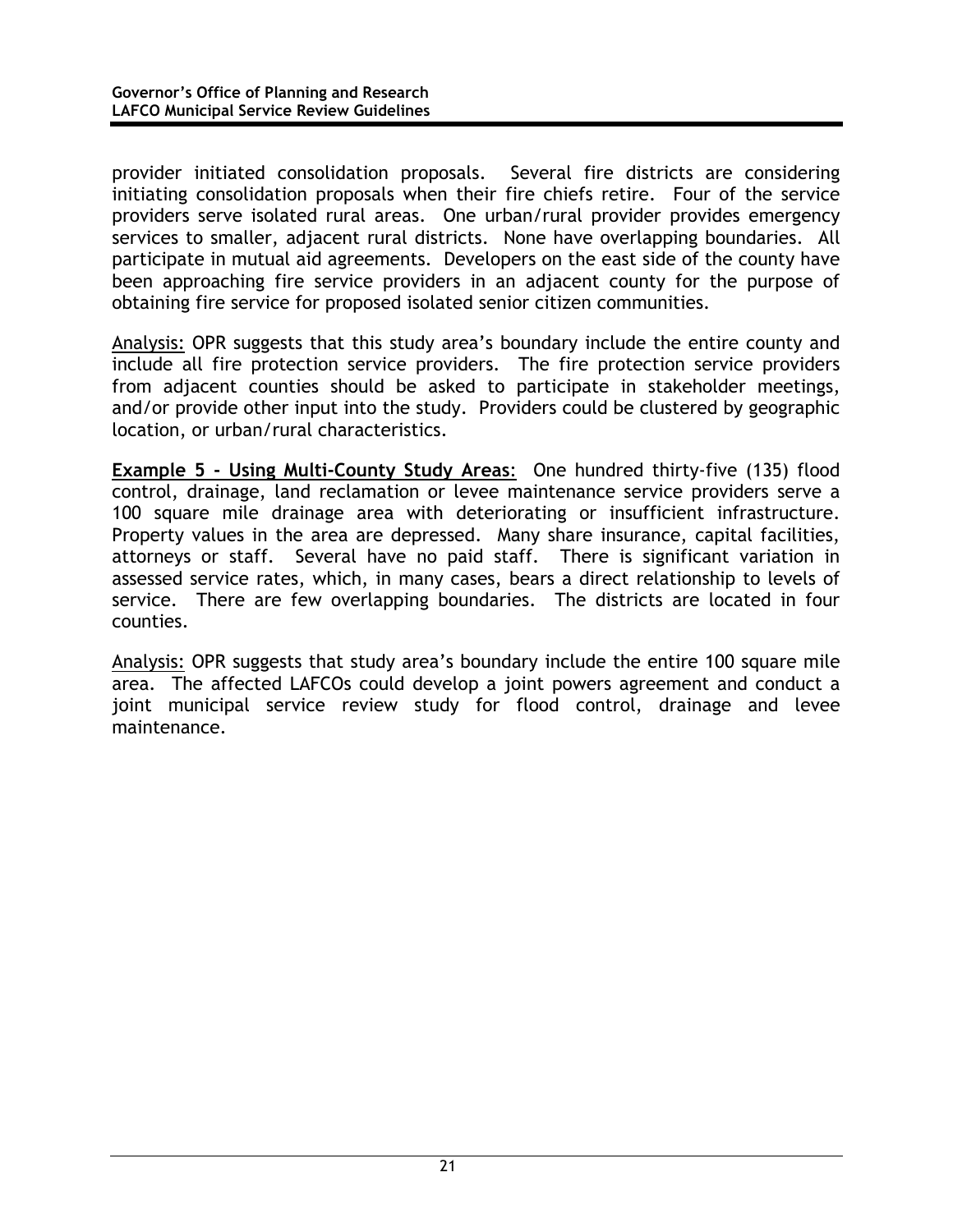# <span id="page-30-0"></span>**PART II - THE MUNICIPAL SERVICE REVIEW PROCESS**

The Municipal Service Review Process offers an opportunity for integration with other LAFCO actions including SOI creation or updates, CEQA evaluations and consideration of civil rights impacts. The early identification of potential partners, issues, recommendations and impacts of LAFCO actions on the environment and underserved communities will contribute to the successful collection of comprehensive information to enable LAFCO to make effective determinations based on the nine categories.

### **CHAPTER 6. INTEGRATING MUNICIPAL SERVICE REVIEWS WITH OTHER LAFCO ACTIONS**

This Chapter provides guidance on how to integrate municipal service reviews with

other LAFCO actions. LAFCOs are not required to review a SOI at the same time that it performs a municipal service review. Some LAFCOs may find, however, that integrating municipal service reviews with other LAFCO business proves a better context in which to review the information and streamlines both the municipal service review and SOI processes. **Appendix D** provides a flow chart, which illustrates how an integrated municipal service review may be undertaken.

**WHEN TO DO MUNICIPAL SERVICE REVIEWS** 

The CKH Act's most recent amendments took effect on January 1, 2001. Although GC §56430 does not directly provide a specific date when all service reviews must be completed, a deadline can be inferred from GC §56425, which states, "Upon determination of a sphere, the commission shall adopt that sphere, and shall review and update, as necessary, the adopted sphere not less than every five years."

### **A. INTEGRATING MUNICIPAL SERVICE REVIEWS WITH SPHERE OF INFLUENCE ACTIONS**

The information, recommendations and determinations, contained in a municipal service review, are intended to guide and inform SOI decisions. This includes actions to create or update an SOI. GC <u>\$56430(c)</u> states,

"The commission shall conduct a municipal service review before, or in conjunction with, but no later than the time it is considering an action to establish a SOI in accordance with GC \$56425 or \$56426.5 or to update a SOI pursuant to §56425."

Any SOI adopted prior to December 31, 2000 must be reviewed and updated, as necessary, but at least by January 1, 2006. Some updates may simply involve an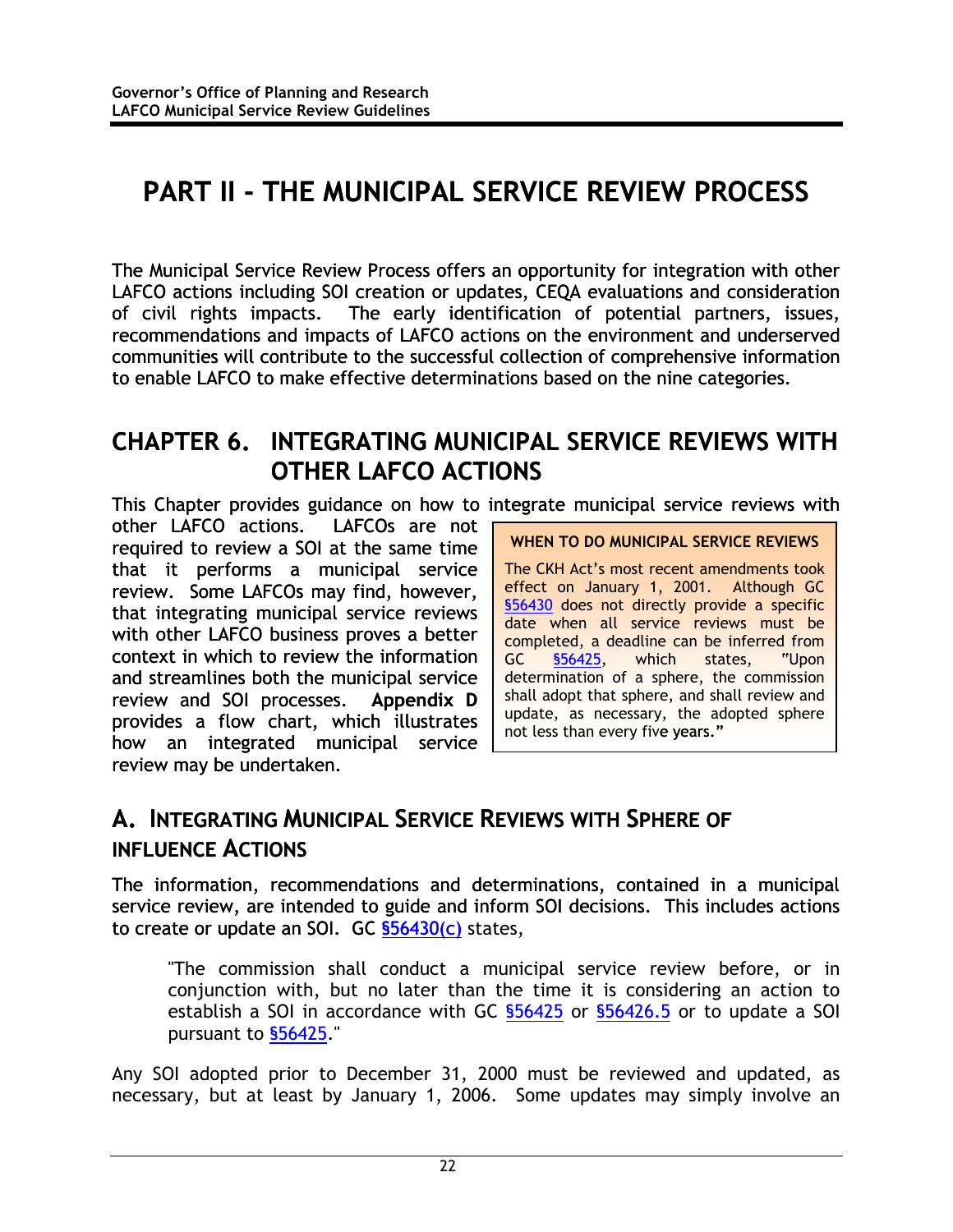<span id="page-31-0"></span>affirmation of the existing SOI boundaries or some modifications to the SOI to achieve consistency with the CKH Act. GC §56430 states that municipal service reviews must

#### **INTEGRATE MUNICIPAL SERVICE REVIEWS WITH OTHER ACTIONS**

Some LAFCOs may find that integrating service reviews with other LAFCO business proves a better context in which to review the information and streamlines both the service and SOI processes. **Appendix D** provides a flow chart which illustrates how an integrated service review may be undertaken.

be conducted prior to, or concurrent with, those updates. Therefore all municipal service reviews must be completed by January 1, 2006.

A LAFCO may have several reasons for prioritizing a specific municipal service review. Perhaps there is a pending proposal to create, update or substantially amend an SOI; a pending health and safety issue; or the SOI is many years old. Whatever the reason,

LAFCO should consider whether it is feasible and more efficient to combine municipal service reviews and related SOI processes. Reasons for combining municipal service reviews with SOI reviews include:

- SOI actions, staff reports, planning documents and public hearings may be consolidated to maximize the time of commission members, stakeholders, and the general public.
- Prudent clustering of SOI actions and related municipal service reviews may reduce processing costs, and enable costs to be spread among more affected or interested parties.
- CEQA encourages the consideration of multiple related actions where appropriate. It may be possible to evaluate a municipal service review and its associated SOI action(s) in a single CEQA review.
- Service review determinations and SOIs actions may be viewed from a more inclusive or regional perspective.

#### **B. INTEGRATING MUNICIPAL SERVICE REVIEWS WITH OTHER PROPOSALS**

During the conduct of a municipal service review, LAFCO may determine that study conclusions will strongly support specific government organization or reorganization proposals or actions. In those cases, LAFCO, or affected service providers, may desire to initiate recommended actions concurrent with the municipal service review. With concurrent processing, the municipal service review report could be drafted to fully discuss the proposed recommendations or follow-up actions. This expanded report format could save LAFCO time and money by eliminating or reducing the need for future hearings. The public may benefit by having a more complete understanding of the municipal service review analysis and potential outcomes.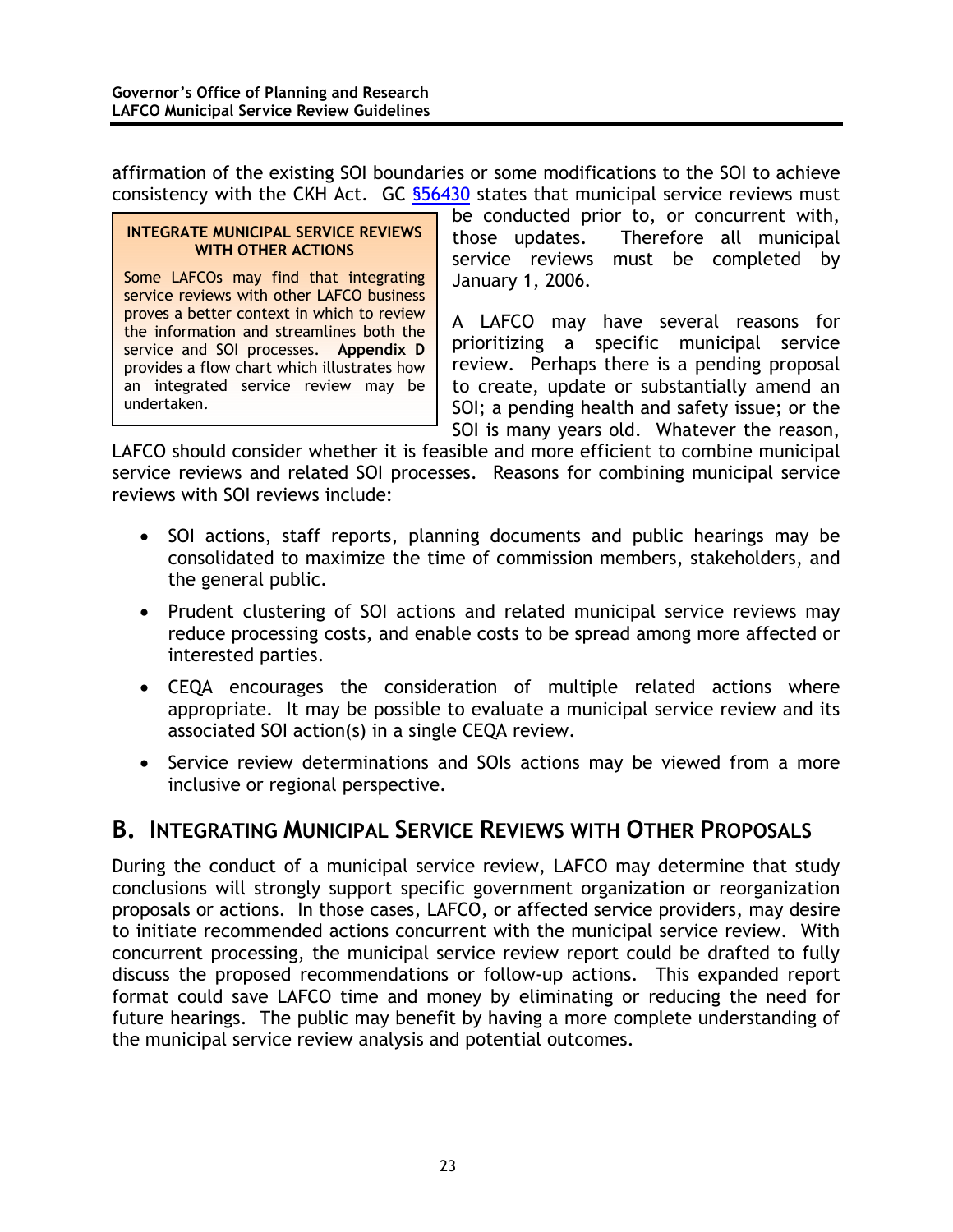### <span id="page-32-0"></span>**C. MUNICIPAL SERVICE REVIEWS IN THE REGIONAL CONTEXT**

While LAFCO does not have any direct land use authority, the CHK Act assigns LAFCOs a prominent role in regional planning issues by charging it to consider a wide range of land use and growth factors when it acts on matters under its jurisdiction. LAFCO has broad statutory responsibility to consider planned, orderly, efficient patterns of urban development which may assist in preserving agricultural lands and achieving a share of the region's housing needs. (GC §56001)

LAFCOs can have a powerful influence on local land use planning decisions through participation in city and county general plan processes<sup>[5](#page-32-1)</sup>. GC **§65352(a)** of state planning law requires cities and counties to refer their general plans to LAFCO before adopting or amending their general plans. This is an example of many opportunities that LAFCO has to influence local and regional land use decisions in ways that are consistent with LAFCO's charge. On one hand, LAFCO must consider consistency with local general plans when it makes boundary decisions, but LAFCO also has the ability to influence the nature of those local general plans through active participation in their development.

Regional planning initiatives are another opportunity for LAFCO to collaborate with planning agencies and encourage development of coordinated goals and policies. Examples of regional initiatives include habitat conservation plans, regional transportation plans, regional housing needs allocation and watershed management plans, to mention a few.

Service reviews occur in the larger context of county and regional planning efforts that are not always in harmony. LAFCO should use every opportunity to engage in these other planning efforts to ensure that LAFCO's concerns are reflected in land use planning decisions.

LAFCO should also take advantage of the opportunity to use its municipal service review process as a means of encouraging collaboration with planning agencies on important policy issues. By both participating in these other planning efforts and using information gained from these activities LAFCO can help improve the quality and consistency of data. Service reviews should help put into context the relationship between service options and regional issues, goals and policies.

Refer to GCs §56377, §56378, §56386, §56430, §56668, and §56668.5 for specific requirements for LAFCOs to consider regional issues or coordination with regional planning agencies.

<span id="page-32-1"></span><sup>-&</sup>lt;br>5 <sup>5</sup> General Plan Guidelines, Governor's Office of Planning and Research, 2003, www.opr.ca.gov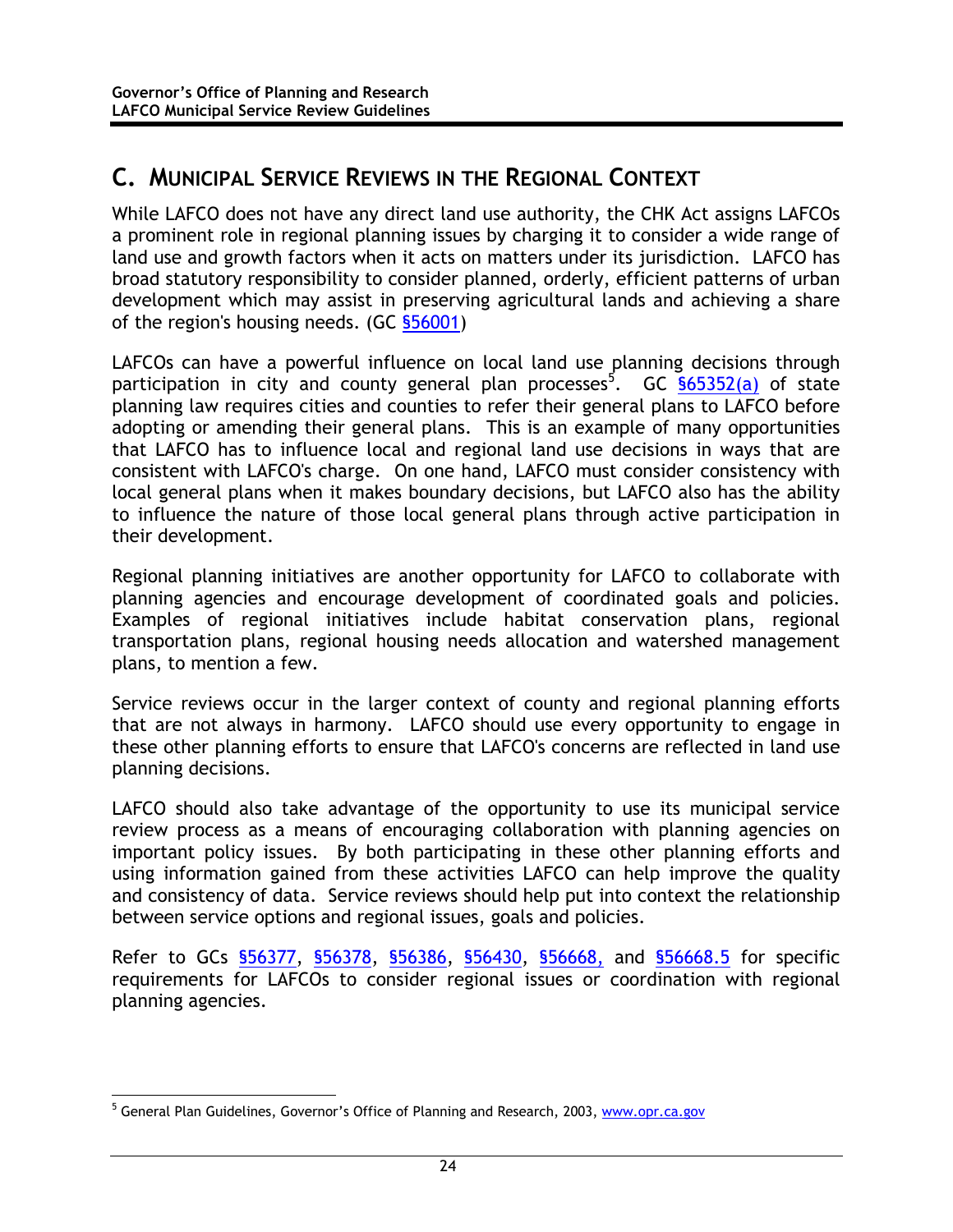### <span id="page-33-0"></span>**CHAPTER 7. INTEGRATING MUNICIPAL SERVICE REVIEWS WITH THE CALIFORNIA ENVIRONMENTAL QUALITY ACT**

The Public Resources Code \$21000 et seq, also known as the California Environmental Quality Act (CEQA), requires public agencies to evaluate the potential environmental effects of their actions. Only discretionary actions that are defined as projects are subject to CEQA. A project is the whole of an action, which has the potential for resulting in either a direct physical change to the environment, or a reasonably foreseeable indirect physical change to the environment (CEQA Guidelines §15378).

In order for CEQA to apply to a municipal service review, it must be considered a project under CEQA. Several court cases have addressed the issue of CEQA applicability to LAFCO actions, including annexation, deannexation, adoption of a SOI, and adoption of SOI guidelines, all of which were interpreted to be projects under CEQA.<sup>6</sup> While there is no case law related to municipal service reviews, existing case law establishes that certain LAFCO decisions are clearly subject to CEQA when those decisions constitute a project. The main question that LAFCO must consider is whether its action may have a potential to cause significant environmental impacts, either directly of indirectly. Adoption of municipal service reviews may meet this test if the action could influence future growth patterns or otherwise affect land use in a way that impacts the environment.

### **A. APPLICABILITY OF CEQA**

Service reviews are intended to support SOI updates, which may include expansions or reductions in SOI boundaries, the creation of new SOIs, or SOIs amendments that trigger a need to update the pertinent SOI. The language of GC §56430 of the CKH Act requires that LAFCO will:

- Consider municipal service reviews, and municipal service review recommendations, during noticed public hearings;
- Render determinations regarding a number of issues including various government options, the advantages and disadvantages of the consolidation

<span id="page-33-1"></span>6  $<sup>6</sup>$  Bozung v. Local Agency Formation Commission</sup> (1975) 13 Cal.3d 263 [118 Cal.Rptr. 249]

City of Agoura Hills v. Local Agency Formation Commission (2d. Dist. 1998) 198 Cal.App.3d 482 [243 Cal.Rptr. 740]

City of Livermore v. Local Agency Formation Commission (1st Dist. 1986) 183 Cal.App.3d 681 [228 Cal.Rptr. 384]

People ex rel. Younger v. Local Agency Formation Commission ( $4<sup>th</sup>$  Dist. 1978) 81 Cal.App.3d 464 [146 Cal.Rptr. 400]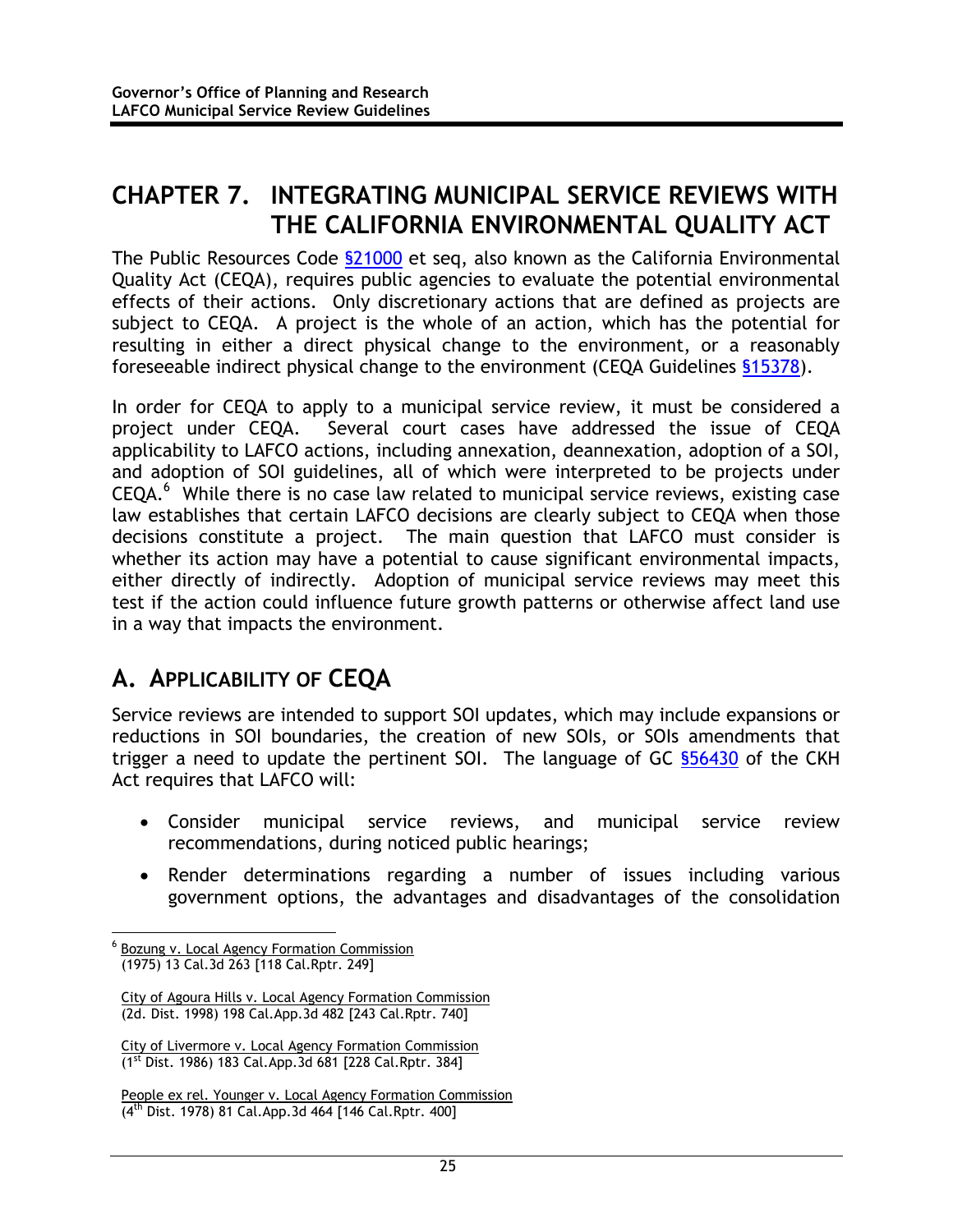<span id="page-34-0"></span>and reorganization of service providers, and the identification of infrastructure needs; and

• Use the reviews when rendering future decisions to create, update or amend an SOI, or approve or disapprove government organization or reorganization proposals.

In some cases, a municipal service review, and its required determinations, will provide policy guidance for future LAFCO decisions that may direct or affect the location and pattern of growth. Because of the nature of the analysis required, municipal service reviews may be perceived or interpreted by some as the first step in creating, updating or amending SOIs or initiating other government organizations or reorganizations. In other cases, municipal service reviews may actually be an integral part of a larger project. Service reviews may frequently be triggered by pending applications to LAFCO for SOI amendments, or for annexations that cannot proceed without an SOI update.

To ensure compliance with CEQA, and avoid unnecessary legal challenges, OPR recommends that LAFCOs consider municipal service reviews as projects subject to CEQA. The LAFCO would be the "lead agency" responsible for complying with CEQA because it is the entity with the principal responsibility for approving or carrying out the municipal service review (i.e., the project) (Public Resources Code §21067). As the CEQA lead agency, LAFCO must ensure that all required elements of the CEQA review process are conducted consistent with the requirements of CEQA and LAFCOs' own adopted CEQA procedures.

### **B. CEQA DETERMINATIONS**

CEQA requires a lead agency to make one of three basic environmental determinations with respect to the potential environmental effects of a project. The project may qualify for an exemption, which requires no further analysis. If the project is not exempt and there are no potentially significant environmental effects, the lead agency may prepare a Negative Declaration (ND). If the project is not exempt and there is the potential for one or more significant environmental effects, an Environmental Impact Report (EIR) must be prepared.

No two municipal service reviews will be exactly alike and each needs to be evaluated on its specific merits and characteristics. Each LAFCO should ensure that its own locally adopted CEQA procedures and guidelines are updated to account for environmental determinations on municipal service review activities.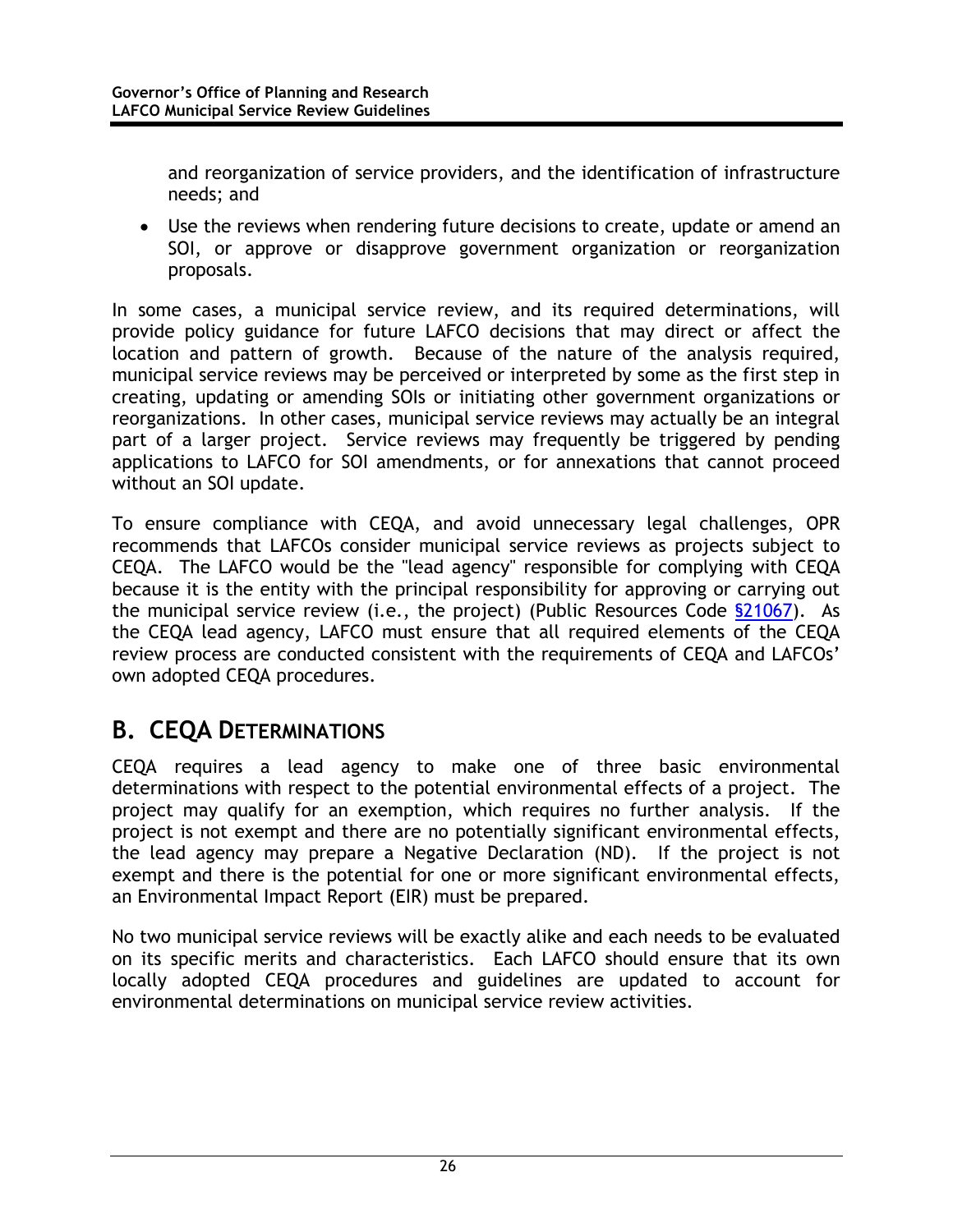### <span id="page-35-0"></span>**C. EXEMPTIONS**

Each lead agency must first review a project to determine if it is exempt from CEQA review. There are three types of exemptions that LAFCO could review for applicability to a specific municipal service review: statutory, categorical and "general rule" exemptions. The lead agency should support its reliance on an exemption with substantial evidence in the record.

A municipal service review may potentially qualify for a statutory exemption as a Feasibility and Planning Study:

"A project involving only feasibility or planning studies for possible future actions which the agency, board, or commission has not approved, adopted, or funded does not require the preparation of an EIR or negative declaration but does require consideration of environmental factors. This Chapter does not apply to the adoption of a plan that will have a legally binding effect on later activities." (CEQA Guidelines §15262).

There are two categorical exemptions that might apply to a municipal service review. These are Class 6 and Class 20 categorical exemptions. Categorical exemptions may not be used if there are special circumstances that would raise the potential for the project to have a significant environmental effect (CEQA Guidelines §15300.2).

"Class 6 consists of basic data collection, research, experimental management, and resource evaluation activities which do not result in a serious or major disturbance to an environmental resource. These may be strictly for information gathering purposes, or as part of a study leading to an action which a public agency has not yet approved, adopted or funded." (CEQA Guidelines §15306)

"Class 20 consists of changes in the organization or reorganization of local government agencies where the changes do not change the geographical area in which previous existing powers are exercised. Examples include but are not limited to: (a) Establishment of a subsidiary district; (b) Consolidation of two or more districts having identical powers; and (c) Merger with a city of a district lying entirely within the boundaries of the city." (CEQA Guidelines §15320)

A general rule exemption may apply to a project, where it can be seen with certainty that there is no possibility that the activity in question may have a significant adverse environmental effect (CEQA Guidelines  $$15061(b)(3)$ ). LAFCOs are advised to use this exemption with particular caution because legal challenges to the use of this exemption may be more difficult to defend.

If LAFCO determines that an exemption is appropriate, it is recommended that LAFCO prepare and file a Notice of Exemption (NOE) as described in §15062 of the CEQA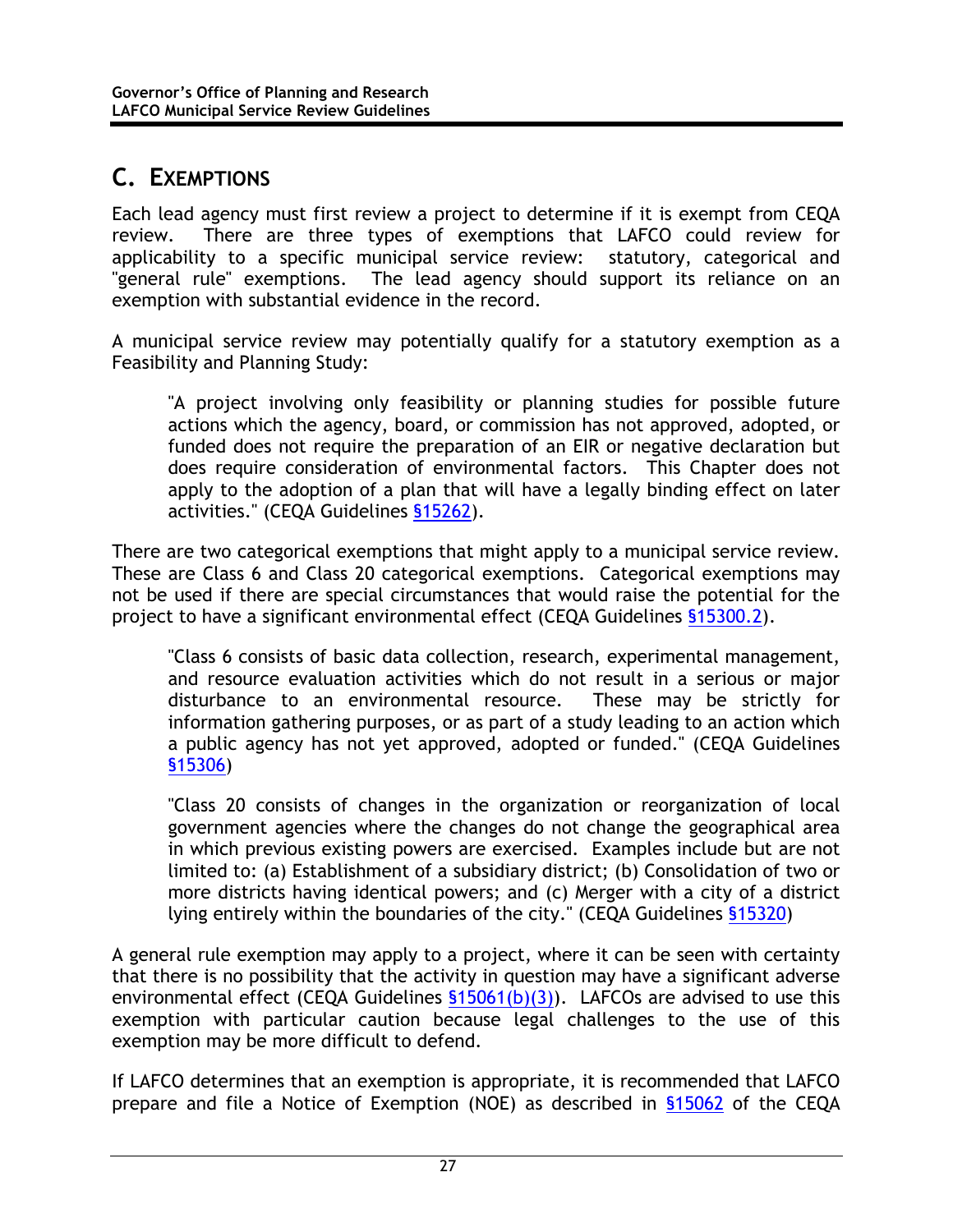<span id="page-36-0"></span>Guidelines. If an NOE is not filed, the statute of limitations is 180 days from the date of the lead agency's decision to approve the project, as opposed to 35 days if an NOE is filed.

### **D. INITIAL STUDY**

If LAFCO determines that a municipal service review project is not exempt, then an Initial Study must be prepared to determine whether a Negative Declaration or an EIR is the appropriate level of review under CEQA. LAFCO is required to consult with responsible and trustee agencies prior to its determination of the appropriate environmental document to prepare (see CEQA Guidelines §15063.)

### **E. NEGATIVE DECLARATION**

A Negative Declaration may be prepared by LAFCO for a project when the Initial Study shows that there is no substantial evidence that the project may have a significant effect on the environment (CEQA Guidelines §15070-§15075).

The Negative Declaration must be made available to the public and others who have expressed an interest in the project, not less than 20 days before the project is heard by LAFCO. Prior to approval of the project, the Commission must consider any comments received on the Negative Declaration.

If LAFCO determines to carry out or approve the project, a Notice of Determination (NOD) must be filed with the County Clerk within five working days. The County Clerk must post the NOD within 24 hours of receipt. The posting of the NOD starts a 30-day statute of limitations for challenges under CEQA. If a NOD is not filed, the statute of limitations is 180 days from the date of the lead agency's decision to approve the project.

### **F. ENVIRONMENTAL IMPACT REPORT**

If a municipal service review is subject to an EIR process because of potentially significant effects, LAFCO should rely upon §15080-§15097 of the CEQA Guidelines for guidance on the preparation of an EIR. An EIR may be required where the municipal service review is closely tied to a larger action, such as an SOI update, that may have a significant effect on the environment.

An EIR may require up to a year to complete, and associated costs can reach \$50,000 or more. Where LAFCO resources to prepare an EIR are limited, it is recommended that LAFCO consider using the services of a consultant.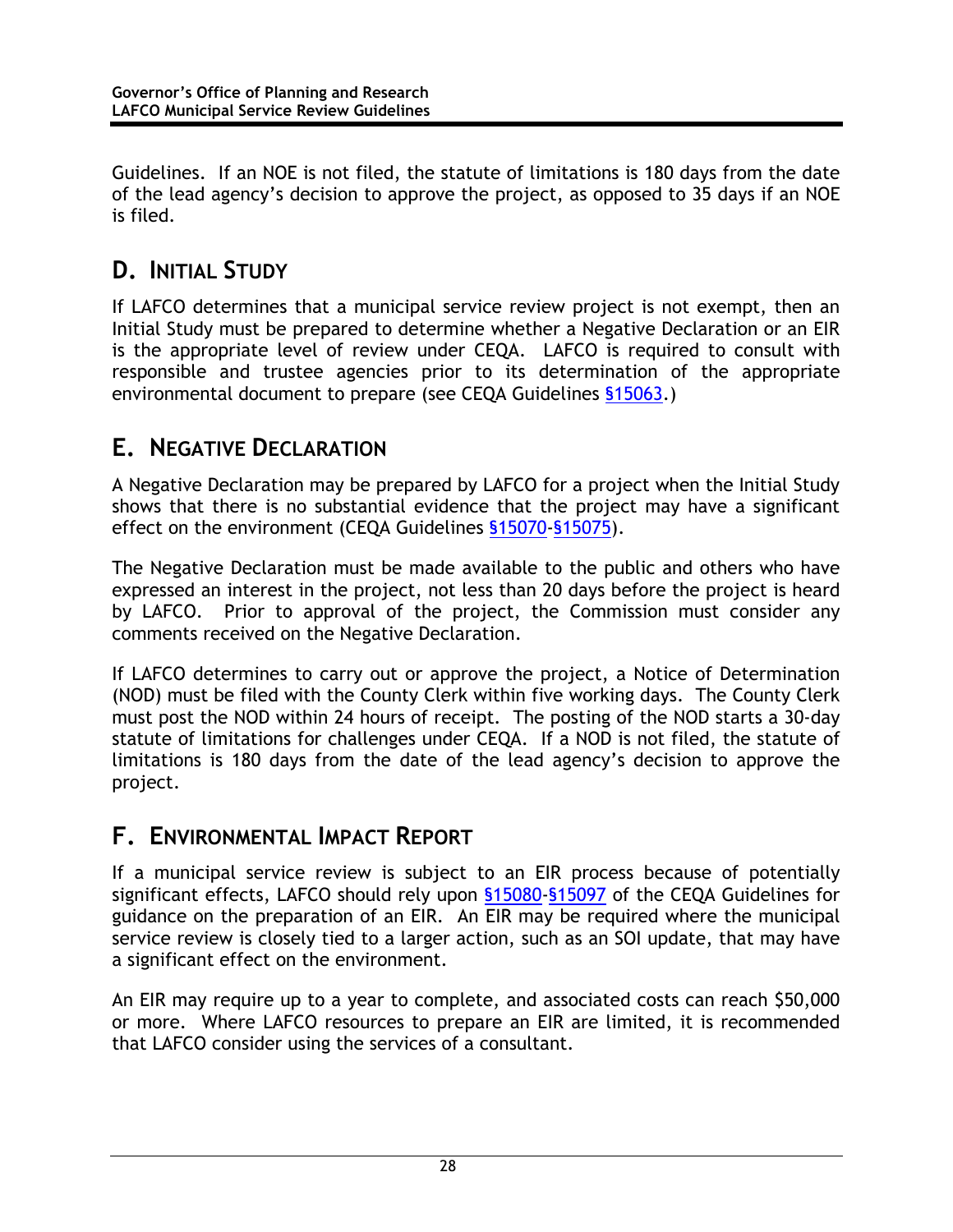### <span id="page-37-0"></span>**CHAPTER 8. ENVIRONMENTAL JUSTICE CONSIDERATIONS IN MUNICIPAL SERVICE REVIEWS**

In undertaking municipal service reviews and making the nine determinations, LAFCO commissioners should consider their responsibilities under federal and state civil rights and environmental justice laws. This chapter describes the framework for developing an effective municipal review process which reflects the laws and policies related to civil rights and environmental justice.

The purpose of the municipal service review is to undertake the comprehensive review of existing municipal services prior to the review of the sphere of influence of

#### **LAFCOs AND EJ**

As the primary agency with responsibility for approving changes in boundaries, LAFCOs play an important role in coordinating growth and ensuring that proposed changes are consistent with environmental justice obligations.

an individual service provider. In order for civil rights and environmental justice to be properly considered, OPR recommends that relevant information be collected at the municipal service review stage and considered when developing the nine determinations.

In general, federal and state civil rights laws prohibit actions by public entities which

disproportionately affect one category of individuals including, but not limited to, race, creed, ethnicity, disability, family status, sexual orientation and income.

Environmental justice is defined in state law as the fair treatment of people of all races, cultures, and incomes with respect to the development, adoption, implementation, and enforcement of environmental laws, regulations, and policies (GC §65040.12(e)).

Environmental justice has particular implications for municipal service reviews, as the nine determinations relate to the provision of services to whole communities

including those that may have been historically underserved and/or environmentally overburdened.

In addition, the information gained in the municipal review process will be used to analyze future proposals before LAFCO. A LAFCO decision to approve an extension of a service area or a change in city boundaries could have a significant environmental justice impact especially if it results in

#### **Staff and Board Training**

OPR recommends that LAFCOs provide for ongoing training of staff and board members relative to the application of federal and state civil rights statutes which apply to local government entities.

the siting of a major industrial, residential or public works project. The 2000 amendments to CKH Act also recognize the potential impact of LAFCO decisions on environmental justice. (GC §56001):

"Encourage orderly growth and development which are essential to the social, fiscal, and economic well-being of the state…..The Legislature also recognizes that providing housing for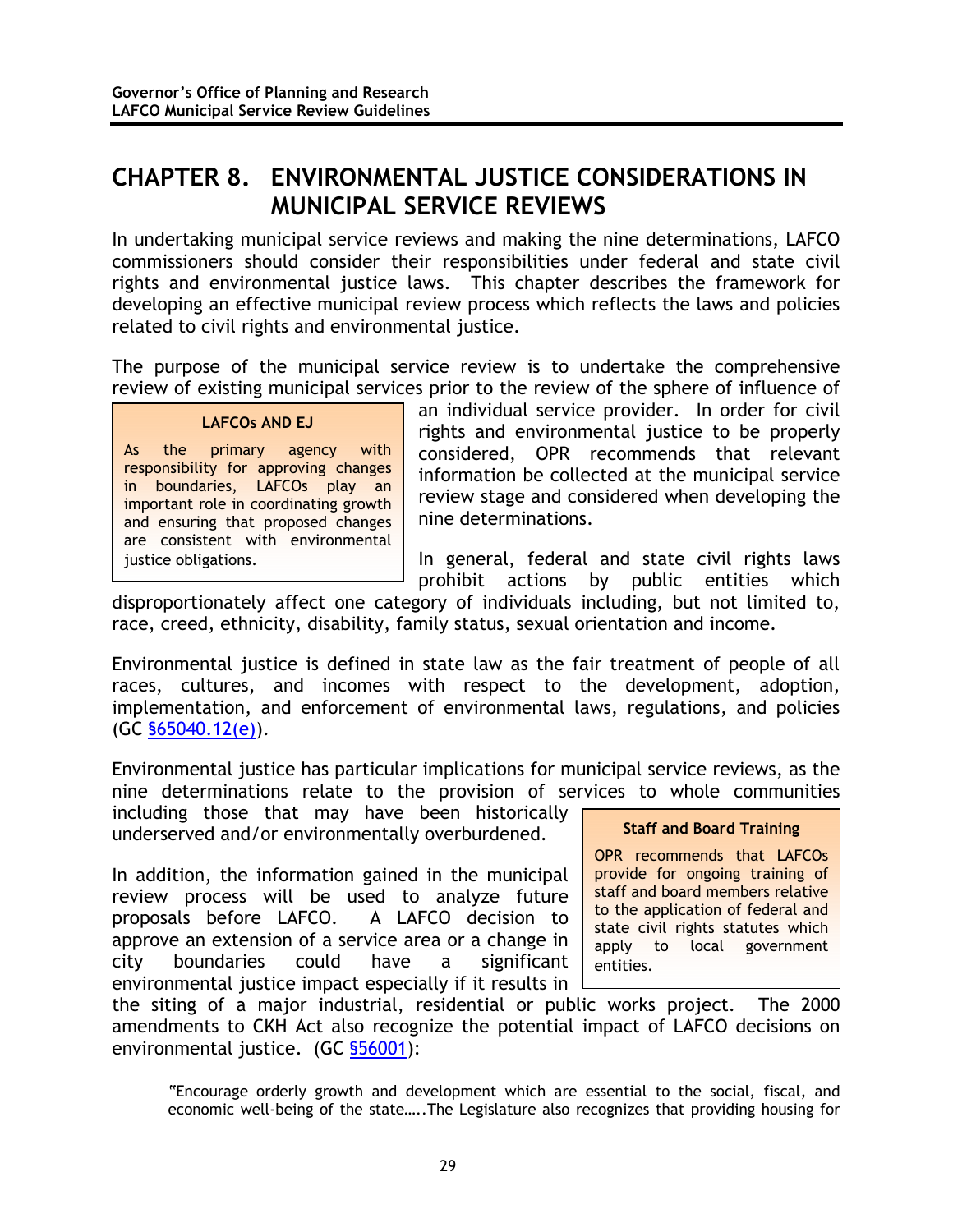<span id="page-38-0"></span>persons and families of all incomes is an important factor in promoting orderly development. Therefore, the Legislature further finds and declares that this policy should be effected by the logical formation and modification of the boundaries of local agencies, with a preference granted to accommodating additional growth within, or through the expansion of, the boundaries of those local agencies which can best accommodate and provide necessary governmental services and housing for persons and families of all incomes in the most efficient manner feasible. "

Chapter 9 provides guidance on specific issues that LAFCO may wish to consider in developing the nine determinations related to municipal service reviews, including environmental justice and civil rights issues and factors.

### **A. FEDERAL FRAMEWORK**

The Constitutional basis for environmental justice lies in the Equal Protection Clause of the U.S. Constitution. The Fourteenth Amendment expressly provides that the

#### **LAFCO EJ PROGRAMS**

In response to these recent federal actions, many state and local agencies that receive federal funding have initiated environmental justice programs of their own. OPR recommends that LAFCOs consider whether it would be useful to implement their own environmental justice program in order to further their responsibilities under CKH Act.

states may not "deny to any person within [their] jurisdiction the equal protection of the laws" (U.S. Constitution, amend. XIV, §1).

On February 11, 1994, President Clinton signed Executive Order (E.O.) 12898, titled "Federal Actions to Address Environmental Justice in Minority Populations and Low-Income Populations." The executive order followed a 1992 report by the U.S. Environmental Protection Agency (U.S. EPA) indicating that

"racial minority and low-income populations experience higher than average exposures to selected air pollutants, hazardous waste facilities, and other forms of environmental pollution." E.O. 12898 directed federal agencies to incorporate environmental justice into their missions.

In a memorandum accompanying E.O. 12898, President Clinton underscored existing federal laws that could be used to further environment justice. These laws include Title VI of the Civil Rights Act of 1964 and the National Environmental Policy Act (NEPA), among others. Title VI prohibits any recipient (state or local entity, or public or private agency) of federal financial assistance from discriminating on the basis of race, color, or national origin in their programs or activities (42 USC §2000d to §2000d-7).

State and local agencies that receive federal funding must comply with Title VI. Under the Civil Rights Restoration Act of 1987, this requirement is not limited to the programs and activities that receive direct federal funding, but applies to all agency activities.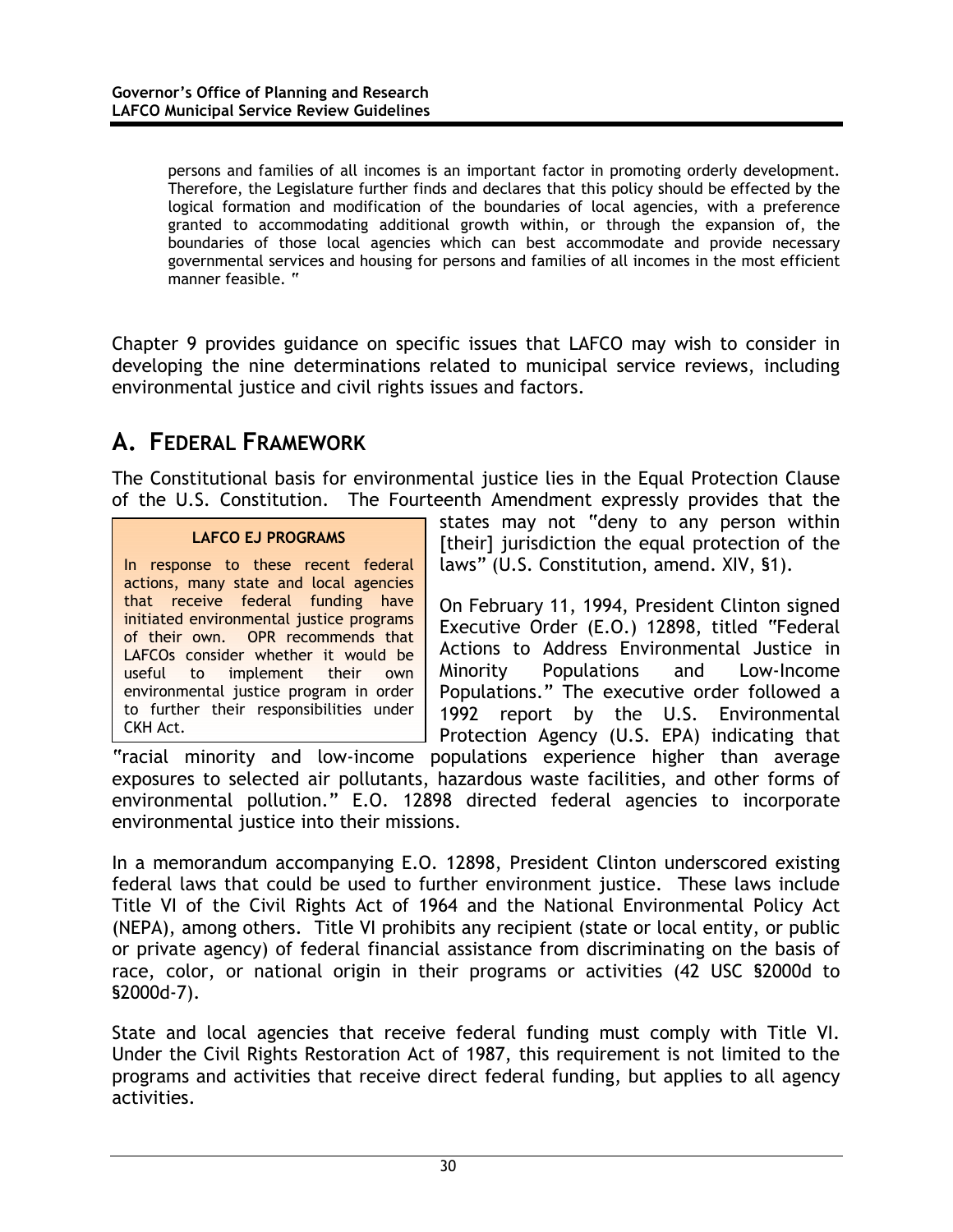### <span id="page-39-0"></span>**B. STATE FRAMEWORK**

Anti-discrimination laws existed in California prior to the passage of the first environmental justice legislation in 1999. The California Constitution prohibits discrimination in the operation of public employment, public education, or public contracting (Article I, §31). State law further prohibits discrimination under any program or activity that is funded or administered by the state (§11135).

The Planning and Zoning Law prohibits any local entity from denying any individual or

group of the enjoyment of residence, landownership, tenancy, or any other land use in California due to the race, sex, color, religion, ethnicity, national origin, ancestry, lawful occupation, or age of the individual or group of individuals (GC §65008).

The Fair Employment and Housing Act (FEHA) specifically prohibits housing discrimination on the basis of race, color, religion, sex, sexual orientation, marital status, national origin, ancestry, familial **GUIDANCE ON ENVIRONMENTAL JUSTICE** 

OPR has been statutorily directed to be the coordinating body for state agencies on environmental justice issues (§65040.12).

Further, OPR is required to provide guidance to cities and counties for integrating environmental justice into their general plans (§65040.12(c)).

LAFCOs may also consult with OPR on issues related to environmental justice and the approval of SOIs and annexation which may have environmental justice implementations.

status, disability, or source of income (§12900, et seq)

In 1999, Governor Davis signed SB 115 (Solis, Chapter 690, Statutes of 1999), that defines environmental justice in statute and establishes OPR as the coordinating agency for state environmental justice programs (GC §65040.12).

As the primary agency with responsibility for approving changes in boundaries, LAFCO play an important role in coordinating growth and ensuring that proposed changes are consistent with environmental justice obligations.

### **C. FORMS OF INEQUITY**

Problems of environmental justice can be broken down into two categories: procedural inequity and geographic inequity. In other words, unfair treatment can manifest itself in terms of process or in terms of results.

Procedural inequity occurs when the planning process is not applied uniformly. Examples of procedural inequity include:

• "Stacking" commissions or committees with certain interests while ignoring the interests of other segments of the community, such as minority and low-income residents.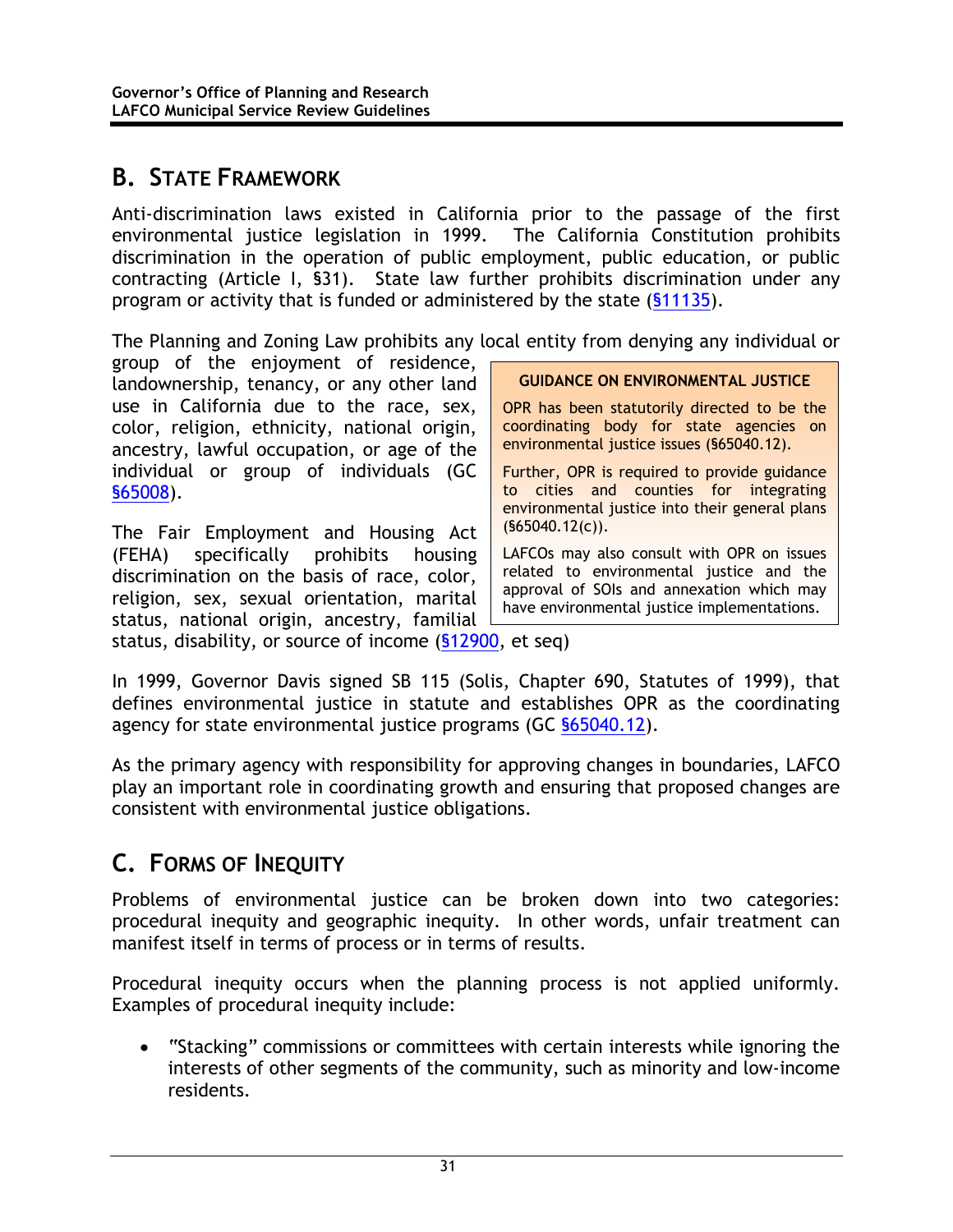- <span id="page-40-0"></span>• Holding meetings at times or locations that minimize public participation by certain groups or individuals.
- Using English-only written or verbal communication when a non-English speaking population will be affected by a planning decision.
- Requiring lower levels of mitigation for projects affecting low-income or minority populations.
- Unevenly enforcing environmental rules.

Geographic inequity describes a situation in which the burdens of undesirable land uses are concentrated in certain areas of the county while the benefits are received elsewhere. Municipal service reviews can play a key role in identifying these inequities. Examples of geographic inequity include:

- Certain areas of the county have a disproportionate share of industrial facilities that handle or produce hazardous waste, while the economic benefits are distributed to other areas (in the form of jobs and tax revenue).
- Certain areas have a disproportionate share of waste disposal facilities, while the benefits of such facilities are received by the community or region as a whole.
- Certain areas experience more of the environmental benefits associated with community centers, parks, and open space, while other neighborhoods have fewer such amenities.

#### **D. INFORMATION AND ANALYSIS**

As discussed throughout these guidelines, informed decisions regarding the municipal service reviews requires good information. Strategies for data collection are discussed in Chapter 3 and **Appendix E**. A clear identification of the lands, population and facilities (existing and proposed) is essential in analyzing the information for the nine determinations. When evaluating the issues identified in this chapter that relate to environmental justice, LAFCO may wish to consider the following data layers:

- Base map of the study area
- General plan designations of land use (existing and proposed)
- Current demographic data: Population (location and density); Income (distribution of very-low, low, moderate and above moderate income groups); Ethnicity (distribution of minority populations); Age (distribution of seniors and children throughout the community)
- Location of public facilities that enhance community quality of life, including open space, water quality, and fire protection.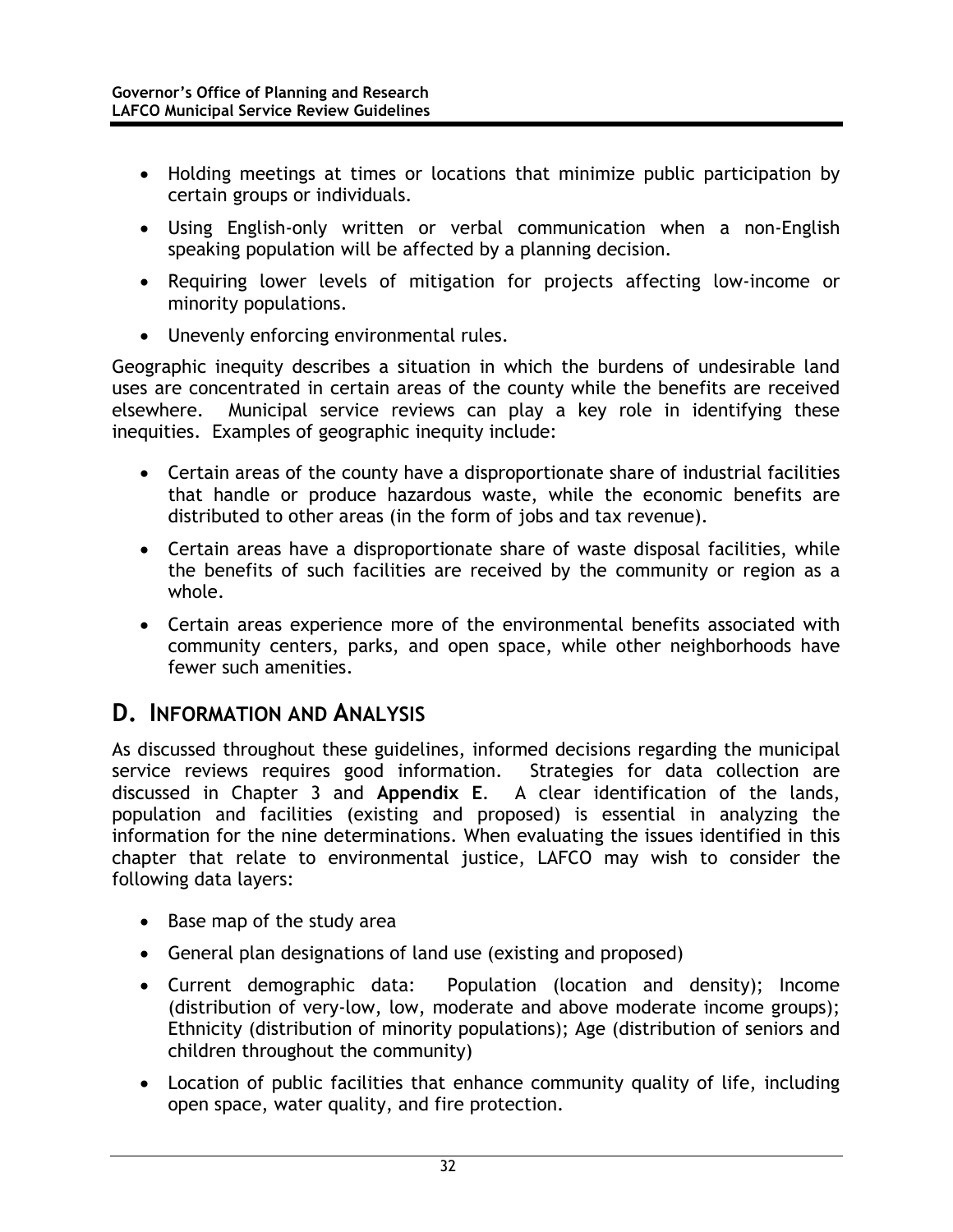- <span id="page-41-0"></span>• Location of industrial facilities with its existing and projected service needs and other uses that contain or produce materials that, because of their quantity, concentration, or physical or chemical characteristics, pose a significant hazard to human health and safety
- Location of existing and proposed schools
- Location and density of existing and proposed residential development

Preventing and reversing historical problems of procedural and geographic inequity requires accurate information in order to develop policies and prioritize implementation measures.

#### **EJ INFORMATION HAS MANY USES**

Data obtained in the municipal service review process can be used by LAFCO and other public agencies for:

- Improving the community participation process
- Identifying low-income/minority neighborhoods under-served by public facilities and services that enhance quality of life
- Considering the equitable distribution of public facilities and services
- Considering infrastructure and housing needs
- Identifying low-income/minority neighborhoods where facilities and uses that pose a significant hazard to human health and safety may be over-concentrated
- Screening of issues for potential environmental justice implications

### **E. PUBLIC PARTICIPATION**

These guidelines include a number of recommendations which encourage broad public participation and municipal service review analysis which would affirmatively support the civil rights and environmental justice responsibilities of LAFCO including:

- Educate the public on the role of LAFCOs and the importance of municipal service reviews.
- Adopt general policies and procedures relative to the undertaking of the municipal service review. This will avoid any appearance of an unequal review of some services.
- Develop and publish a five-year schedule for municipal service reviews to maximize the ability of the public to participate in the process.
- Convene stakeholders and facilitate collaborative efforts to address issues and challenges that are identified during the municipal service review process.
- Undertake municipal service reviews across county lines if that would more appropriately address the community of interest.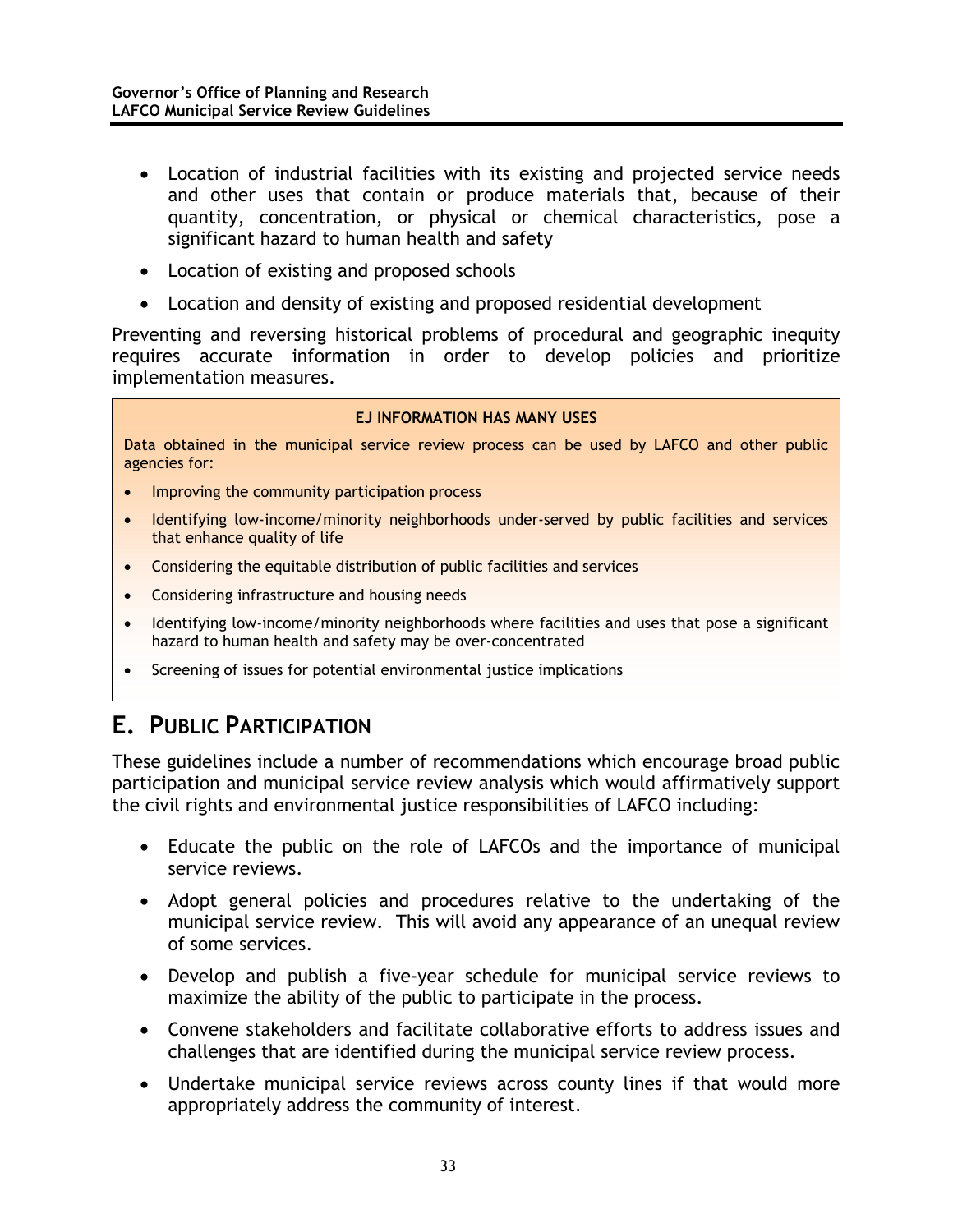- <span id="page-42-0"></span>• Adopt the work plan for the individual municipal service review at a public meeting.
- Incorporate the municipal service review with other LAFCO actions (such as a SOI update) for the purpose of demonstrating the context in which the information gained in the municipal service review will be used.
- Publish the Draft Municipal Service Review Report and provide for a 21-day public review period before scheduling the report to be considered by LAFCO.
- Hold meetings and public documents in language other than English, where affected populations are reasonably expected to be non-English speakers.
- Sponsor public workshops prior to the hearing at which the Final Municipal Service Review Report will be adopted.

### **CHAPTER 9. DEVELOPING WRITTEN DETERMINATIONS**

This Chapter provides guidance for evaluating each of the nine categories for which written determinations must be rendered pursuant to GC \$56430.

The tables contained in this Chapter were developed to illustrate the factors or issues LAFCO may wish to consider when making the nine mandatory municipal service

review determinations pursuant to GC §56430. Each LAFCO should use the issues identified in the tables to the extent that they are appropriate to the service being reviewed and local conditions.

For example, the review of a cemetery service will not include the complex evaluation of items applicable to an infrastructure-intensive provider such as a sanitation district. A cemetery municipal service review discussion for

#### **WORK TOGETHER TO TAILOR ISSUE LISTS**

The lists of issues in this Chapter are very general and were designed to encompass a variety of services provided in all parts of the state.

LAFCOs and service providers are encouraged to work together to develop regionally appropriate and service specific lists of issues.

The individual LAFCO can then work from these more focused lists and further tailor lists to reflect the services being studied in a specific area.

water supply would at most pertain to on-site drinking or irrigation water needs, not the complex water rights and water supply negotiations affecting major urban water service providers. The level of evaluation and discussion should be driven by the specific service or issues relating to that service.

The nine municipal service review determinations are interdependent. Therefore, some of the issues related to each of the nine determinations may overlap, and information about one determination may substantially affect other determinations. For example, Subsection 7, Government Structure Options, includes issues which may be pertinent to all other subsections because those categories provide input into an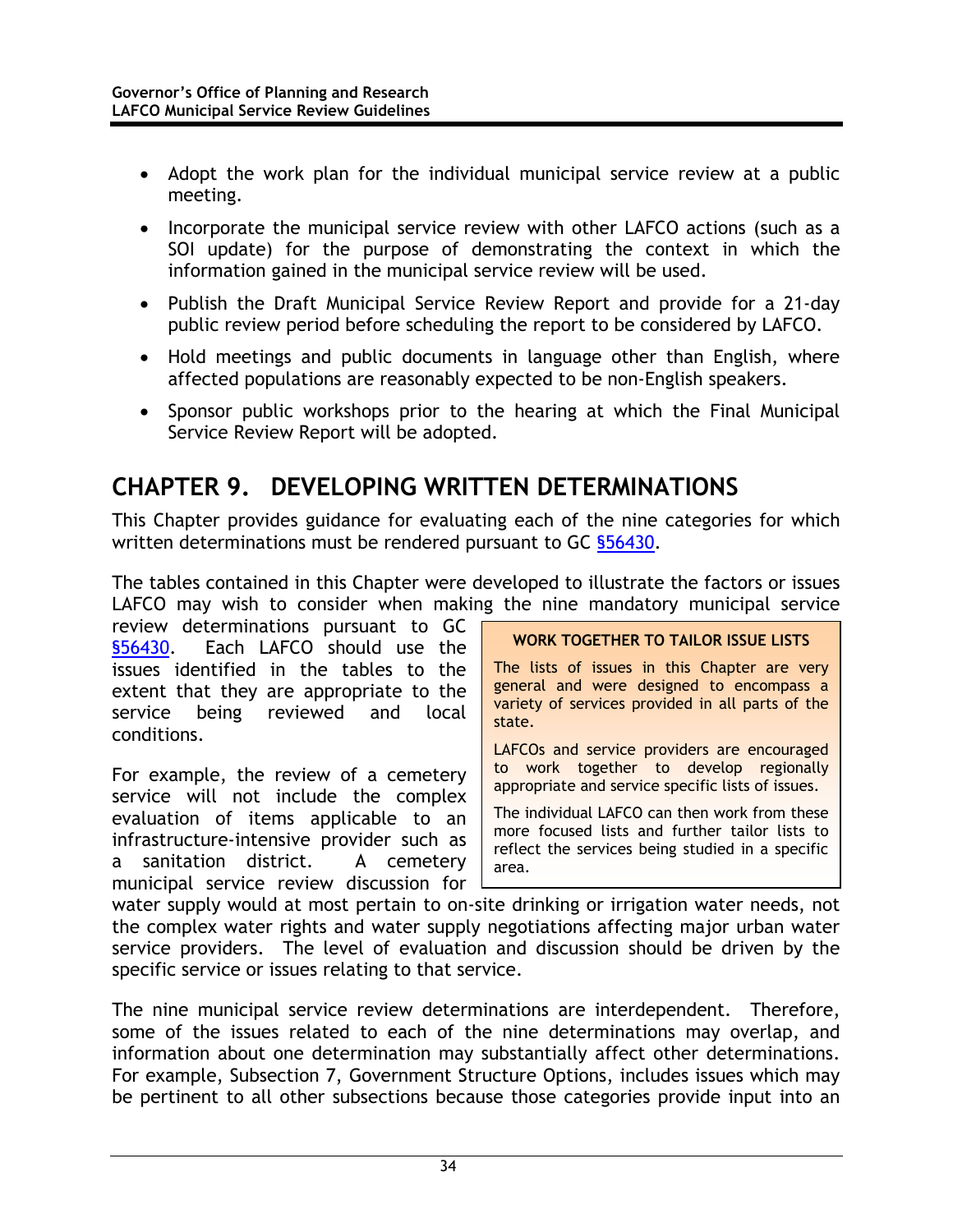<span id="page-43-0"></span>evaluation of the advantages and disadvantages of various government structure options.

#### **1. INFRASTRUCTURE NEEDS AND DEFICIENCIES**

In identifying an agency's infrastructure needs and deficiencies, LAFCO may wish to address the following factors in its review:

|     | <b>FACTOR / ISSUE</b>                                                                                                                                  |
|-----|--------------------------------------------------------------------------------------------------------------------------------------------------------|
| 1.  | Government restructure options to enhance and/or eliminate identified infrastructure<br>needs and/or deficiencies.                                     |
| 2.  | Expansion of services to eliminate duplicate infrastructure construction by other agencies.                                                            |
| 3.  | Condition of infrastructure and the availability of financial resources to make necessary<br>changes.                                                  |
| 4.  | Level of service and condition of infrastructure in light of revenue and operating<br>constraints.                                                     |
| 5.  | Infrastructure capabilities to accommodate future development with flexible contingency<br>plans.                                                      |
| 6.  | Reserve capacity for properties not served within current boundaries and estimate of<br>properties within current boundaries not eligible for service. |
| 7.  | Provisions for adequate service for properties not currently being served within current<br>boundaries.                                                |
| 8.  | Location of existing and/or planned facilities.                                                                                                        |
| 9.  | Location of existing and/or planned facilities in relation to area demographics.                                                                       |
| 10. | Location of existing and/or planned infrastructure in relation to affordable housing<br>programs.                                                      |
| 11. | Compliance with environmental and safety standards.                                                                                                    |
| 12. | Income levels of existing households and earnings of businesses within the study area.                                                                 |
| 13. | Current placement of infrastructure in the county as a whole and in the study area.                                                                    |
| 14. | Applicable permit status (i.e. CEQA, etc.).                                                                                                            |
| 15. | Consistency with service and/or capital improvement plans and local and regional land use<br>plans/policies.                                           |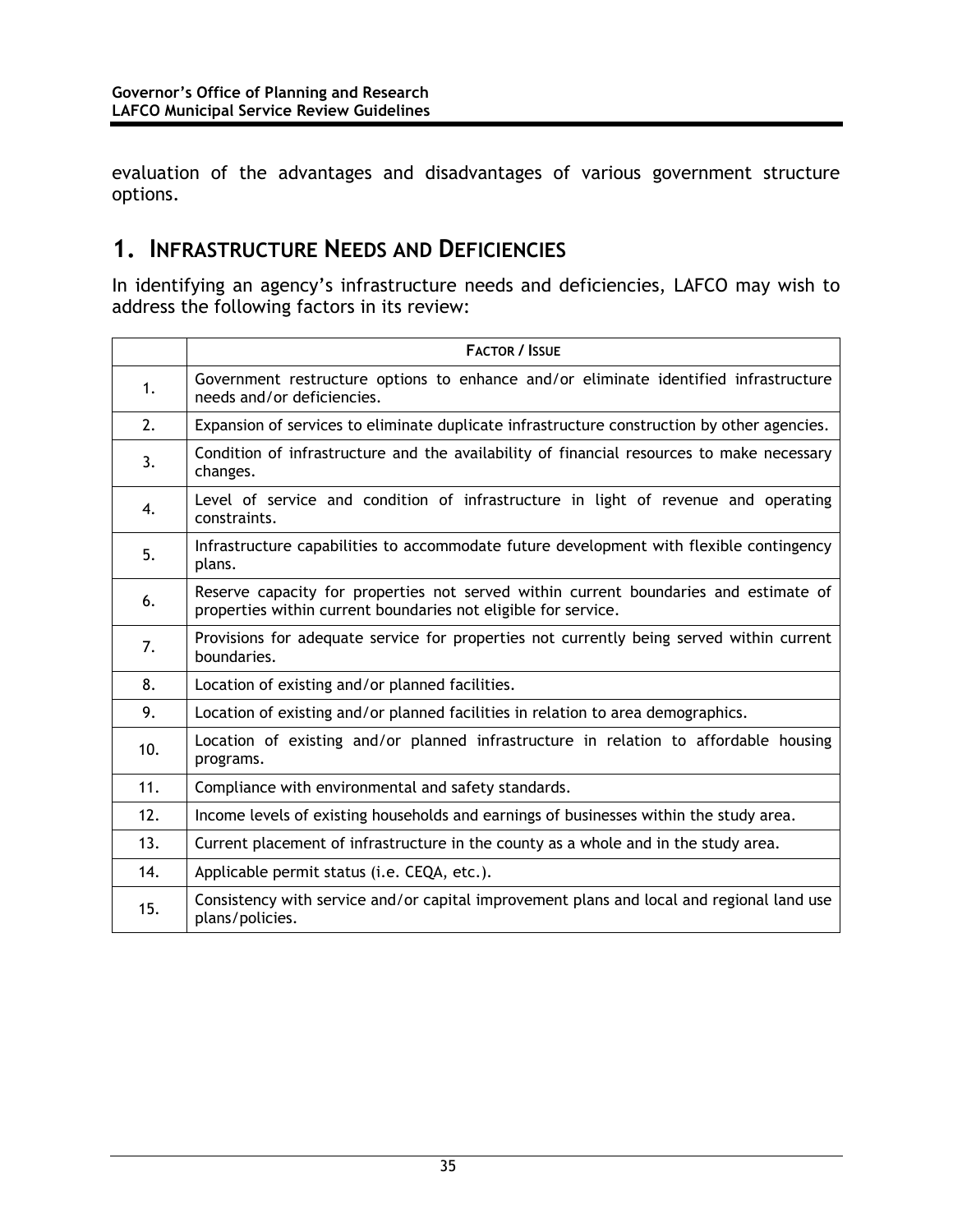#### <span id="page-44-0"></span>**2. GROWTH AND POPULATION PROJECTIONS FOR THE AFFECTED AREA**

In identifying an agency's growth and population projections, LAFCO may wish to address the following factors in its review:

|    | <b>FACTOR / ISSUE</b>                                                                                                                                                                                         |
|----|---------------------------------------------------------------------------------------------------------------------------------------------------------------------------------------------------------------|
| 1. | Projected growth and demographic changes in and around the agency's service areas.                                                                                                                            |
| 2. | Historic and expected land use absorption trends.                                                                                                                                                             |
| 3. | Estimate of future service needs.                                                                                                                                                                             |
| 4. | Impact of land use plans and growth patterns on service demands.                                                                                                                                              |
| 5. | Impact of service plans and policies on growth and/or land use patterns for adjacent areas,<br>on mutual or regional social and economic interests, and on the local governmental structure<br>of the county. |
| 6. | Relationship between an agency's boundary and SOI with the projected growth in the study<br>area.                                                                                                             |
| 7. | Compatibility of service plan(s) with other local agency land use/development plans.                                                                                                                          |
| 8. | Projected household size of new and existing residential dwellings.                                                                                                                                           |
| 9. | Compatibility between agency service plans, regional growth projections and efficient urban<br>development.                                                                                                   |

#### **3. FINANCING CONSTRAINTS AND OPPORTUNITIES**

In identifying an agency's financing constraints and opportunities, LAFCO may wish to address the following factors in its review:

|     | <b>FACTOR / ISSUE</b>                                                                                                                                 |
|-----|-------------------------------------------------------------------------------------------------------------------------------------------------------|
| 1.  | Implementation of appropriate financing/funding practices.                                                                                            |
| 2.  | Potential for shared financing and/or joint funding applications.                                                                                     |
| 3.  | Combination of enterprise and/or non-enterprise financing functions.                                                                                  |
| 4.  | Comparative analysis of financing rates among other agencies in study area.                                                                           |
| 5.  | Bond rating(s).                                                                                                                                       |
| 6.  | Ability to obtain financing.                                                                                                                          |
| 7.  | Existing and/or proposed assessment district(s).                                                                                                      |
| 8.  | Debt-to-services ratio by area and subarea incomes.                                                                                                   |
| 9.  | Opportunities for additional revenue streams, including joint agency grant applications,<br>untapped resources, or alternative government structures. |
| 10. | Methods to pay down existing debt(s), including using excess revenues.                                                                                |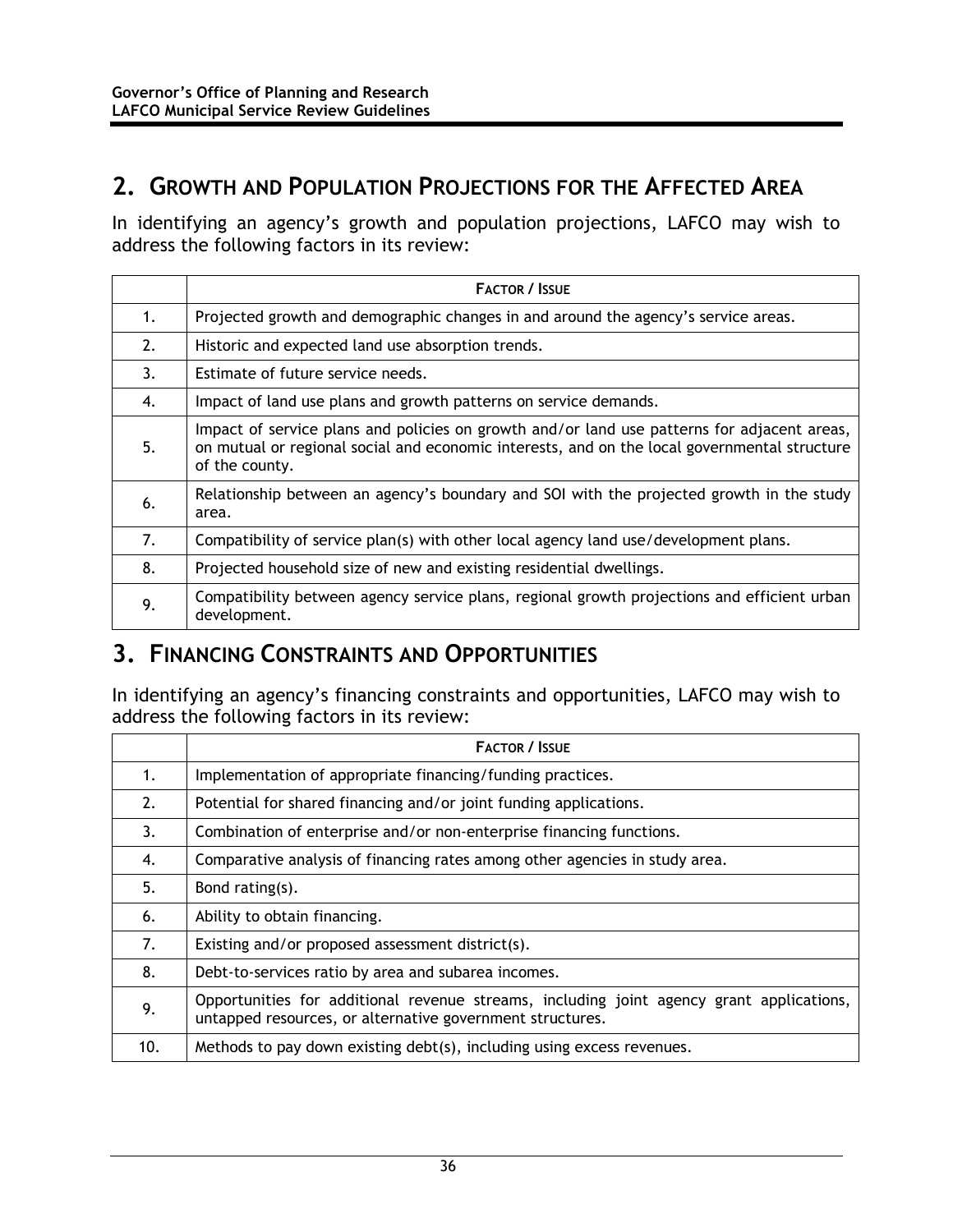### <span id="page-45-0"></span>**4. COST AVOIDANCE OPPORTUNITIES**

In identifying an agency's cost avoidance opportunities, LAFCO may wish to address the following factors in its review:

|     | <b>FACTOR / ISSUE</b>                                                                                                                                                                                                                                                                   |
|-----|-----------------------------------------------------------------------------------------------------------------------------------------------------------------------------------------------------------------------------------------------------------------------------------------|
| 1.  | Opportunity for joint agency practices, including shared insurance coverage opportunities.                                                                                                                                                                                              |
| 2.  | Availability of outsourcing for financial and administrative duties, and cost-benefits of<br>outsourcing versus in-house management.                                                                                                                                                    |
| 3.  | Duplication of services.                                                                                                                                                                                                                                                                |
| 4.  | Impact of service practices and/or facilities in relation to land: available for infill; where<br>excess capacity exists; planned for growth; easiest to serve; with the fewest topographic and<br>geographic constraints; and in a manner that supports affordable housing objectives. |
| 5.  | Impact of service practices and/or facilities in relation to benefit/detriment of service cost.                                                                                                                                                                                         |
| 6.  | Impact of growth inducement measures on construction costs and near-term infrastructure<br>deficiencies.                                                                                                                                                                                |
| 7.  | Policies and/or plans to extend services to an area proposed for annexation or new<br>development, particularly with respect to the impact of extending services on existing<br>customers.                                                                                              |
| 8.  | Impact of service practices and/or facilities on affordable housing objectives.                                                                                                                                                                                                         |
| 9.  | Impact of additional services/capacity on agency's fiscal viability, including cost and<br>adequacy of services in existing or proposed service areas and/or areas served by other<br>special districts, cites, or the county.                                                          |
| 10. | Relationship between current level of service and customer needs and preferences.                                                                                                                                                                                                       |
| 11. | Opportunities for savings or augmentation in overhead, including employee salary or<br>benefits, elected official compensation or benefits, equipment purchases, planning, etc.                                                                                                         |
| 12. | Pro-rata service costs for customer/ratepayer and/or taxpayer.                                                                                                                                                                                                                          |
| 13. | Application and/or bid process for contractor assistance, including comparison of rates.                                                                                                                                                                                                |

#### **5. OPPORTUNITIES FOR RATE RESTRUCTURING**

In identifying an agency's opportunities for rate restructuring, LAFCO may wish to address the following factors in its review:

|    | <b>FACTOR / ISSUE</b>                                                                |
|----|--------------------------------------------------------------------------------------|
|    | Agency's methodology for determining rates.                                          |
| 2. | Availability of revenue enhancement opportunities to lessen and/or stabilize rates.  |
| 3. | Relationship between rate differences among service providers and levels of service. |
| 4. | Rate comparison between service providers with similar service conditions.           |
| 5. | Cost of services versus fees.                                                        |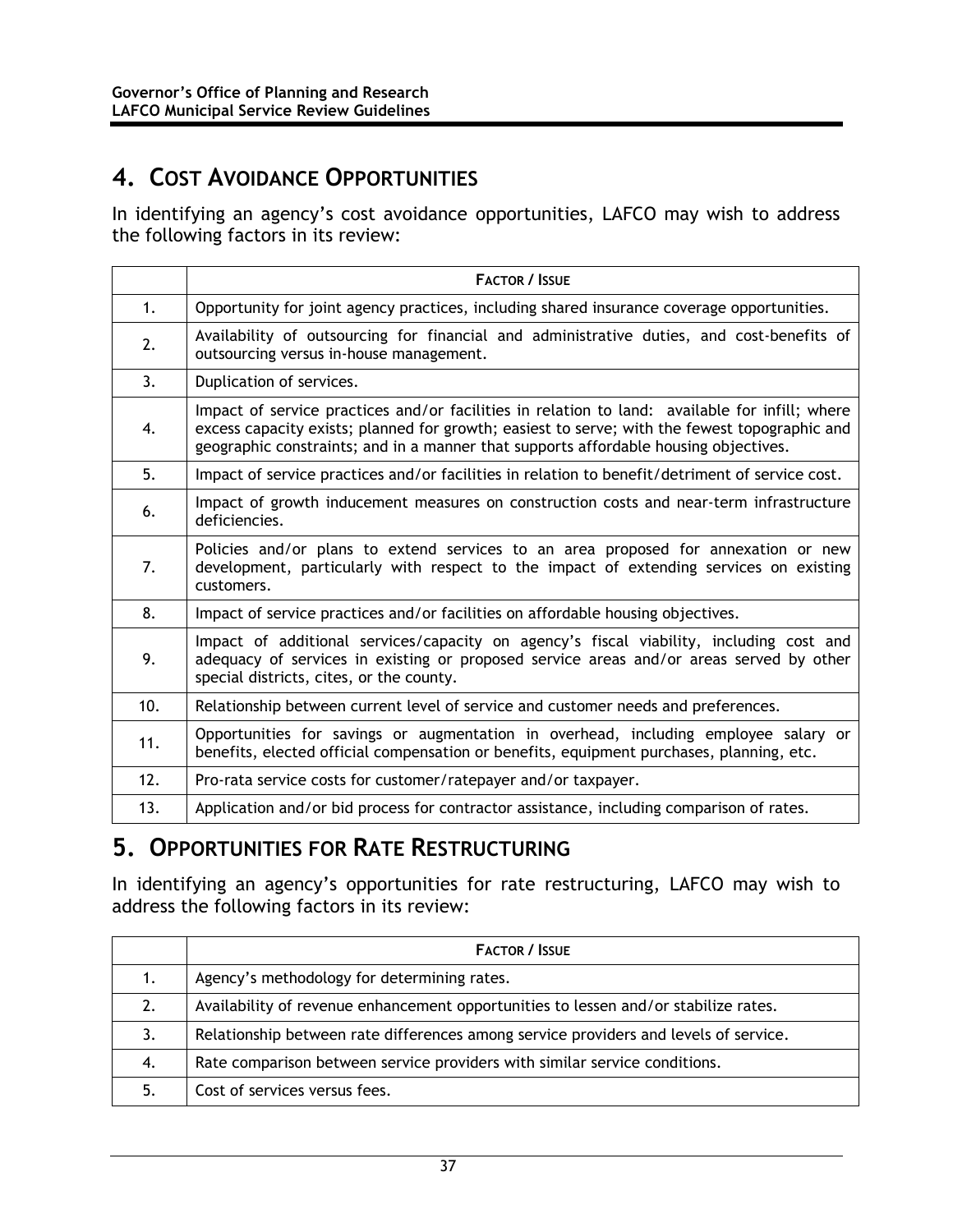<span id="page-46-0"></span>

|     | <b>FACTOR / ISSUE</b>                                                                                                                                                   |
|-----|-------------------------------------------------------------------------------------------------------------------------------------------------------------------------|
| 6.  | Rate comparison between sub-regions based on demographic information.                                                                                                   |
| 7.  | The services that ratepayers and/or assessed properties are receiving for which they are<br>paying.                                                                     |
| 8.  | Financial impacts on existing customers caused by the funding of infrastructure needed to<br>support new development.                                                   |
| 9.  | Impacts of standby rates (charges assessed to under-or-undeveloped land used for rural,<br>agricultural or open space uses) on open space and affordable housing plans. |
| 10. | Relationship between rate and service polices and the provision of decent and affordable<br>housing.                                                                    |
| 11. | Availability of reasonable emergency reserves.                                                                                                                          |
| 12. | Use of annual savings.                                                                                                                                                  |

### **6. OPPORTUNITIES FOR SHARED FACILITIES**

In identifying an agency's opportunities for shared facilities, LAFCO may wish to address the following factors in its review:

|    | <b>FACTOR / ISSUE</b>                                                                                                                   |
|----|-----------------------------------------------------------------------------------------------------------------------------------------|
|    | Current shared activities with other service providers, including shared facilities and staff.                                          |
|    | Suggested existing and/or future shared facility opportunities by the agency.                                                           |
| 3. | Opportunities for conjunctive and/or joint use projects, such as groundwater storage/parks,<br>schools/parks, or flood detention/parks. |
| 4. | Duplication of existing and/or planned facilities of other service providers.                                                           |
| 5. | Availability of excess capacity to serve customers of other agencies.                                                                   |

### **7. GOVERNMENT STRUCTURE OPTIONS**

In identifying an agency's government structure options, LAFCO may wish to address the following factors in its review:

|    | <b>FACTOR / ISSUE</b>                                                                                                                              |
|----|----------------------------------------------------------------------------------------------------------------------------------------------------|
| 1. | Available government options to provide more logical service boundaries to the benefit of<br>customers and regional planning goals and objectives. |
| 2. | Recommendations by a service provider and/or an interested party for government options.                                                           |
| 3. | Anticipated proposals to LAFCO that will affect the service provider.                                                                              |
| 4. | Prior proposals or attempts by the agency to consolidate and/or reorganize.                                                                        |
| .5 | Availability of government options that improve public participation, local accountability,<br>and governance.                                     |
| 6. | Impacts of government structures on the potential for displacement of current residents.                                                           |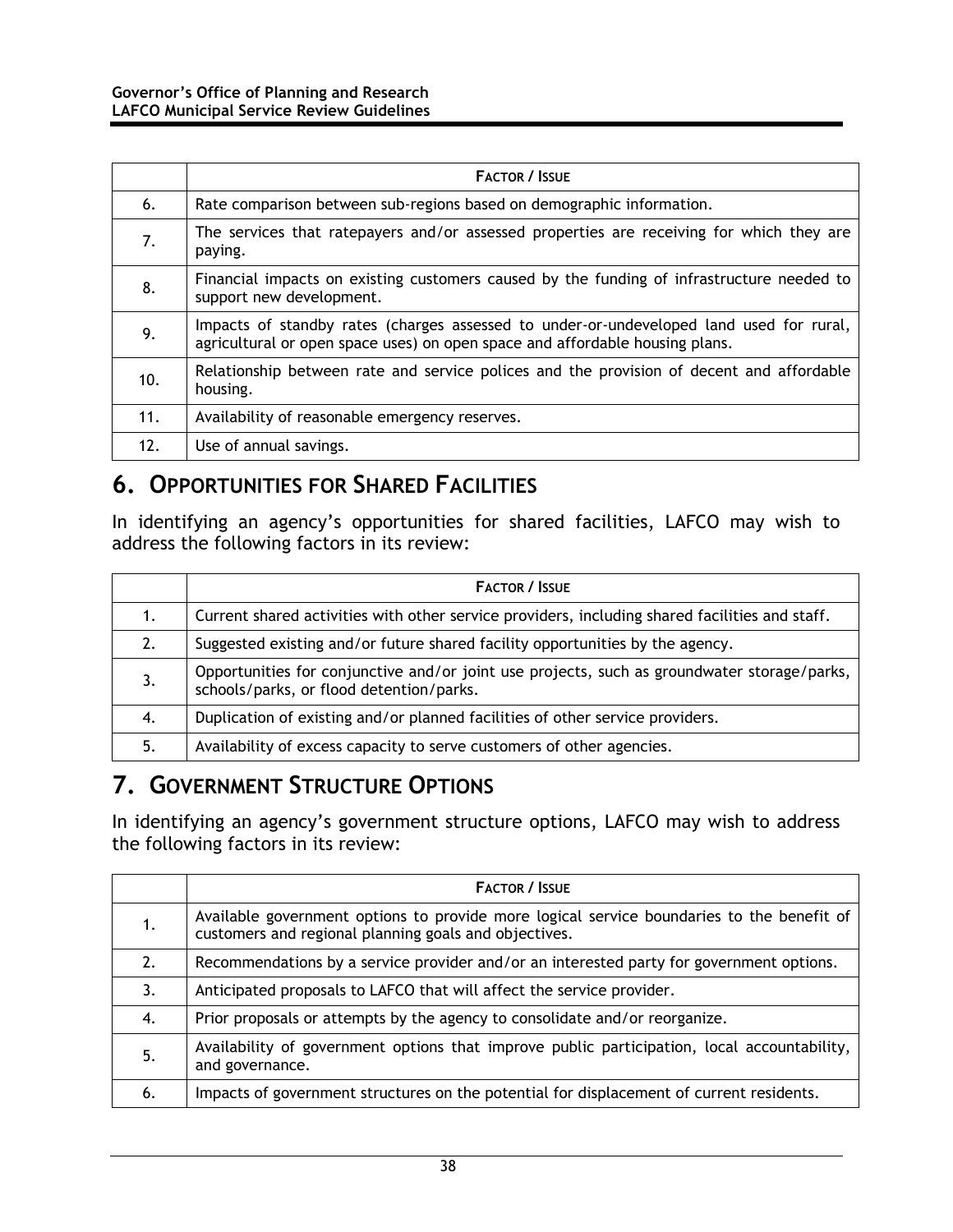|     | <b>FACTOR / ISSUE</b>                                                                                                                                                                                                           |
|-----|---------------------------------------------------------------------------------------------------------------------------------------------------------------------------------------------------------------------------------|
| 7.  | Opportunities to create definite and certain boundaries that conform to lines of assessment<br>or ownership and/or eliminate islands, corridors of unincorporated territory, and other<br>difficult or illogical service areas. |
| 8.  | Existing boundary disputes.                                                                                                                                                                                                     |
| 9.  | Elimination of overlapping boundaries that confuse the public, cause service inefficiencies,<br>unnecessarily increase in the cost of infrastructure, exacerbate rates and/or undermine good<br>planning practices.             |
| 10. | Reevaluation of boundaries, including downsizing SOI boundaries and/or approving other<br>boundary modifications that remove important open space and agricultural lands from urban<br>services areas.                          |
| 11. | Availability of government options that stabilize, steady and/or clarify the government<br>process in order to reduce costs or increase customer satisfaction.                                                                  |
| 12. | Availability of government options that may produce economies of scale and improve buying<br>power in order to reduce service and housing costs.                                                                                |
| 13. | Availability of government options that allow appropriate facilities to be shared and avoid<br>the construction of extra and/or unnecessary infrastructure.                                                                     |
| 14. | Making excess capacity available to other service users in order to eliminate duplicate<br>infrastructure construction by multiple agencies and reduce costs to customers.                                                      |
| 15. | Opportunities to improve the availability of water rights and/or supplies (surface, reclaimed<br>or groundwater) to a larger customer base through a change in government organization.                                         |
| 16. | Availability of government options that could facilitate construction, financing and/or<br>eliminate the need for new facility construction.                                                                                    |
| 17. | Cost-benefit of restructuring current governing body and/or administration to any proposed<br>alternative.                                                                                                                      |
| 18. | Cost-benefit of restructuring overhead, including staff, capital outlays, allocation of reserves<br>or savings, loaded administrative charges for grant administration, accounting, and other<br>contracted services.           |
| 19. | Cost-benefit of restructuring the direct distribution of costs or debts from shared facilities to<br>a larger user population.                                                                                                  |
| 20. | Opportunities for the sale of surplus properties through a change in government<br>organization.                                                                                                                                |
| 21. | Availability of excess reserves for service improvements and/or rate reductions through a<br>change in government organization.                                                                                                 |
| 22. | Opportunities to enhance capital improvement plans and programs through a change in<br>government structure.                                                                                                                    |
| 23. | Opportunities to streamline services through the reorganization of service providers that no<br>longer provide services for which they were formed.                                                                             |
| 24. | Opportunities for early debt repayment and related savings through a change in government<br>structure.                                                                                                                         |
| 25. | Elimination of rate structures that impose growth pressures on open space resources.                                                                                                                                            |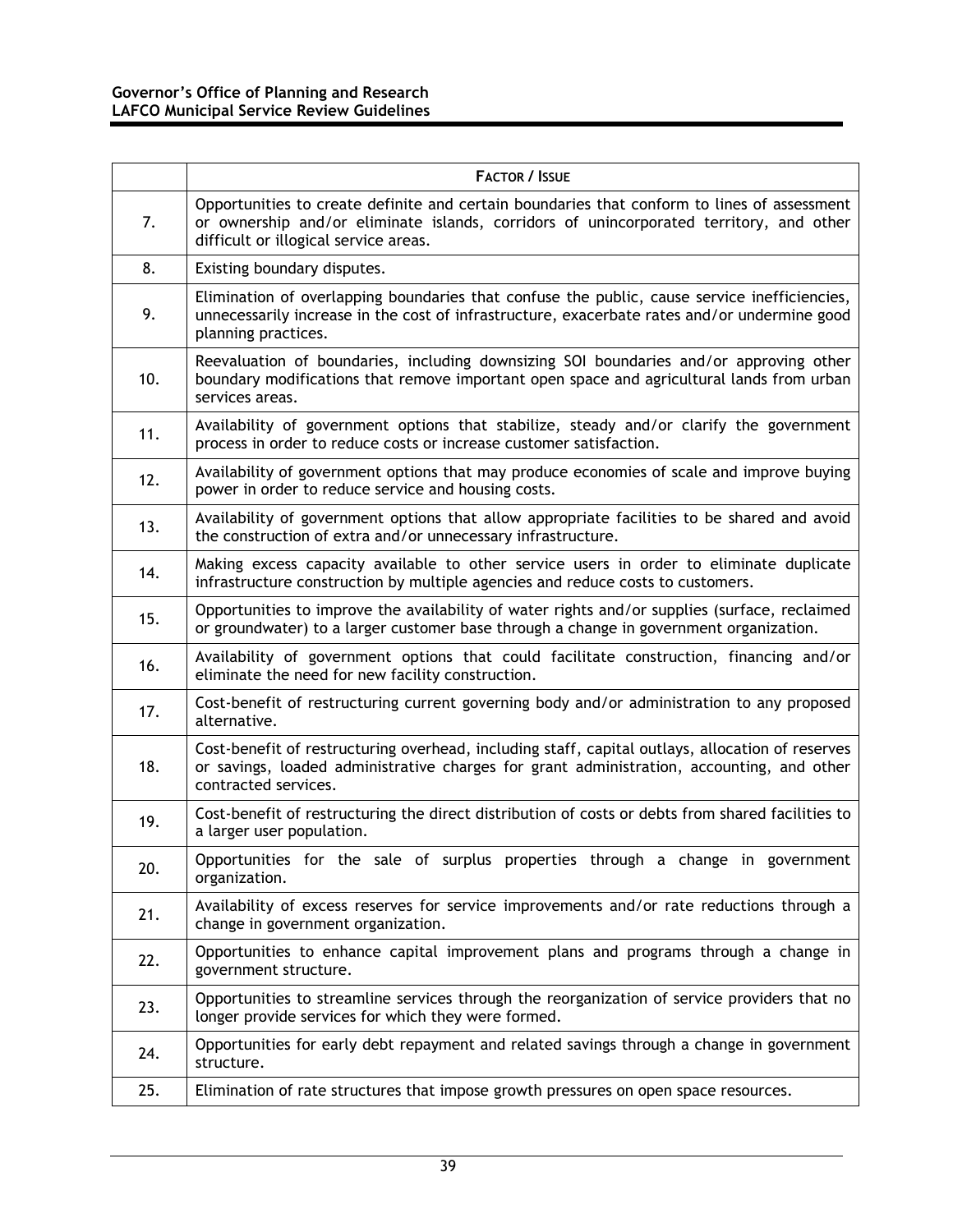|     | <b>FACTOR / ISSUE</b>                                                                                                                                                                                                                                                                                                                                                                                                                  |
|-----|----------------------------------------------------------------------------------------------------------------------------------------------------------------------------------------------------------------------------------------------------------------------------------------------------------------------------------------------------------------------------------------------------------------------------------------|
| 26. | Identification of illogical boundaries and their effect on rates.                                                                                                                                                                                                                                                                                                                                                                      |
| 27. | Impact of government structure options on an agency's financial stability.                                                                                                                                                                                                                                                                                                                                                             |
| 28. | Rationale for an agency's emergency and/or undesignated reserves (fund equity or balance),<br>particularly in relation to their gross annual revenue.                                                                                                                                                                                                                                                                                  |
| 29. | Changes and/or modifications in boundaries in order to promote planned, orderly, and<br>efficient patterns of urban development.                                                                                                                                                                                                                                                                                                       |
| 30. | Changes and/or modifications in boundaries in order to avoid premature inducement,<br>facilitation, or conversion of existing open space lands, including: the direction of growth<br>away from prime agricultural and important open space lands towards infill areas or areas<br>containing nonprime agricultural land; the development of vacant land adjacent to existing<br>urban areas and within existing spheres of influence. |
| 31. | Boundary adjustments in order to minimize the amount of land needed to accommodate<br>growth in the next 5-10 years within the spheres of influence of special districts and cities.                                                                                                                                                                                                                                                   |
| 32. | Prevention of extensions of urban services to important agriculture and open space areas not<br>planned for growth or within the boundaries of the city or special district.                                                                                                                                                                                                                                                           |
| 33. | Impact of a change in government structure on the implementation of regional<br>transportation, water quality, air quality, fair share housing allocation, environmental<br>justice, airport land use, open space, agricultural, and other environmental polices or<br>programs.                                                                                                                                                       |
| 34. | Impacts of government structures on fair housing programs.                                                                                                                                                                                                                                                                                                                                                                             |
| 35. | Available government options that improve the ability to provide and explain budget and<br>financial data.                                                                                                                                                                                                                                                                                                                             |
| 36. | Opportunities for improvement in the quality and/or levels of service through changes in<br>government structure.                                                                                                                                                                                                                                                                                                                      |
| 37. | Impact of investment policies on service levels and quality.                                                                                                                                                                                                                                                                                                                                                                           |
| 38. | Evaluation of bond rates, ability to borrow or obtain grants, budget practices and other aid.                                                                                                                                                                                                                                                                                                                                          |
| 39. | Ability to gain environmental benefits (wetland restoration, water conservation, and other<br>conservation policies) through government structure options.                                                                                                                                                                                                                                                                             |
| 40. | Opportunities to integrate services without excessive cost.                                                                                                                                                                                                                                                                                                                                                                            |
| 41. | Cost-benefit analysis of potential changes in government structure through merging staff,<br>staff reduction by attrition, phasing out of elected or appointed positions, and management<br>staff.                                                                                                                                                                                                                                     |
| 42. | Opportunities for improved service delivery and/or an increase in system standards by<br>system integration through changes in government structure.                                                                                                                                                                                                                                                                                   |
| 43. | Identify prohibitions in the affected Principal Acts that would affect government structure<br>options, including pending litigation, court judgments, other legal issues, restricted assets,<br>financial or other constraints.                                                                                                                                                                                                       |
| 44. | Integration of debts and obligations analyses.                                                                                                                                                                                                                                                                                                                                                                                         |
| 45. | Potential successor agencies.                                                                                                                                                                                                                                                                                                                                                                                                          |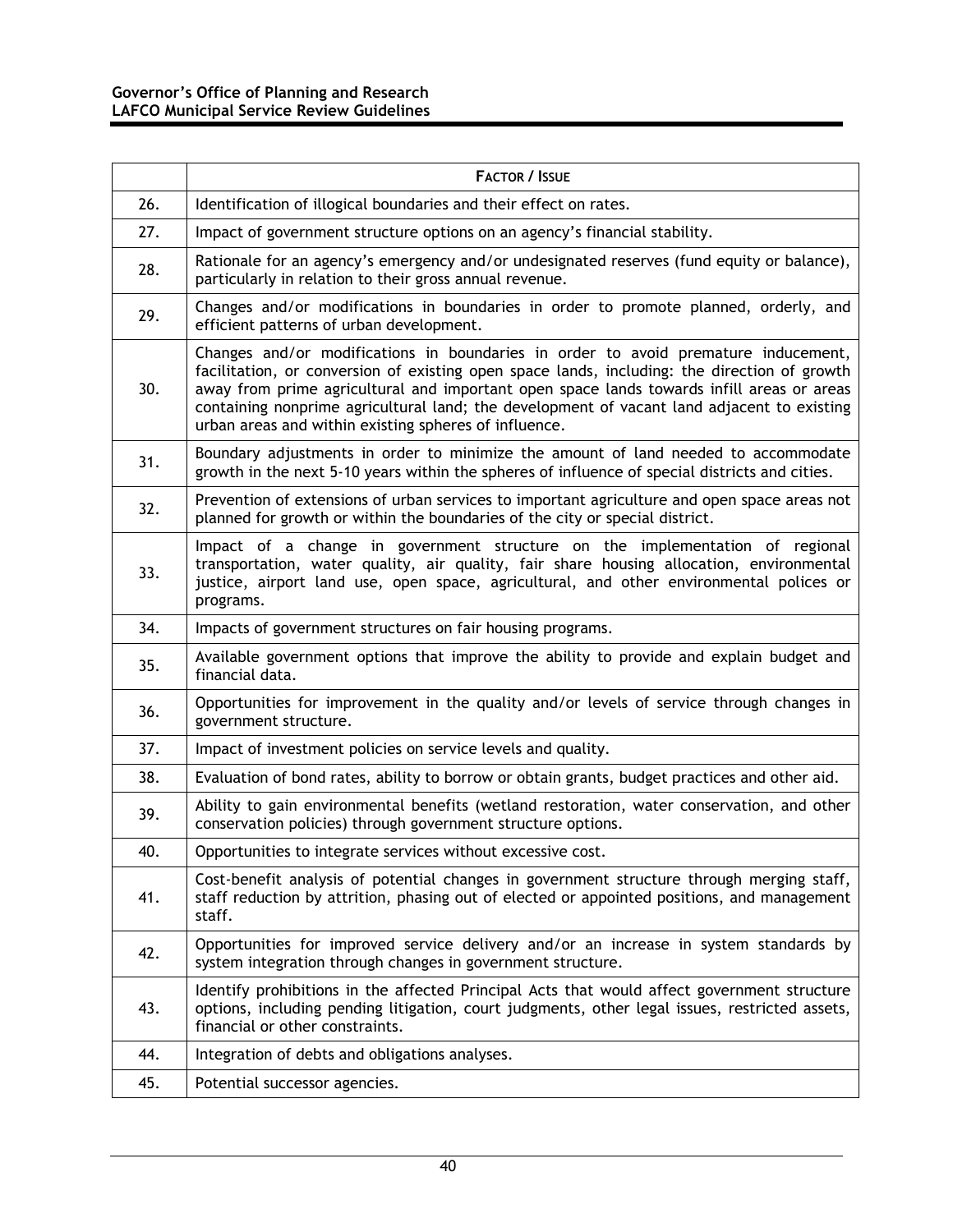<span id="page-49-0"></span>

|     | <b>FACTOR / ISSUE</b>                                                                                    |
|-----|----------------------------------------------------------------------------------------------------------|
| 46. | Impact on existing systems (upgrades) due to government structure changes.                               |
| 47. | Impact on operating cost (short and long term) due to government structure changes.                      |
| 48. | Evaluation of long term savings through government structure changes versus related<br>transition costs. |
| 49. | Evaluation of permit status upon integration.                                                            |

#### **8. EVALUATION OF MANAGEMENT EFFICIENCIES**

In evaluating an agency's management efficiencies, LAFCO may wish to address the following factors in its review:

|     | <b>FACTOR / ISSUE</b>                                                                                                                                                   |
|-----|-------------------------------------------------------------------------------------------------------------------------------------------------------------------------|
| 1.  | Evaluation of agency's capacity to assist with and/or assume services provided by other<br>agencies.                                                                    |
| 2.  | Evaluation of agency's spending on mandatory programs.                                                                                                                  |
| 3.  | Comparison of agency's mission statement and published customer service goals and<br>objectives.                                                                        |
| 4.  | Availability of master service plan(s).                                                                                                                                 |
| 5.  | Contingency plans for accommodating existing and planned growth.                                                                                                        |
| 6.  | Evaluation of publicized activities.                                                                                                                                    |
| 7.  | Implementation of continuous improvement plans and strategies for budgeting, managing<br>costs, training and utilizing personnel, and customer service and involvement. |
| 8.  | Evaluation of personnel policies.                                                                                                                                       |
| 9.  | Availability of resources (fiscal, manpower, equipment, adopted service or work plans) to<br>provide adequate service.                                                  |
| 10. | Available technology to conduct an efficient business.                                                                                                                  |
| 11. | Collection and maintenance of pertinent data necessary to comply with state laws and<br>provide adequate services.                                                      |
| 12. | Opportunities for joint powers agreements, Joint Powers Authorities, and/or regional<br>planning opportunities.                                                         |
| 13. | Evaluation of agency's system of performance measures.                                                                                                                  |
| 14. | Capital improvement projects as they pertain to GC \$65401 and \$65103c.                                                                                                |
| 15. | Evaluation of accounting practices.                                                                                                                                     |
| 16. | Evaluation of maintenance of contingency reserves.                                                                                                                      |
| 17. | Written polices regarding the accumulation and use of reserves and investment practices.                                                                                |
| 18. | Impact of agency's policies and practices on environmental objectives and affordable<br>housing.                                                                        |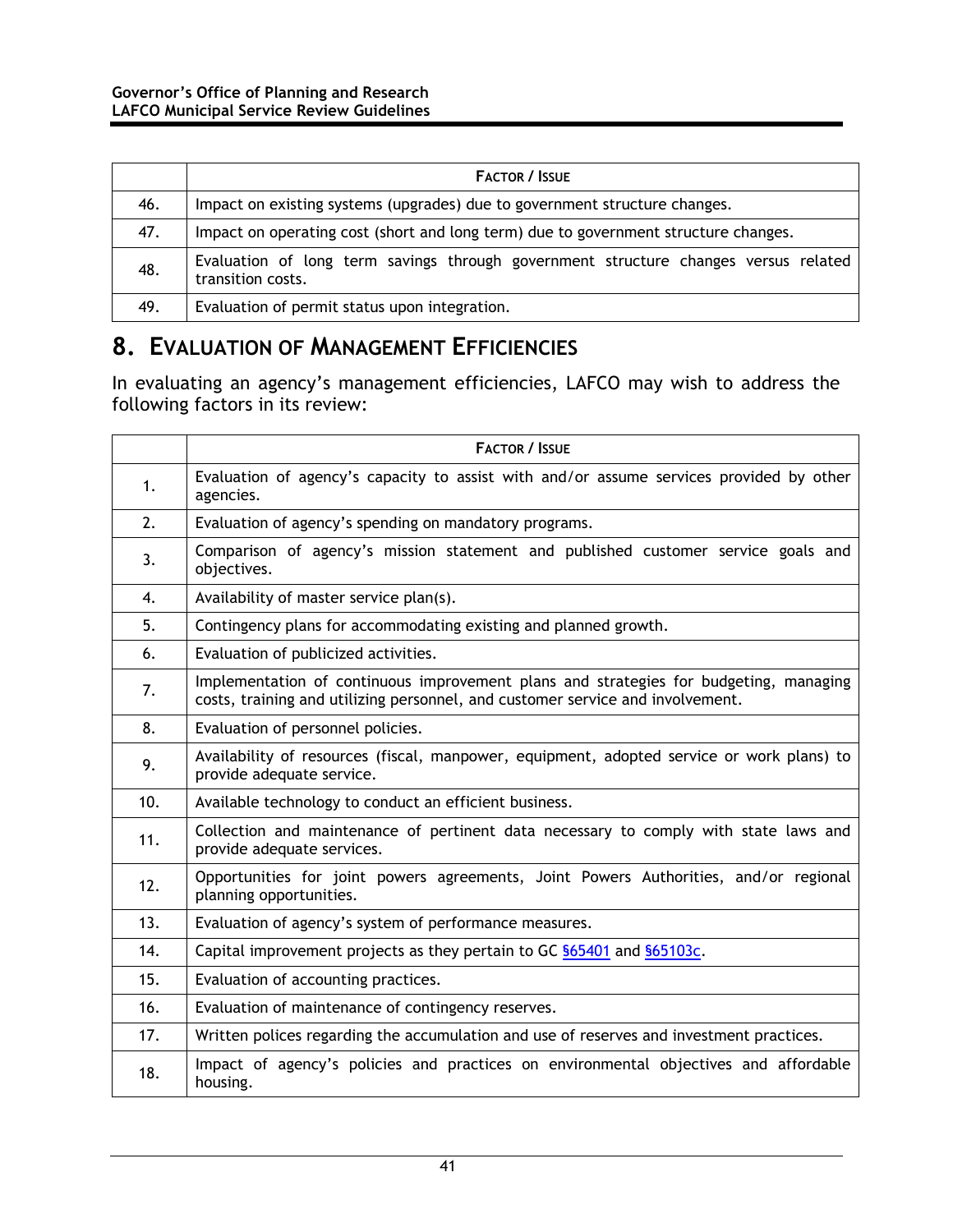<span id="page-50-0"></span>

|     | <b>FACTOR / ISSUE</b>                                                                  |
|-----|----------------------------------------------------------------------------------------|
| 19. | Review of environmental and safety compliance measures.                                |
| 20. | Current litigation and/or grand jury inquiry involving the service under LAFCO review. |

### **9. LOCAL ACCOUNTABILITY AND GOVERNANCE**

In evaluating an agency's local accountability and governance structure, LAFCO may wish to address the following factors in its review:

|     | <b>FACTOR / ISSUE</b>                                                                                                                                                                                                                  |
|-----|----------------------------------------------------------------------------------------------------------------------------------------------------------------------------------------------------------------------------------------|
| 1.  | Compliance with state disclosure laws and the Brown Act.                                                                                                                                                                               |
| 2.  | Level of public participation (i.e. open meetings, accessible staff and elected officials, an<br>accessible office open to the public, a phone and/or message center, a web site, customer<br>complaint and suggestion opportunities). |
| 3.  | Agency representatives (i.e., board members, employees, and staff).                                                                                                                                                                    |
| 4.  | Public outreach efforts (i.e. newsletters, bill inserts, TV, web site).                                                                                                                                                                |
| 5.  | Media involvement (i.e. meetings publicized, evening board meetings, evening or weekend<br>public planning sessions).                                                                                                                  |
| 6.  | Accessibility of meetings (i.e. meetings publicized, evening board meetings, evening or<br>weekend public planning sessions and translations for non-English speakers and the hearing<br>impaired).                                    |
| 7.  | Election process.                                                                                                                                                                                                                      |
| 8.  | Participation of service users in elections (i.e. elections publicized, day and evening voting).                                                                                                                                       |
| 9.  | Public access to adopted budgets.                                                                                                                                                                                                      |
| 10. | Budget reports' compatibility with state law.                                                                                                                                                                                          |
| 11. | Audits.                                                                                                                                                                                                                                |
| 12. | Access to program progress reports.                                                                                                                                                                                                    |
| 13. | Current provision of service(s).                                                                                                                                                                                                       |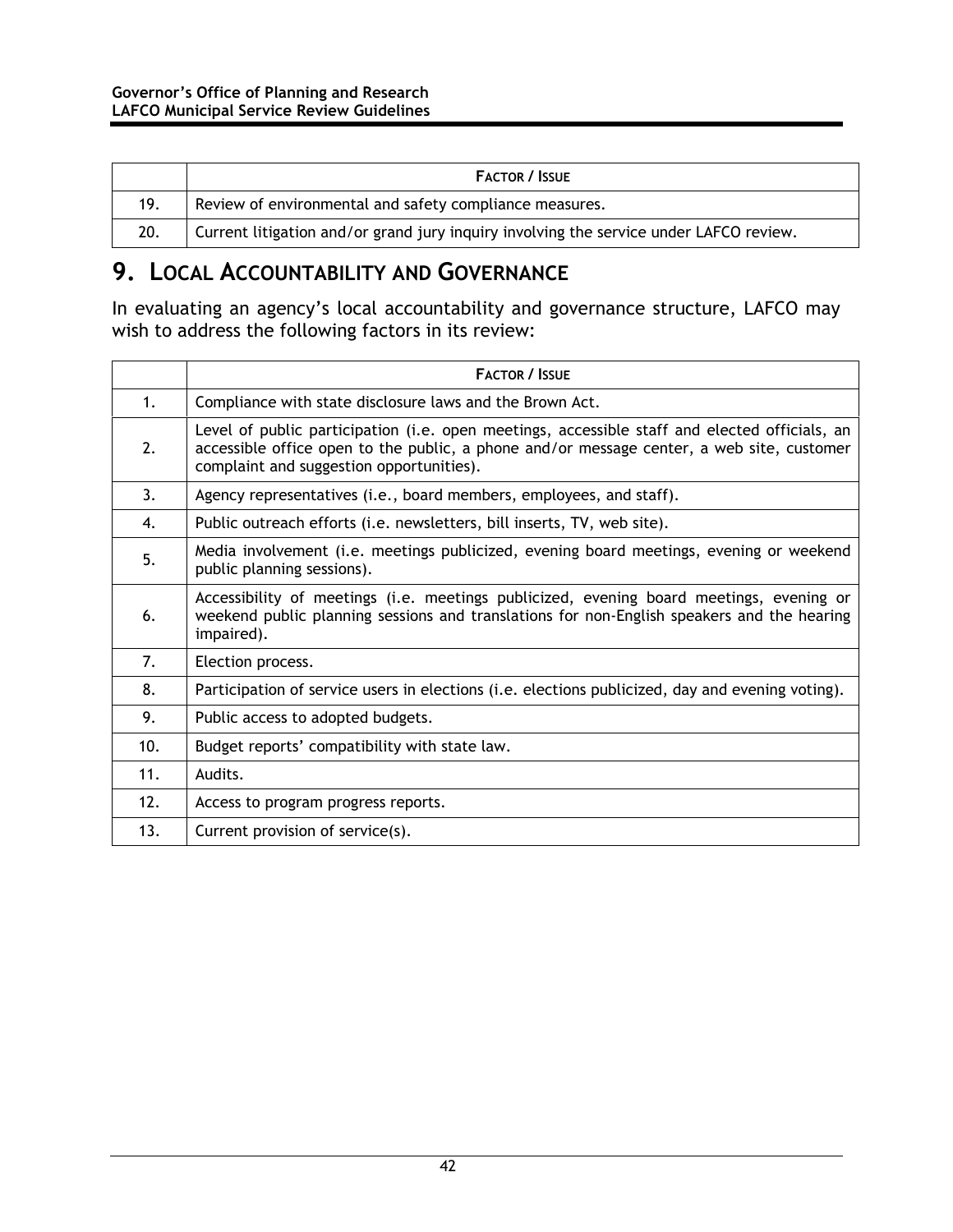# <span id="page-51-0"></span>**PART III - TAKING ACTION ON THE MUNICIPAL SERVICE REVIEW**

### **CHAPTER 10. PREPARING THE MUNICIPAL SERVICE REVIEW REPORT**

After collecting and evaluating municipal service review information, the LAFCO Executive Officer should prepare a written report to document the analysis and determinations.

### **A. DRAFT MUNICIPAL SERVICE REVIEW REPORT**

OPR recommends that the report include the following:

- An Executive Summary.
- Review of baseline data and information related to the service or services being reviewed.
- A description of the public participation process.
- An analysis of services, service providers and other issues consistent with the intent of the CKH Act (GCs §56001, §56300, §56301), and including, but not limited to, factors to be considered (§56668), areas of required determination (§56430), SOI concerns (§56425, §56425.5) and environmental justice issues, if any.
- Draft Determinations. (see Section B below for more information).
- Follow-up recommendations, if any.
- Appropriate maps that identify service areas, and clearly delineate overlapping areas using GIS generated maps, if available, to ensure consistency among agencies.

### **B. WRITTEN DETERMINATIONS**

The nine determinations that are required to be made by the Commission are critical because they represent the culmination of the municipal service review process. The CKH Act does not identify a particular format for the nine required determinations nor does it dictate the substance of these determinations.

OPR provides the following recommendations for preparation of written determinations, and recommends that each LAFCO establish its own policy or procedure for using a consistent method of preparing written determinations.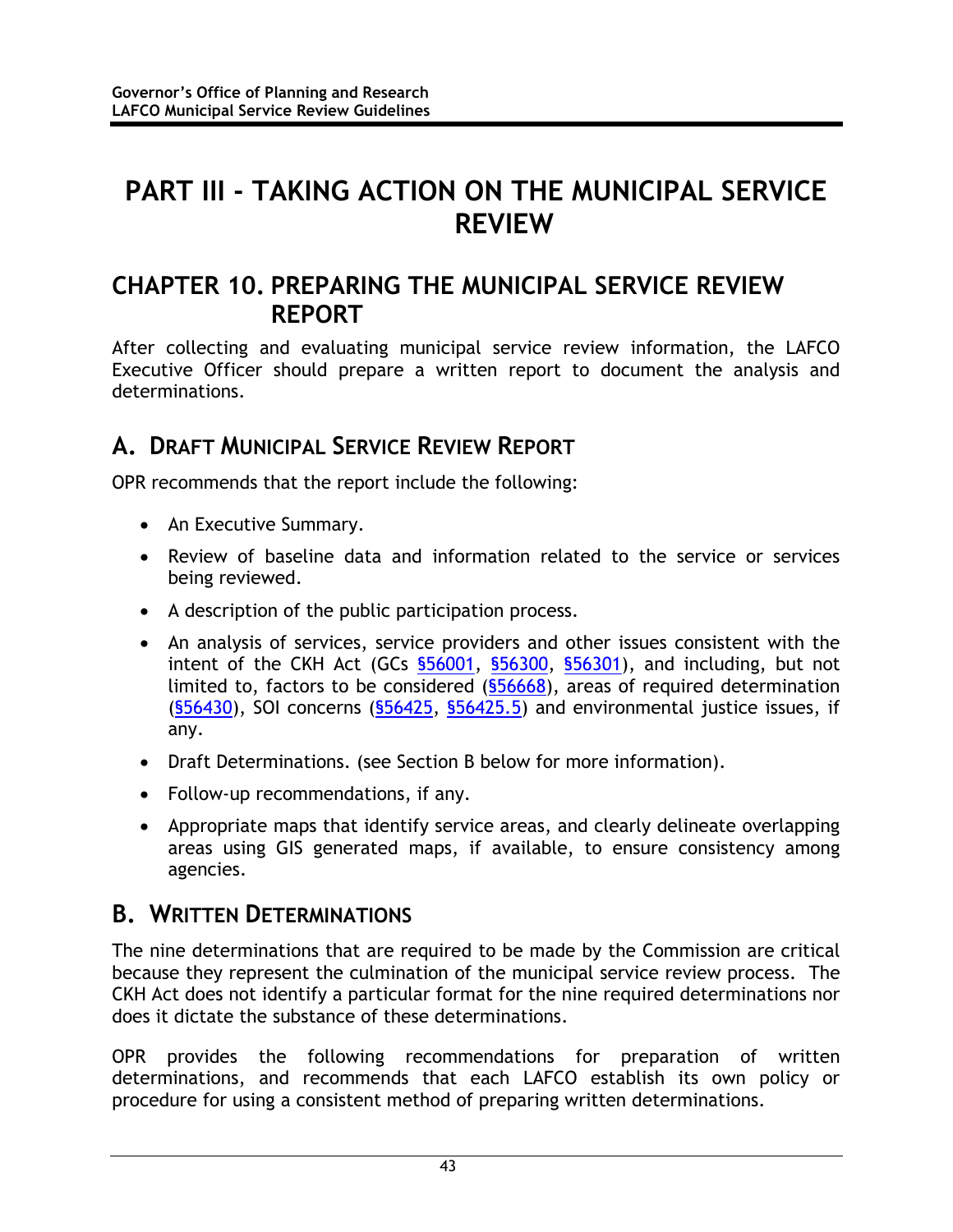<span id="page-52-0"></span>A determination is one or more declaratory statements that make a conclusion, based on all the information and evidence presented to the Commission (i.e., the administrative record), with respect to the nine factors enumerated in GC \$56430.

These determinations must be supported by information placed in the record of the municipal service review process, including all of the information collected, LAFCO's analysis and interpretation of the information, verbal and written information presented by the public, and verbal and written testimony given at public meetings or hearings.

Each of the nine determinations must be adequate to bridge the gap between raw data and the final conclusion about the status or condition of the municipal service under review. OPR recommends that the determinations be written in qualitative and quantitative terms, as appropriate, and refer to specific information or examples relative to the municipal service under review and the particular factor (determination) being considered.

While the Commission is ultimately responsible for making these determinations, OPR recommends that the LAFCO staff report include proposed determinations for the Commission to consider.

#### **C. DISTRIBUTION AND COMMENT PERIOD**

OPR recommends that LAFCO provide a formal public review period on the draft municipal service review report and hold at least one public meeting and/or workshop prior to the report being considered by LAFCO. It may be helpful to conduct a stakeholder meeting during the review period to obtain constructive input from those who helped shape the municipal service review.

#### **D. FINALIZING THE REPORT TO THE COMMISSION**

Comments received during the public review period should be considered and incorporated in the final report as appropriate. Any person or entity that submits comments should receive a copy of the final municipal service review report and a mailed notice of the public meeting or hearing at which the municipal service review determinations will be considered by the Commission.

The determinations will still be draft until they are accepted/adopted by the Commission. OPR recommends that the Final Municipal Service Review Report, at a minimum, be issued 21-days in advance of the hearing or public meeting at which the determinations will be adopted/accepted. If the determinations will be adopted at a hearing, the issuance of the final report should be concurrent with the 21-day hearing notice.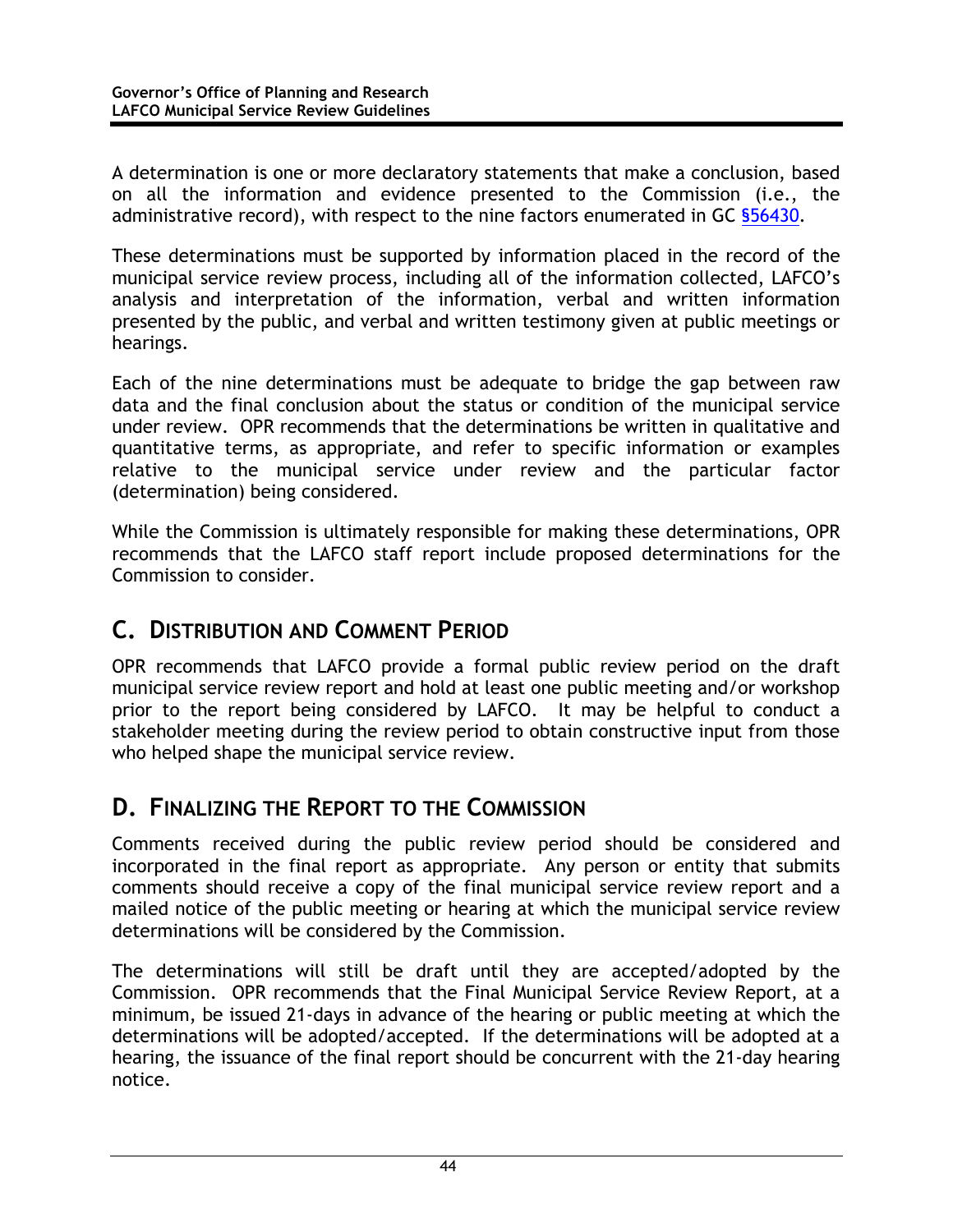<span id="page-53-0"></span>OPR recommends that the Final Municipal Service Review Report be made available to affected and interested agencies for use as a resource document. Further, copies of the Final Municipal Service Review Report, including draft determinations, should be made available on LAFCO's web site and mailed to affected and interested agencies.

### **CHAPTER 11. ADOPTING THE MUNICIPAL SERVICE REVIEW REPORT**

#### **A. INTRODUCTION**

After a Final Municipal Service Review Report is issued, the Commission will need to take steps to complete its municipal service review responsibilities. LAFCO will need to minimally conduct a meeting to consider and accept the municipal service review report that will include the draft determinations.

OPR recommends, based on the long-term application and significance of the municipal service review determinations, that the determinations be made at a fully noticed public hearing.

Well-crafted determinations, plus their supporting documentation are an information and planning resource for LAFCOs, cities, counties, special districts and regional planning agencies.

#### **B. PUBLIC NOTICE FOR A MEETING OR A HEARING**

The Final Municipal Service Review Report is required to be considered by the Commission at a noticed public meeting. GC §56150-§56160 include public notice provisions. GC §56154 and §56156 require that published and mailed notice be provided at least 21 days prior to the public hearing. All affected and interested

#### **PUBLIC MEETING v. PUBLIC HEARING**

Meetings and hearings have different requirements under existing law. In general, the public notice requirements for hearings are longer (21 days v. 5 days) and are more extensive (letters to interested parties v. postings in newspapers). At hearings, the Commission can take actions like adopting resolutions. At a public meeting the Commission accepts the written determinations.

agencies, and persons and entities requesting notice, should receive a mailed notice.

The notice should include a description of the municipal service review and any actions that may be taken by the Commission at the hearing. Those actions may include approval of the report, adoption of the draft determinations and any other actions recommended by staff.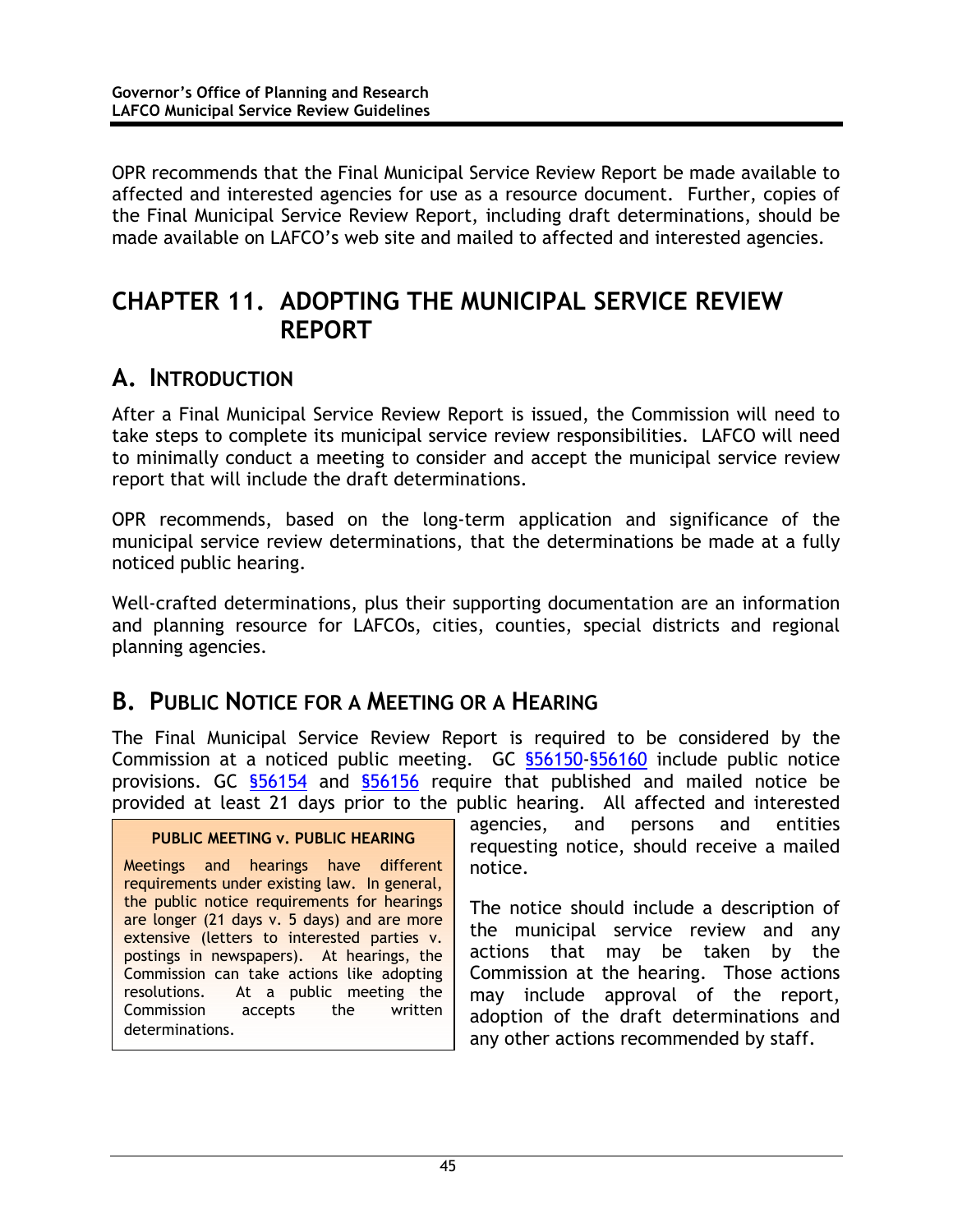### <span id="page-54-0"></span>**C. ACTIONS AT MEETINGS AND HEARINGS**

The meeting or hearing should be conducted consistent with LAFCO's adopted written procedures. If LAFCO chooses to make its determinations at a hearing, here are some additional actions that the Commission could take:

#### • **Adoption of Resolution of Written Determinations**

Service review determinations should be adopted by Resolution.

#### • **Adoption of Municipal Service Review Recommendations**

The Commission may adopt staff recommendations and direct staff to take follow up actions as appropriate.

#### • **Adoption of City or District SOI Updates or Amendments**

If the municipal service review supports a particular action such as an SOI update or amendment, and LAFCO has complied with required processes, those actions could be approved at the same hearing.

#### • **Initiation or Adoption of Other Proposals**

If the municipal service review supports a particular action such as an initiation or adoption of an organization or reorganization proposal, and LAFCO has

complied with required processes, those actions could be approved or initiated at the same hearing.

If the Commission accepts the determinations at a public meeting, then existing law does not require a reconsideration process. This lack of a reconsideration process and its potential for

#### **REMINDER**

If LAFCO has initiated other proposals that are being processed concurrent with a service review, LAFCO must also comply with processing steps for those other actions before acting upon them.

correcting and/or modifying the determinations, is one reason OPR recommends that the determinations be formally adopted at a public hearing.

### **D. RECONSIDERATION**

The CKH Act includes a process for interested persons and entities to request the Commission to reconsider its adopted determinations. Pursuant to GC §56895, when the Commission has adopted a resolution making determinations at a public hearing, any person or affected agency may file a written request with the LAFCO Executive Officer requesting amendments to or reconsideration of the resolution. The request must include the recommended modification and state what new or different facts or applicable new law, that could not have been known previously, warrant this reconsideration.